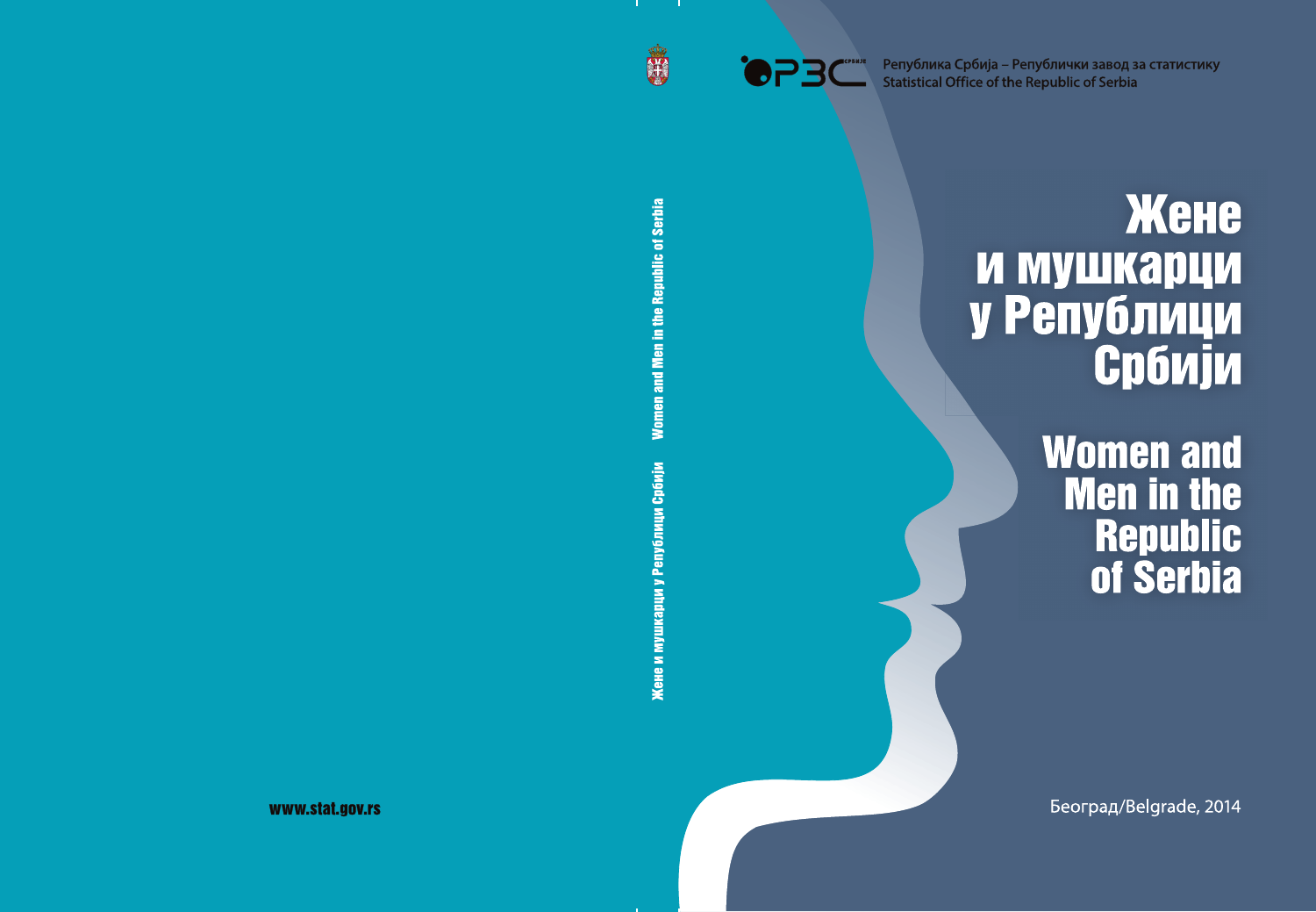**Republic of Serbia Statistical Office of the Republic of Serbia**

# **Women and Men in the Republic of Serbia**

**First Edition**

**Belgrade, 2014**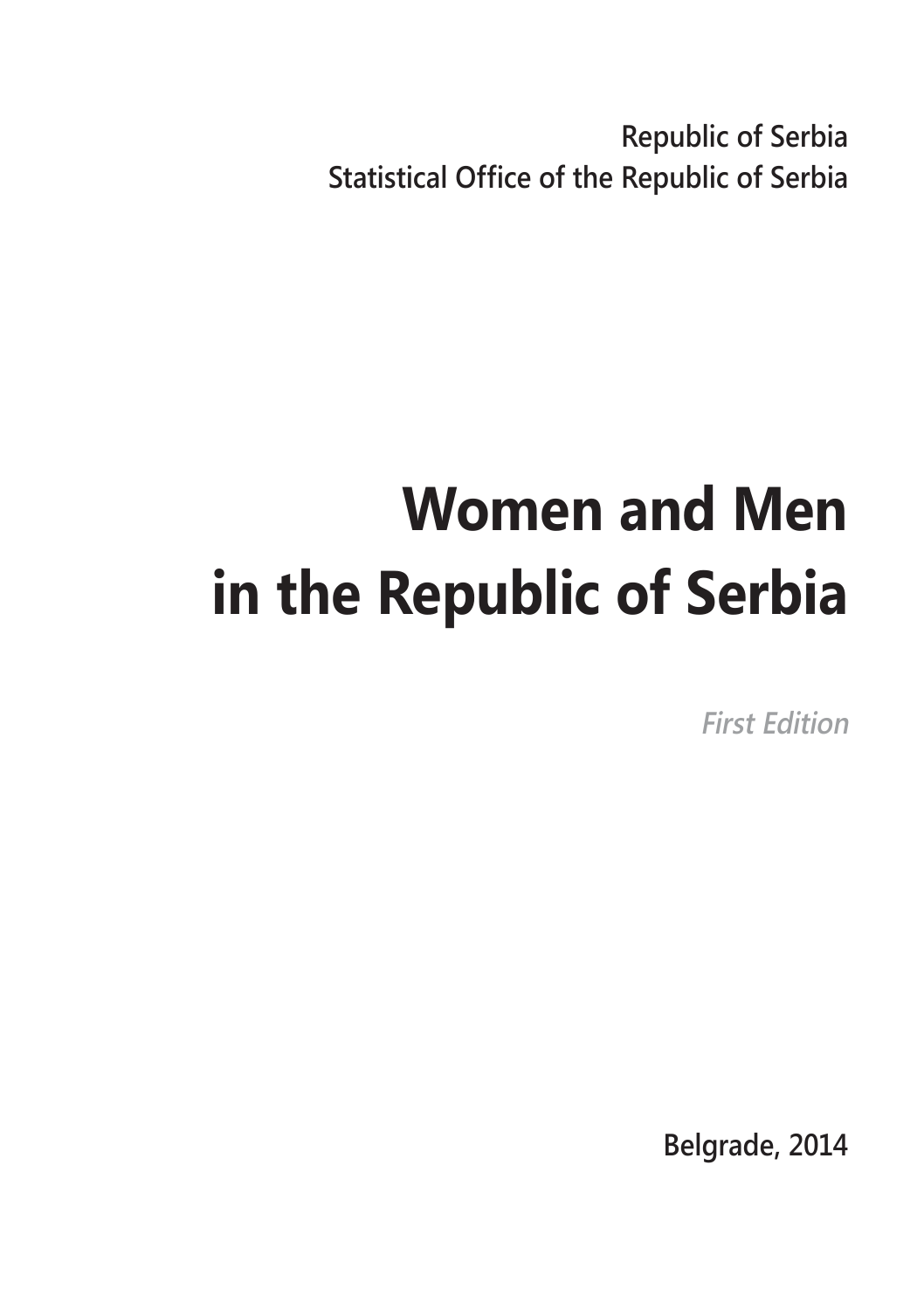## **Women and Men in the Republic of Serbia**

## **Publisher:**

Statistical Office of the Republic of Serbia Milana Rakica 5, Belgrade Phone: +381 (0)11 2412 922; Fax: +381 (0)11 2411 260

**For publisher:** Professor Dragan Vukmirovic, PhD

### **Editorial board:**

Dragana Djokovic–Papic Vesna Zajc Jovanka Stojanovic Dragana Nikolic Selena Markovic Slavica Manov

**Proofreading (Serbian):** Bogdana Milosevic

**Proofreading (English):** Tamara Vracarevic

**Design:** Rastko Toholj

**Printed by:** Igam, Belgrade

## **Print run:**

500

ISBN 978-86-6161-133-9

The Statistical Office of the Republic of Serbia wishes to thank the Statistics Sweden (SCB) and the Swedish International Development Agency (Sida) for its technical and financial assistance in the process of preparing this publication.

*Use of data from this publication is subject to quoting the source.*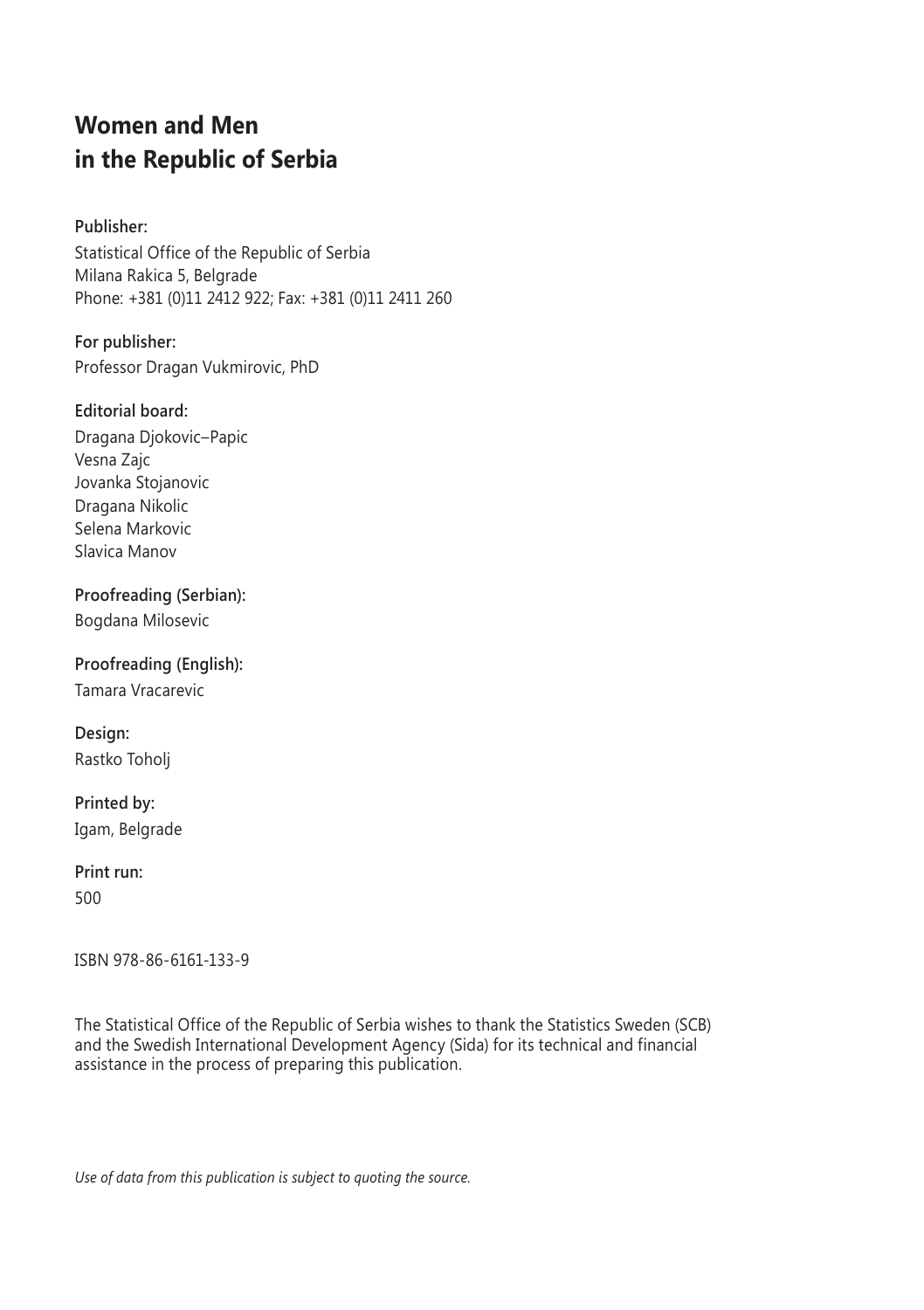# **Contents**

| Introductory remarks to access the contract of the contract of the contract of the contract of the contract of the contract of the contract of the contract of the contract of the contract of the contract of the contract of |  |  |  |  |  |  |  |  |  |  |  |  |  |  |  |  |  |
|--------------------------------------------------------------------------------------------------------------------------------------------------------------------------------------------------------------------------------|--|--|--|--|--|--|--|--|--|--|--|--|--|--|--|--|--|
|                                                                                                                                                                                                                                |  |  |  |  |  |  |  |  |  |  |  |  |  |  |  |  |  |
| 2. Health Care <b>by Letting Careforce 2. Health Carefor</b> Advisory Resource 2. Letting 2. Health Care                                                                                                                       |  |  |  |  |  |  |  |  |  |  |  |  |  |  |  |  |  |
|                                                                                                                                                                                                                                |  |  |  |  |  |  |  |  |  |  |  |  |  |  |  |  |  |
|                                                                                                                                                                                                                                |  |  |  |  |  |  |  |  |  |  |  |  |  |  |  |  |  |
|                                                                                                                                                                                                                                |  |  |  |  |  |  |  |  |  |  |  |  |  |  |  |  |  |
|                                                                                                                                                                                                                                |  |  |  |  |  |  |  |  |  |  |  |  |  |  |  |  |  |
|                                                                                                                                                                                                                                |  |  |  |  |  |  |  |  |  |  |  |  |  |  |  |  |  |
|                                                                                                                                                                                                                                |  |  |  |  |  |  |  |  |  |  |  |  |  |  |  |  |  |
|                                                                                                                                                                                                                                |  |  |  |  |  |  |  |  |  |  |  |  |  |  |  |  |  |
|                                                                                                                                                                                                                                |  |  |  |  |  |  |  |  |  |  |  |  |  |  |  |  |  |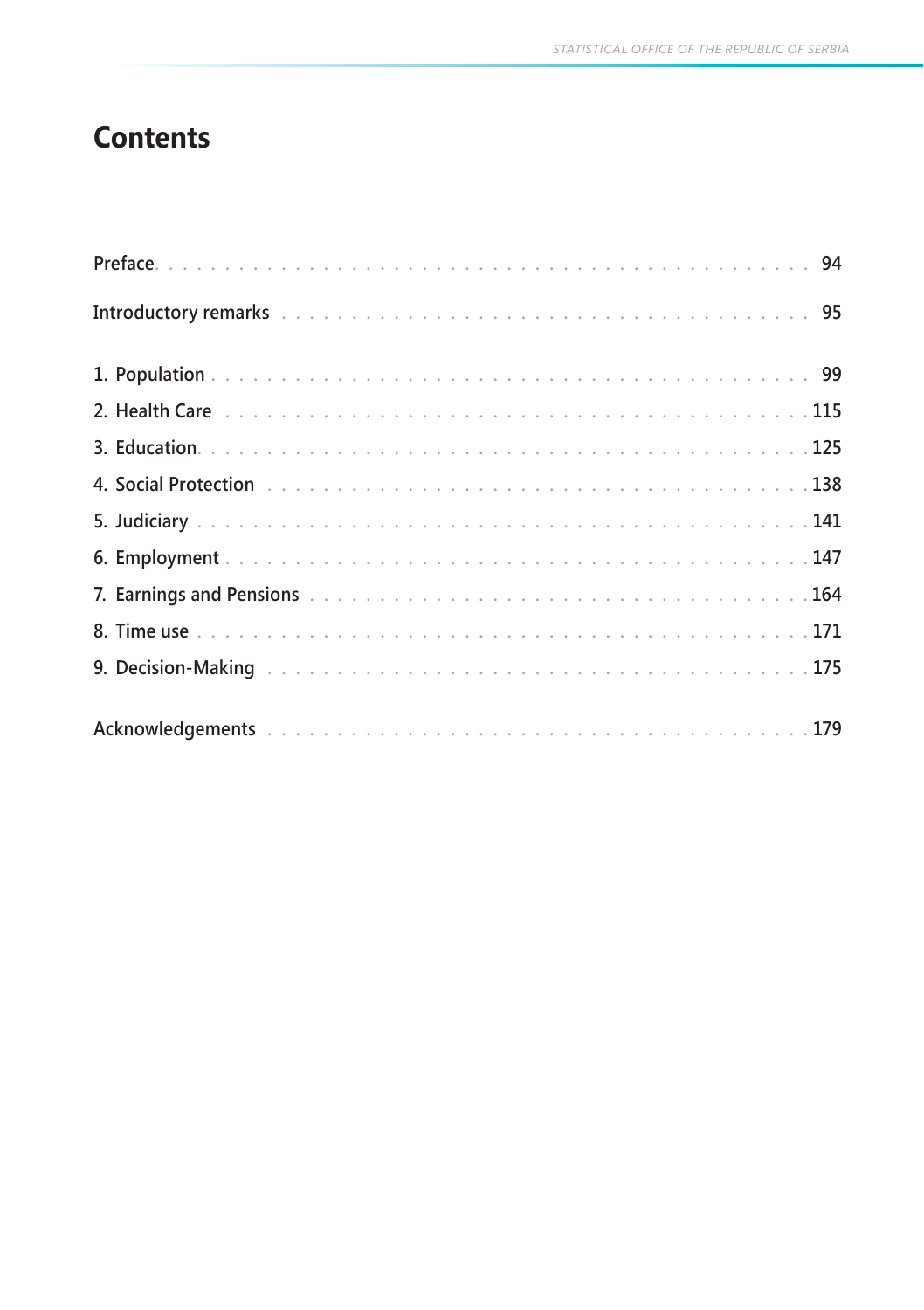# **Preface**

"Women and Men in the Republic of Serbia" is the forth publication presenting statistical data disaggregated by sex (the first was published in 2005, the second in the 2008 and the third 2011 year). Since 1999, the Statistical Office of the Republic of Serbia does not dispose of certain data for AP Kosovo and Metohija, so they are not contained in the data coverage for the Republic of Serbia (total).

The publication was produced after a review of the beneficiaries' needs for monitoring the situation in society and relations between the sexes using statistical data, with the intention of rendering statistical data more useful in the design and implementation of policies aimed at eliminating inequalities and advancing equal opportunities.

Sex-disaggregated statistical data collected from the following institutions has been presented: the Statistical Office of the Republic of Serbia (SORS), the Institute of Public Health of Serbia, Ministry of Justice, Ministry of Interior, Ministry of Defence, National Employment Service, Republic Institute for Social Protection, the Republic Fund for Health Insurance, the Republic Fund for Pension and Disability Insurance, Serbian Academy of Sciences and Arts, Institute of Psychology, Faculty of Philosophy in Belgrade and The United Nations Children's Fund (UNICEF).

This SORS publication provides a broad range of sex-disaggregated statistical data in the following fields:

- 1. Population
- 2. Health
- 3. Education
- 4. Social Protection
- 5. Judiciary
- 6. Employment
- 7. Earnings and Pensions
- 8. Time Use
- 9.Decision-Making

New additions to this publication in relation to the previous ones are the data obtained from the first Survey on Income and Living Condition and from the Study of Serbia's population of health.

Regular systemic provision of statistical indicators and their improvement are a prerequisite for the analysis of the situation, the adoption of appropriate measures and the monitoring of their implementation.

The SORS is committed to building a sustainable institutional framework of gender statistics, to which this publication will also contribute.

We hope that this publication will contribute to advancing gender equality and improving the status of women in the Republic of Serbia and assist the planning and implementation of equal opportunity policies.

*Belgrade, December 2014* Director of the Statistical Office of the Republic of Serbia, Professor Dragan Vukmirovic, PhD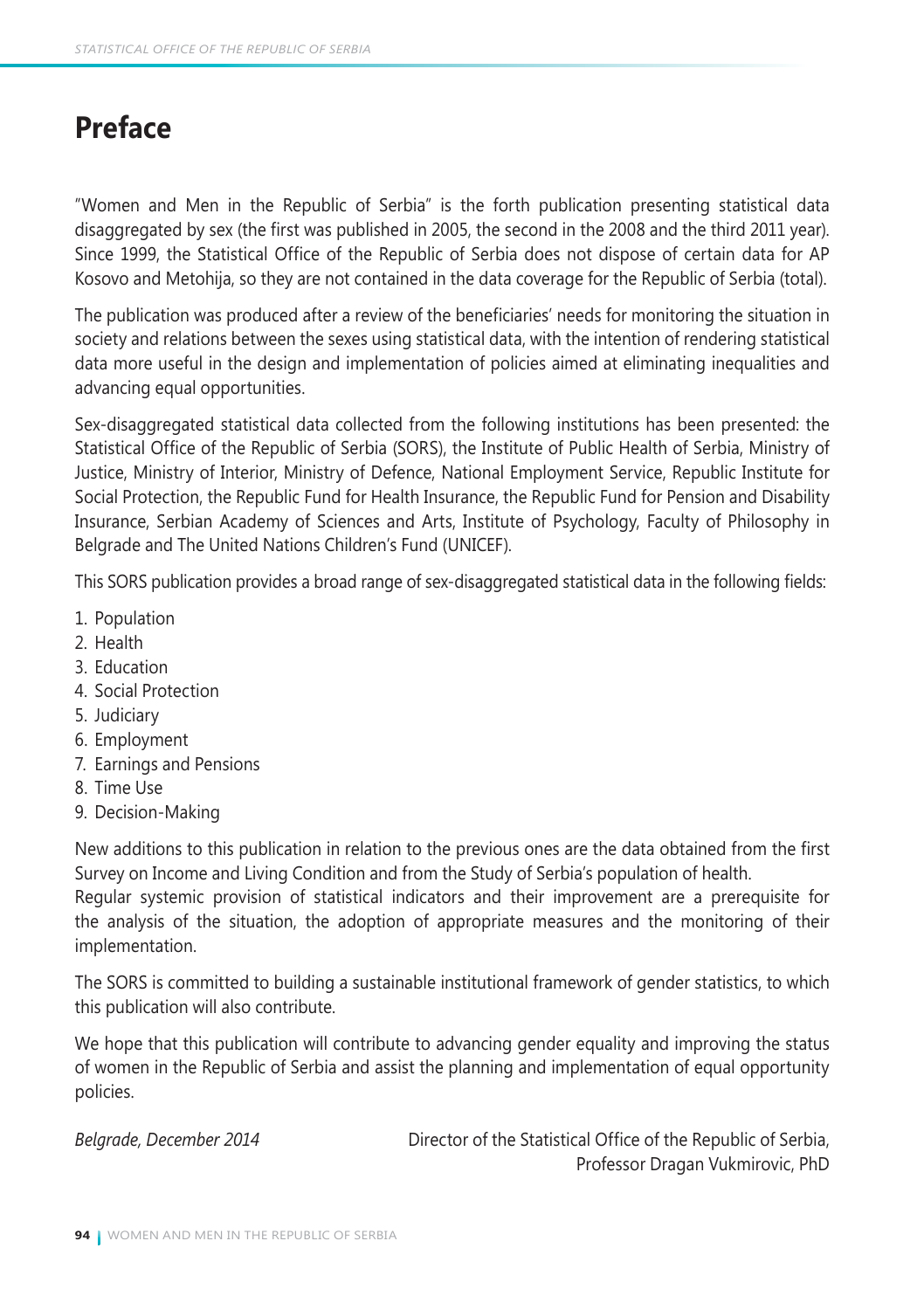## **Introductory Remarks**

**Sex** refers to biological characteristics of women and men which are universal, visible and obvious, and usually unchangeable.

**Gender** refers to a set of roles, obligations and expectations a society assigns and imposes on individuals depending on their sex. They may change over time and they differ from one society to another.

**Gender equality** refers to women and men having equal opportunities, rights and duties in their social, professional and family environments.

The Republic of Serbia is a signatory of a number of important and binding **international documents, which guarantee the equality of men and women and prohibit gender-based discrimination**.

Among these documents the most important documents are of the United Nations (Universal Declaration of Human Rights, the Convention on the Elimination of All Forms of Discrimination against Women — CEDAW), the Council of Europe (European Conventions for the Protection of Human Rights and Fundamental Freedoms, the European Social Charter and the Council of Europe Convention on preventing and combating violence against women and domestic violence) and the European Union (EU Charter of Fundamental Rights).

Domestic guarantees of gender equality are the Constitution of the Republic of Serbia and relevant laws and regulations.

**The Constitution of the Republic of Serbia** (adopted in 2006) sets the legal basis for the introduction and regulation of the principles of gender equality in Serbia and establishes gender equality as a fundamental constitutional right. Under Article 15 of the Constitution, the state shall guarantee equality between women and men and develop equal opportunities policies. The Constitution also lays down the principle of prohibition of discrimination, including, inter alia, gender-based discrimination.

**The Gender Equality Law** (adopted in 2009) binds all public authorities to actively pursue equal opportunity policies, monitor the realisation of gender equality principles and supervise the exercise of international standards and constitutionally guaranteed rights within their remits. The Law addresses gender equality in employment, health care, family relations, education, culture, sports, political and public life and judicial protection.

**The National Strategy for Improving the Position of Women and Promoting Gender Equality** was adopted in February 2009. This document lays down a comprehensive and consistent state policy aimed at eliminating discrimination against women, improving their status and integrating the principle of gender equality in all spheres within the remits of state institutions, as one of the elements of a wider modernisation and democratisation of society. The Strategy focuses on women's participation in policy and decision making; in the economy, education and health; combating violence against women, and eliminating the presence of gender stereotypes in the media.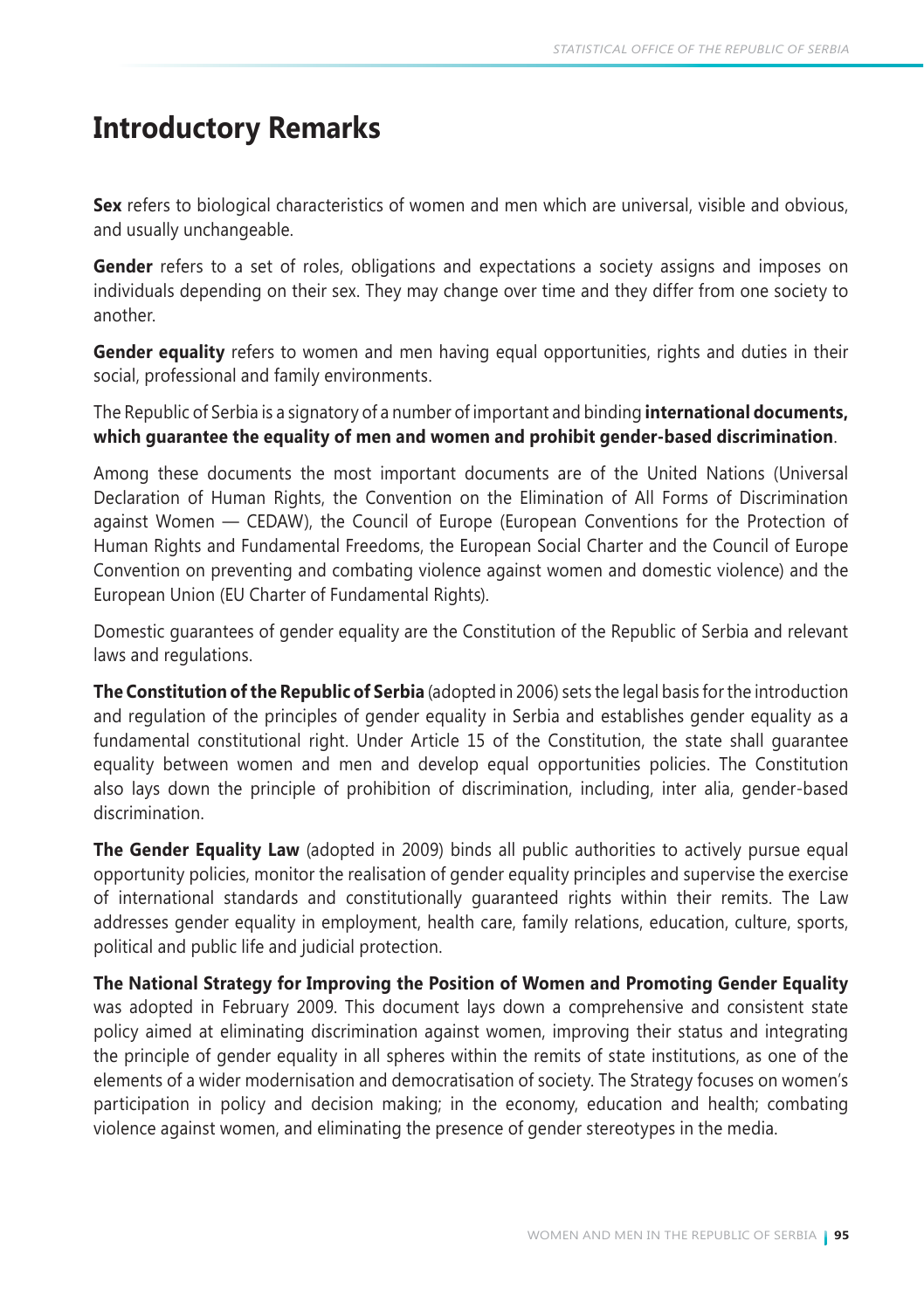The policy of advancing the status of women and gender equality in Serbia aims at achieving the following **priority strategic objectives**:

- $\blacktriangleright$  Realisation of women's right to take part in decision-making on an equal footing with men.
- $\blacktriangleright$  Eradication of economic inequalities between women and men, elimination of direct and indirect discrimination and more effective use of women's resources in socio-economic development.
- $\triangleright$  Achieving gender equality in education and mainstreaming gender into education policy.
- $\blacktriangleright$  Improving women's health and mainstreaming gender into health policy.
- $\triangleright$  Prevention and elimination of all forms of violence against women and establishing a comprehensive system of protection of women victims of violence.
- $\triangleright$  Achieving gender equality in the media, eradication of gender stereotypes and elimination of misogyny/hate speech from the media.

**Institutional mechanisms** in the Republic of Serbia charged with implementing and monitoring the process of advancing gender equality include the following:

- Gender Equality Committee of the National Assembly of the Republic of Serbia (established in 2002);
- Gender Equality Council of the Republic of Serbia (established in 2004);
- Ombudsman (Deputy Ombudsman in charge of gender equality, rights of children and persons with disabilities; the Law on Ombudsman was passed in 2005 and the Deputy Ombudsman was elected in 2008);
- $\triangleright$  Division for promotion of gender equality within the Ministry of Labour, Employment, Veteran and Social Affairs (established in 2014);
- Commissioner for the Protection of Equality (established under the Anti-Discrimination Law in 2010; the Commissioner was appointed in 2010);
- ► Coordinating Body for Gender Equality (established in 2014).

There are also provincial gender equality mechanisms in Serbia (the Provincial Secretariat for Labour, Employment and Gender Equality, the Provincial Ombudsman, the Provincial Gender Equality Council, the Gender Equality Committee of the Assembly of the Autonomous Province of Vojvodina, the Provincial Institute for Gender Equality), and local gender equality mechanisms, whose establishment by local self-governments is mandated under the Gender Equality Law.

**Gender-sensitive statistics** moves beyond simple disaggregation and presentation of existing data by sex, and recognises the need for monitoring the different problems and challenges faced by women and men in all walks of life.

The first international official debate on gender-sensitive statistics took place at the First World Conference on Women in Mexico City in 1975. The 1995 Beijing Declaration and Platform for Action, which provides a clear set of recommendations and guidelines for improving the status of women, also addresses gender-sensitive statistics. It lays down the obligation of states to ensure that statistics related to individuals is regularly collected, compiled, analysed and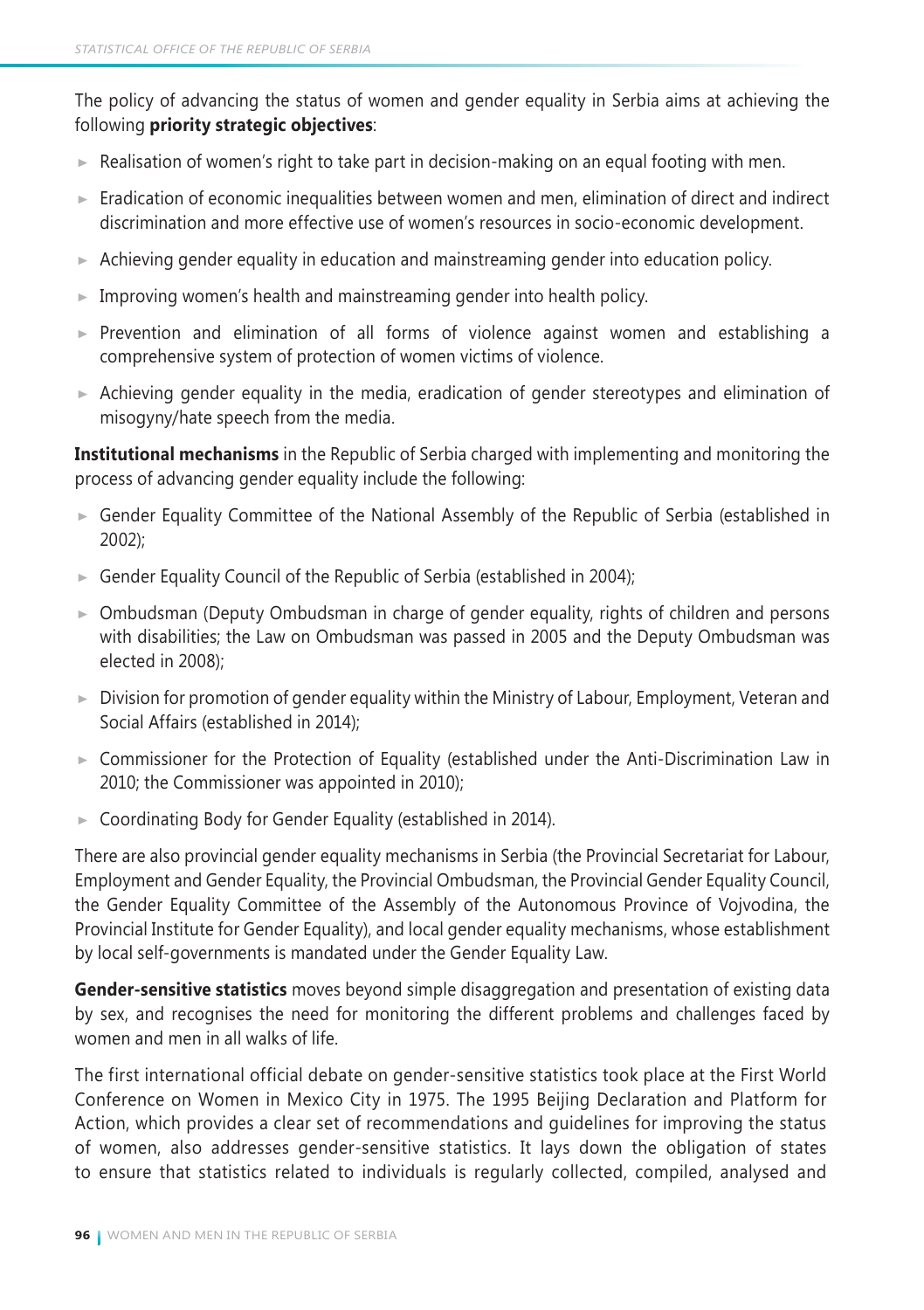presented by sex and age and that it reflects problems, issues and questions related to women and men in society.

Regular and comprehensive monitoring and presentation of gender-sensitive data allows for identifying gender discrimination in a society i.e. establishing whether there are inequalities between women and men. It also facilitates the design, planning and implementation of policies aimed at eliminating inequalities and improving the status of discriminated groups or individuals.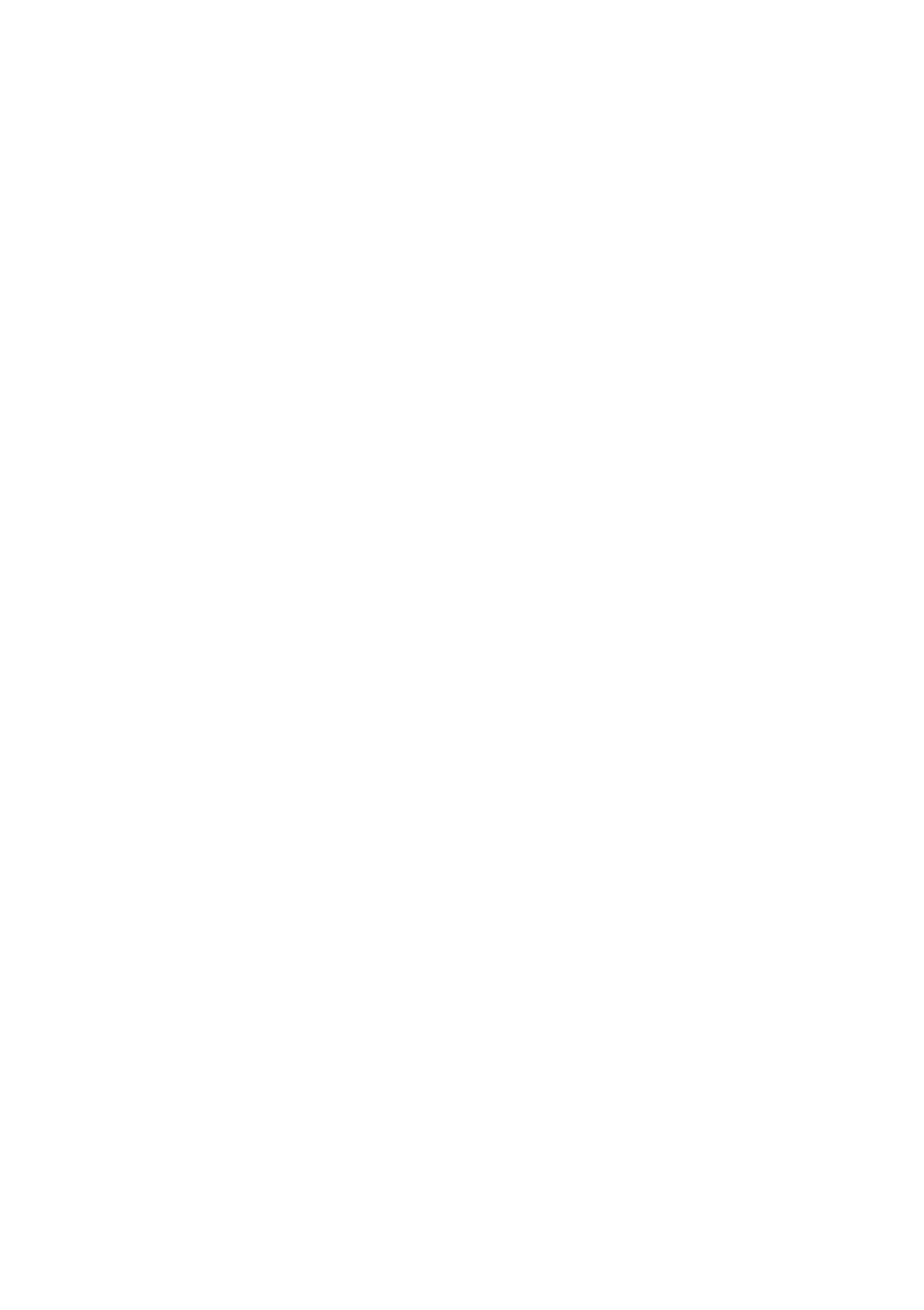# **1. Population**

- **The mean age of population** represents the median age in the referent year.
- **Population estimates** are based on the results of population counts and on the annual results of the statistics of natural and mechanical changes in population (internal migrations).
- **Population projections** present the projected number of inhabitants for the referent year. The published data is calculated as a medium low variant. This variant is a combination of hypotheses regarding the medium low fertility rates, changeable mortality rates and changeable migrations in the projection period.
- ► **Household** is taken to be every family or other group of persons who live together and share their living expenses (habitation, food, etc). Household can be single-person or multi-person, whether persons are in kin relationships or not.
- **Population by family structure** consists of the population referenced to sex, marriage and kinship characteristics.
- ► **Family** is a union consisting of a married or cohabiting couple, or parents (both or one) and their children. Thereby, a child is any person, regardless of the age and marital status, who lives in a household with one or with both parents and does not have a married/cohabiting partner or his/ her own child in that household.
- ► Total fertility rate represents the total number of live-born children per woman aged 15-49.
- **Migrant population** includes persons who have changed their place of permanent residence within the territory of the Republic of Serbia in the referent year.
- **Daily migrants** are those persons who work or go to school/university outside of the place of their usual residence, but who return thereto on a daily basis or several times a week.
- **The at-risk-of-poverty rate** represents the share of persons whose equalized disposable income is below the relative poverty line. These persons are not necessarily poor, but they are at the higher risk of poverty than others.
- **At risk of poverty or social exclusion rate** correspond to the share of people who are: at risk of poverty or severely materially deprived or living in households with very low work intensity. Material deprivation covers indicators relating to economic strain and durables.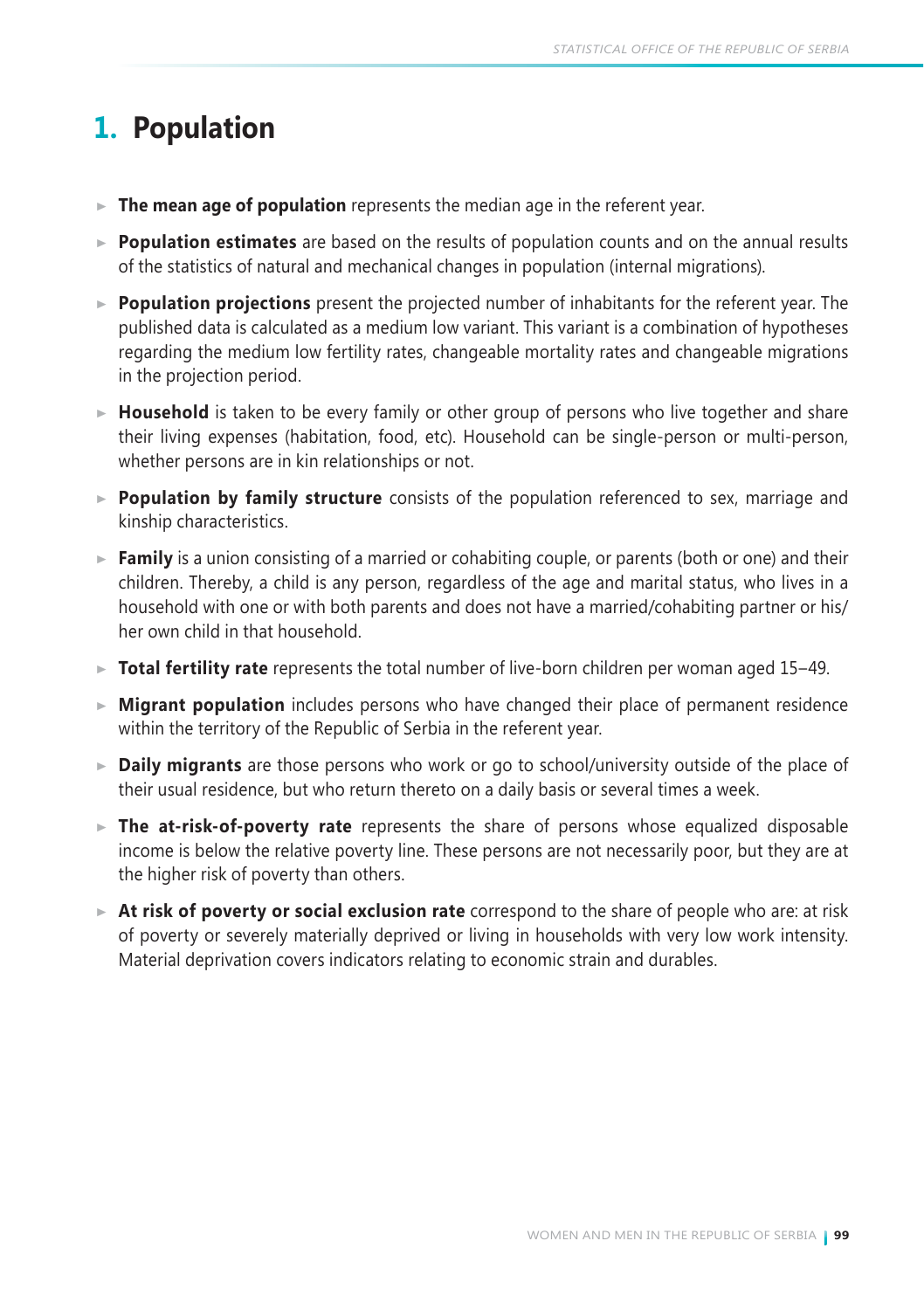## *Highlights...*

- 51.3% of the total population of the Republic of Serbia are women.
- Observed by age, there are more women at the adult and old population, while among younger population men are numerically dominant. On average, women are 2.7 years older than men.
- $\triangleright$  An average household in the Republic of Serbia has 3 members. The most prevalent are one-family households of married/cohabiting couples with children (every third household or 36.4%), then follow one-person households, which account for 22.3% of the total number of households, and then households of married/cohabiting couples without children (18.5%).
- Men are dominant as reference persons of the household in all multi-person households. In one-person households women are more dominant (60% women and 40% men). Therefore, in one-person households, whose reference persons are aged 65 and over, almost three-quarters are women, while among "singles" younger than 50 years men participate with 61%.
- $\blacktriangleright$  "Mother with children" type family accounts for 79% of the total number of one-parent families. Over 70% of these families have only one child.
- $\triangleright$  More than a half, or 57% of men and 53% of women older than 15 are married/cohabiting. Among singles, women account for 15%, less than men (43% versus 58%). However, women are more prevalent among divorced persons, while in the category of widow/ widower, women are even 3.6 times more numerous than men.
- Among the population aged 15 and over, 80% of women and 81% of men who are cohabiting are single formally, i.e. according to their legal marital status. Average age of cohabiting women is 39, and average age of cohabiting men is 42.
- $\triangleright$  As for sources of livelihood, women are more often than men in the category "dependant" person" (57.6%), and, more often than with men, their main source of income is pension (57%), scholarships (56.5%) and social benefits (55.5%). Men are dominant in the categories of "other" (65.9%), loan/savings (64%), property incomes (63.8%), financial compensation for unemployed persons (60%) and salary (58%).
- Women are spatially more mobile: more than a half of them, or 53% of all women moved to the place of permanent residence from another settlement in the Republic of Serbia or immigrated from other countries, while 63% of men never moved. Most of the migrant population moved from another area: every fifth woman and 15% men.
- $\blacktriangleright$  Among daily migrants who perform an occupation, there is a considerably higher share of men (62%) than women (38%). On the other hand, among daily migrants who attend school/university, the share of women is slightly higher — 51% compared to 49%.
- $\triangleright$  According to the results, the highest rate of poverty risk in 2012 is among the youth of both sexes, and it is 26.8 for women and 27.7 for men, while the lowest rate is among the elderly male population — 15.3.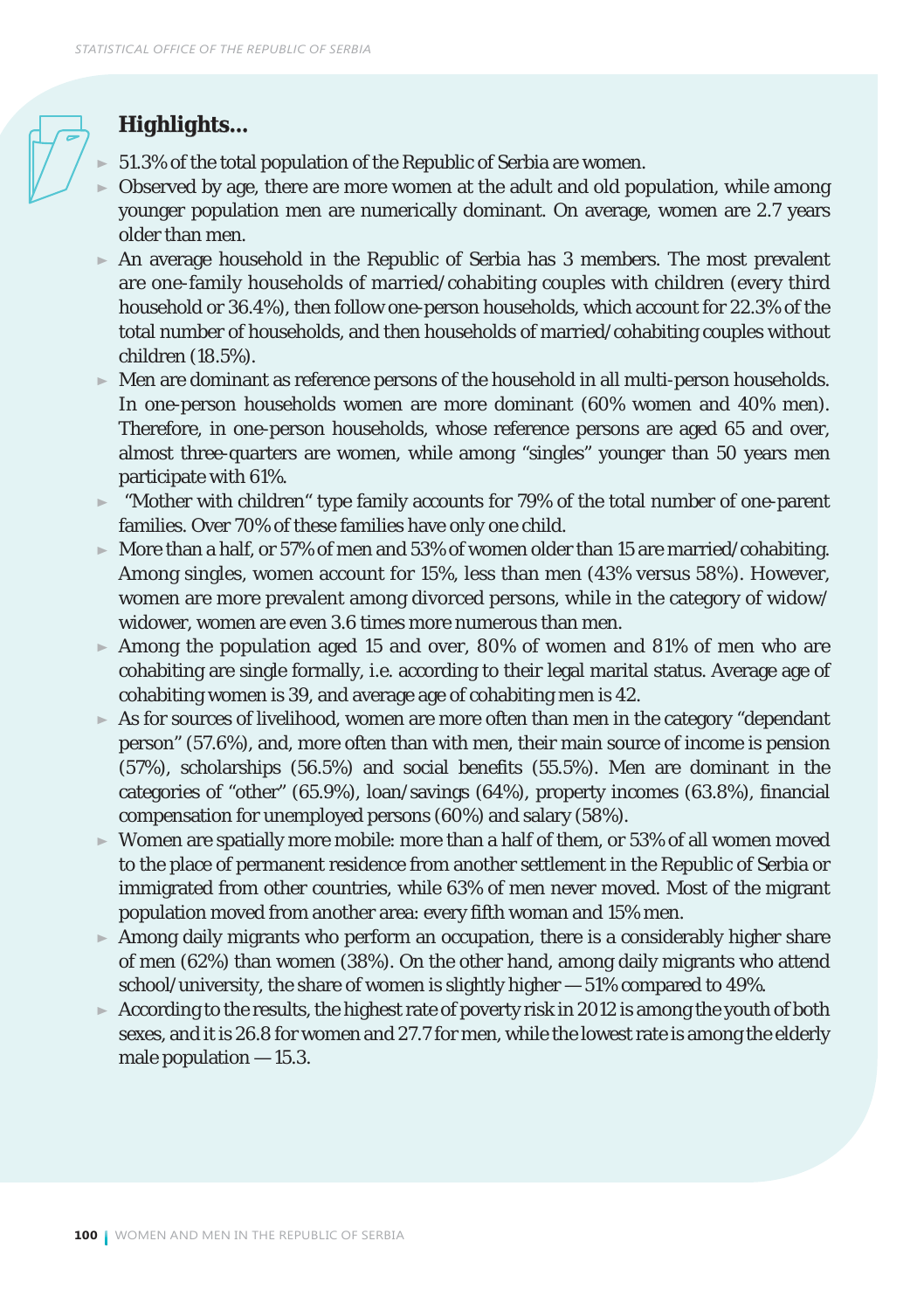#### **Population by censuses, by sex, 1921–2011 (in millions)**



Source: Censuses of Population, Households and Dwellings, SORS

#### **Average age of population, by sex, 1921–2011**

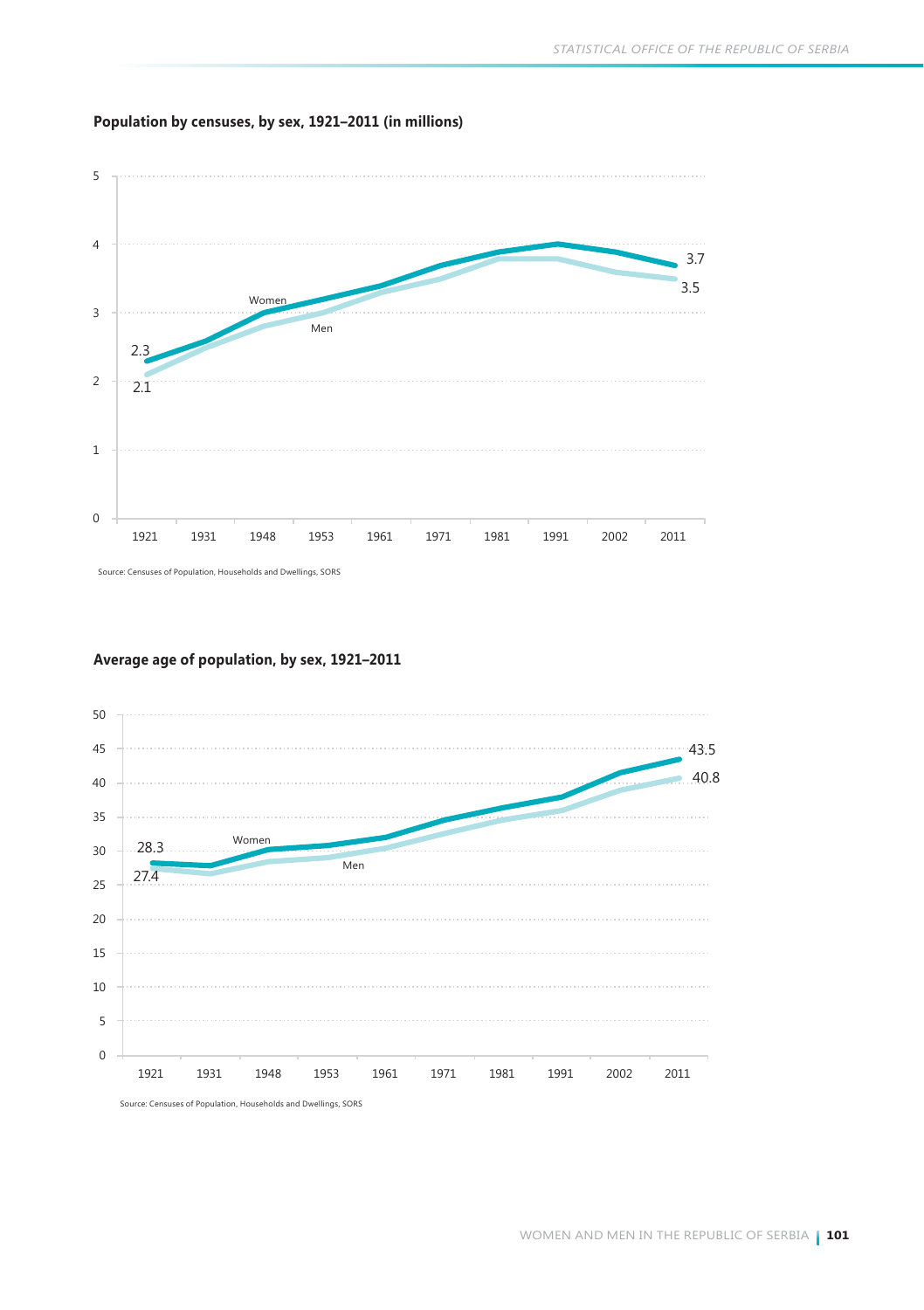#### **Population by age and sex, 1931 (%)**



Source: Census of Population, SORS

#### **Population by age and sex, 1971 (%)**



Source: Census of Population, SORS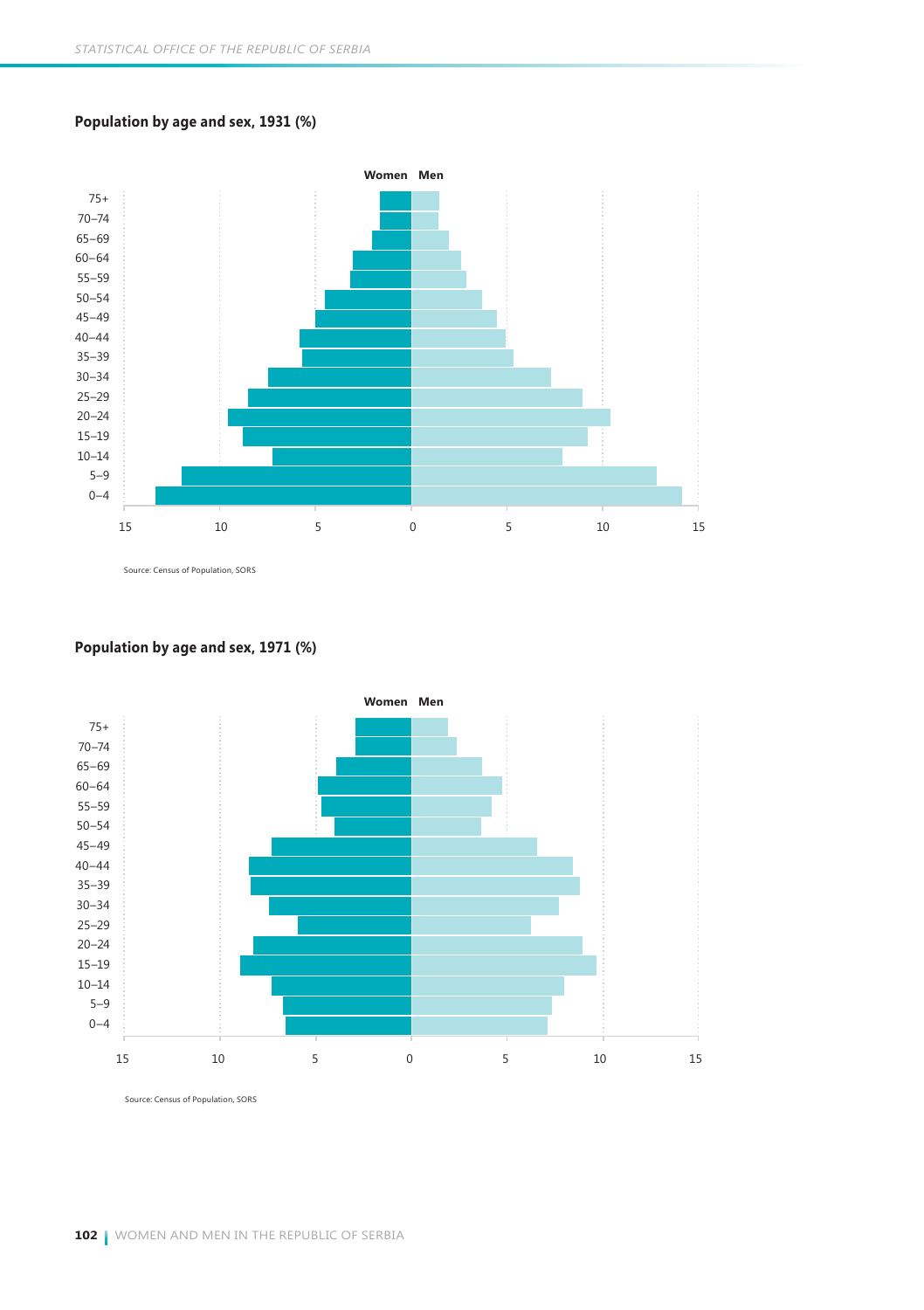#### **Population by age and sex, 2011 (%)**



Source: Censuses of Population, Households and Dwellings, SORS

#### **Population by age and sex, projection, 2041 (%)**



Source: Projection of Population, SORS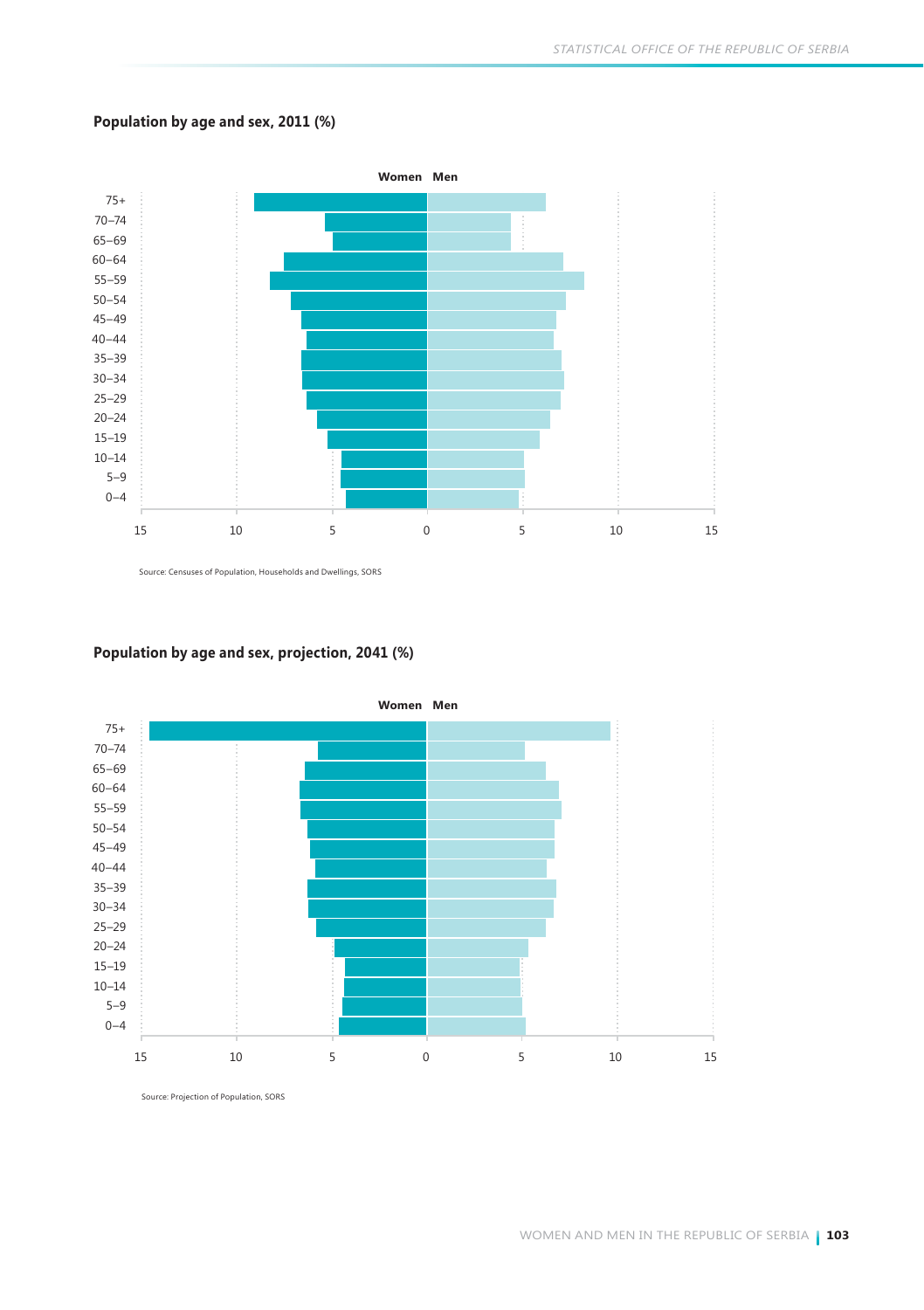

#### **Population by broad age groups and sex, 1953, 1981, 2011 and 2041 (%)**

Source: Censuses and projection of Population, SORS



#### **Households, by number of members and sex of reference person of the household, 2011 (%)**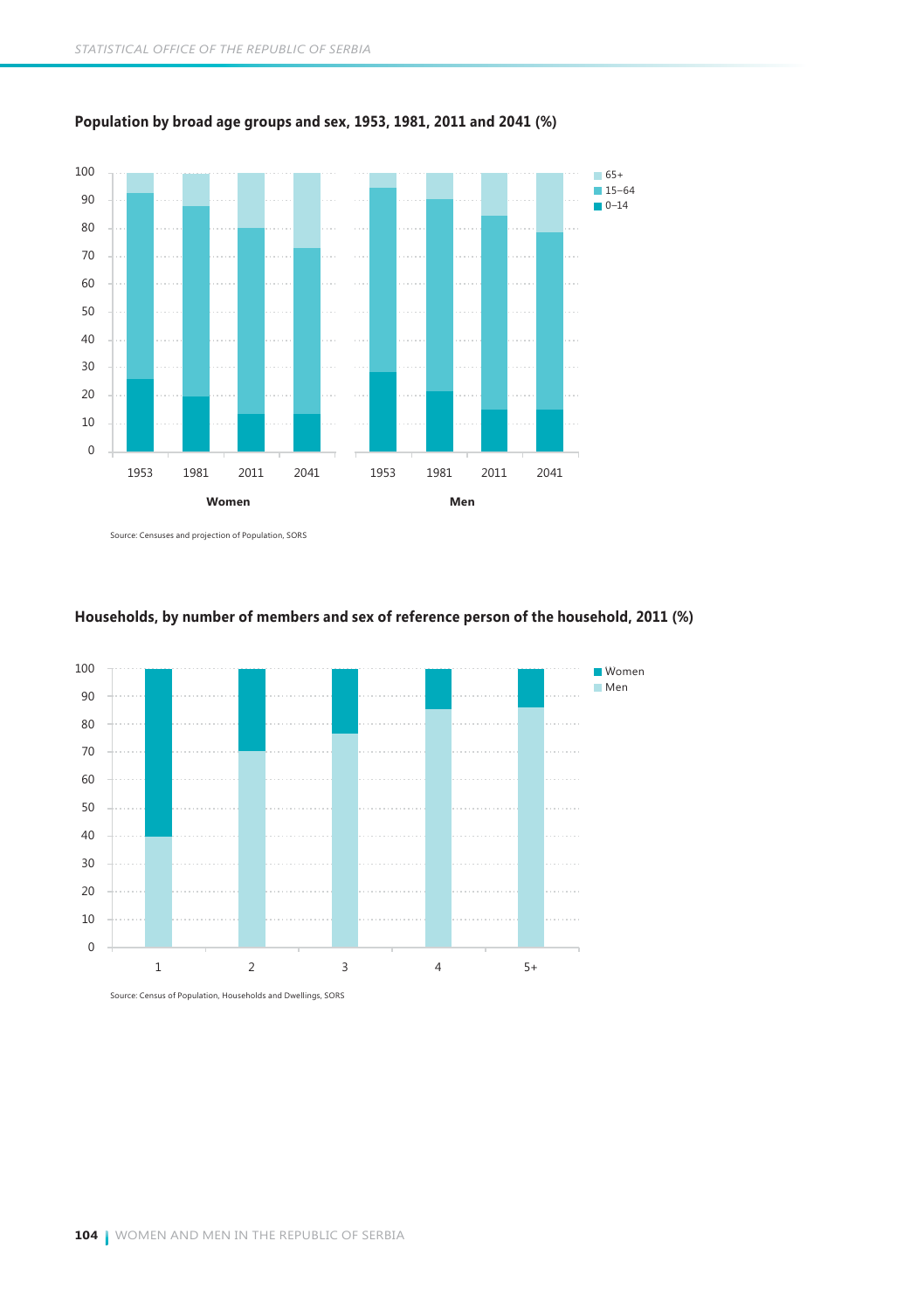|                                            | Women  |                | Men     |     | Structure by sex |     |
|--------------------------------------------|--------|----------------|---------|-----|------------------|-----|
|                                            | number | %              | number  | %   | women            | men |
| All                                        | 751634 | 100            | 1736252 | 100 | 30               | 70  |
| Family households                          | 392106 | 52             | 1495073 | 86  | 21               | 79  |
| Households with one family                 | 365535 | 49             | 1298194 | 75  | 22               | 78  |
| Marital/consensual couple with children    | 105607 | 14             | 799270  | 46  | 12               | 88  |
| Marital/consensual couple with no children | 50874  |                | 408251  | 24  | 11               | 89  |
| Mother with children                       | 204496 | 27             | 33784   | 2   | 86               | 14  |
| Father with children                       | 4558   |                | 56889   | ς   |                  | 93  |
| Households with two and more families      | 26571  | $\overline{4}$ | 196879  | 11  | 12               | 88  |
| Non-family households                      | 359528 | 48             | 241179  | 14  | 60               | 40  |
| One-person households                      | 335001 | 45             | 220466  | 13  | 60               | 40  |
| Multi-person households                    | 24527  | ς              | 20713   |     | 54               | 46  |

#### **Households by family composition and sex of reference person of the household, 2011**

Source: Censuses of Population, Households and Dwellings, SORS



#### **One-person households, by age and sex, 2011 (%)**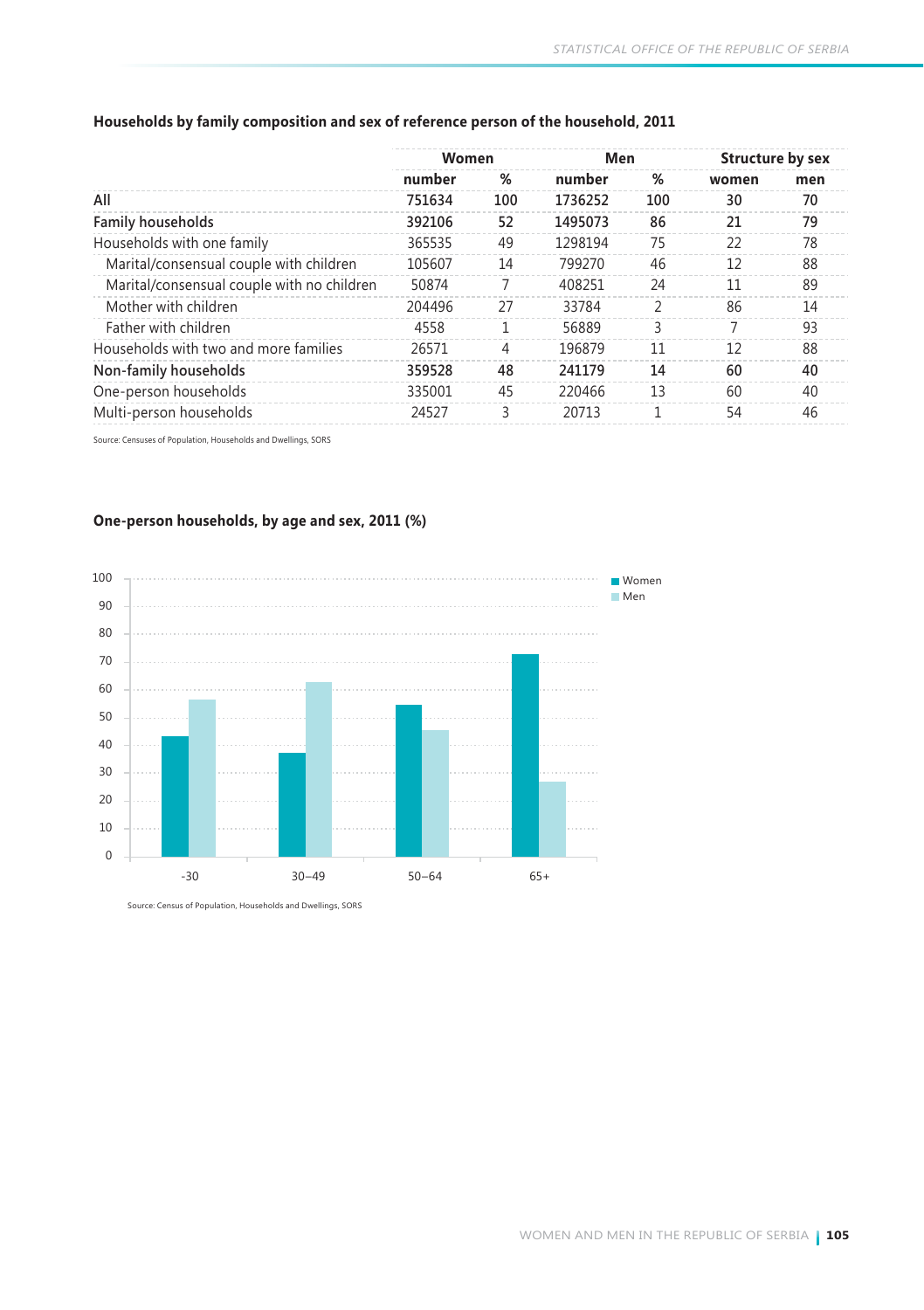

#### **One-parent families with minor children, by age and number of children, 2011 (in thousands)**

Source: Census of Population, Households and Dwellings, SORS



#### **One-parent families with adult children, by age and number of children, 2011 (in thousands)**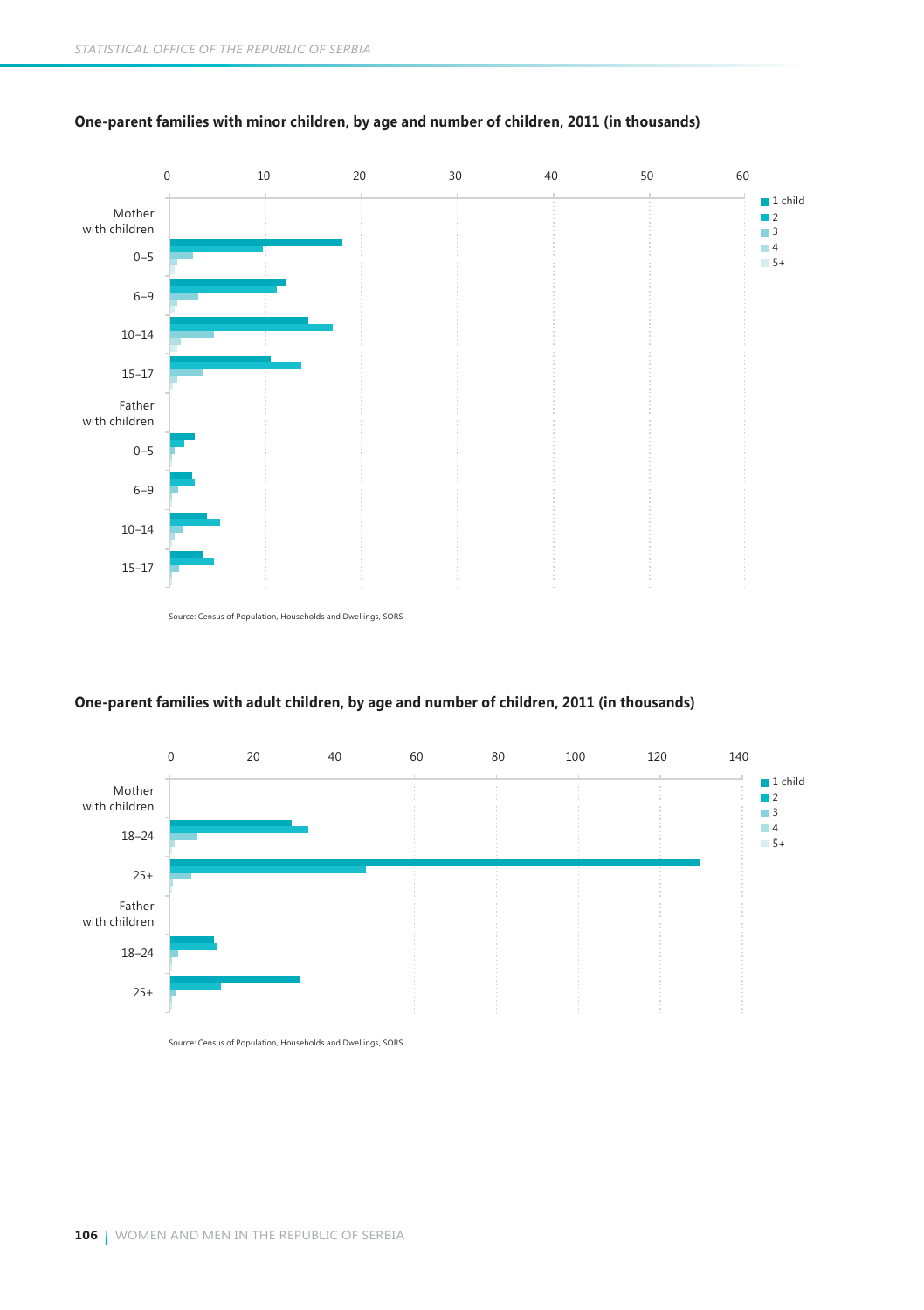

#### **Population aged 15 and over by legal marital status and sex, 2011 (in thosands)**

Source: Census of Population, Households and Dwellings, SORS



#### **Mean age of women and men at the moment of marriages, 2003, 2008 and 2013**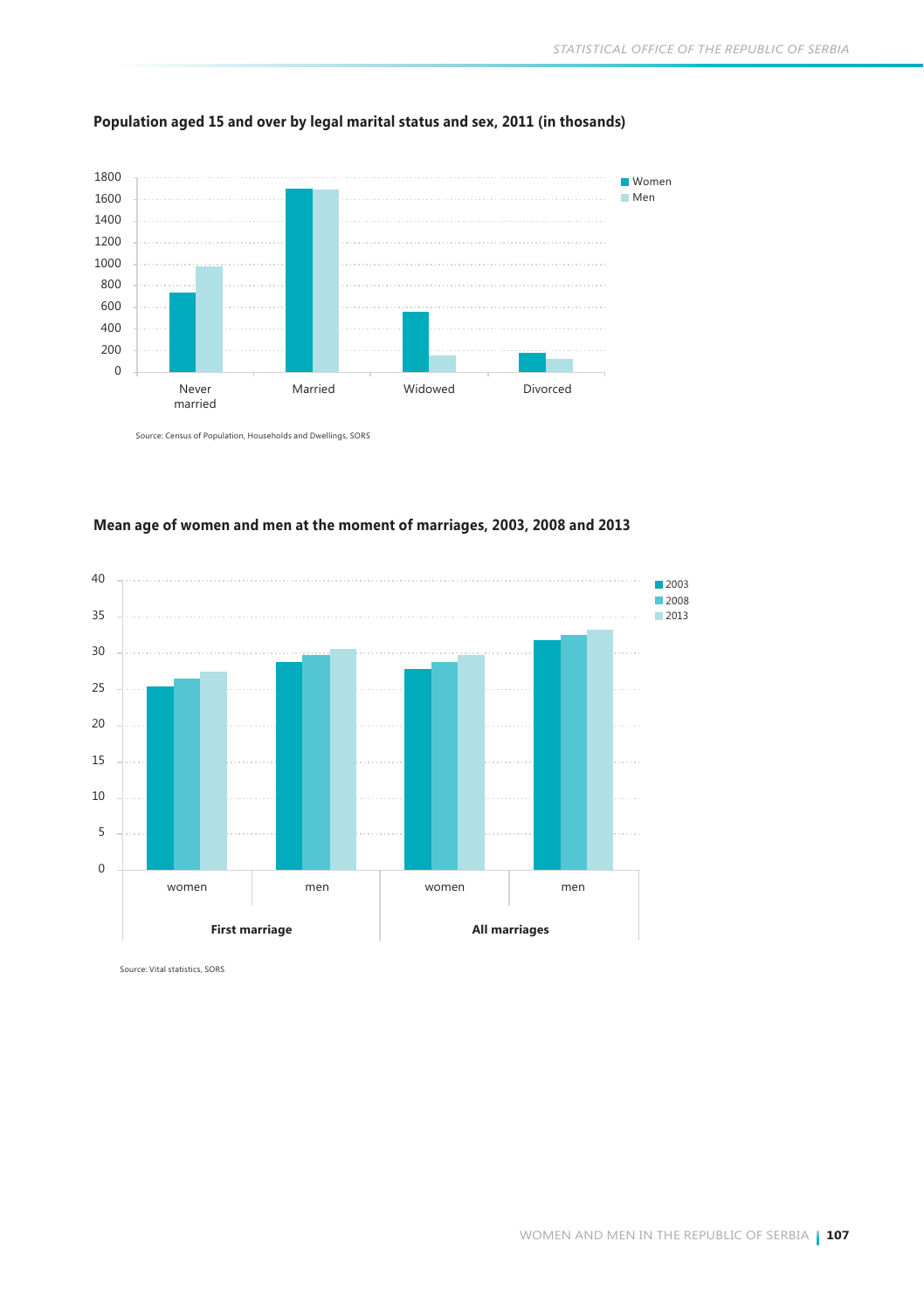

#### **Spousal age difference, women aged 20–24 years, 2005, 2010 and 2014 (%)**

**Marriages and divorces, 1983–2013 (in thousands)**

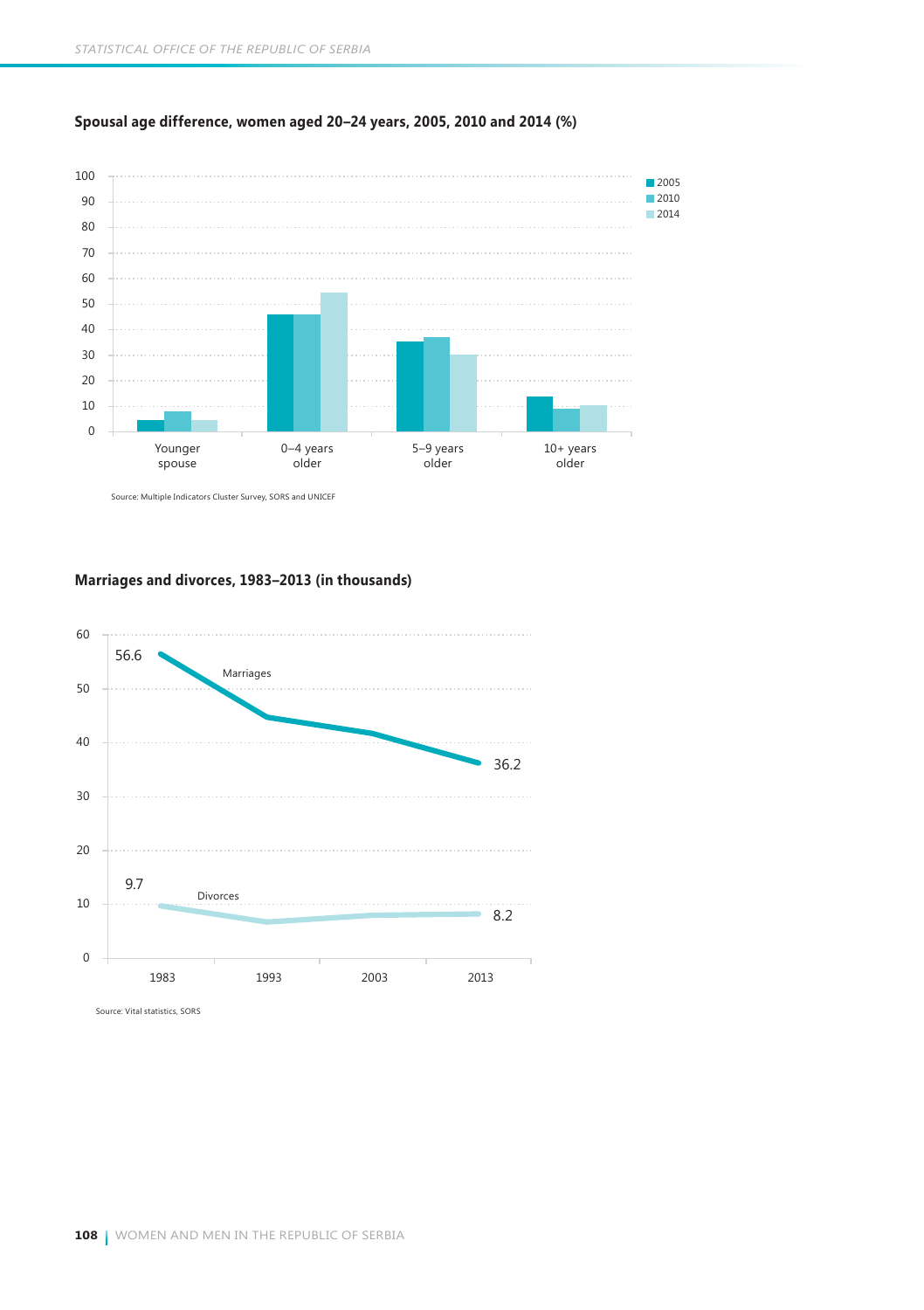

#### **Marriages and divorces, by age and sex, 2013 (in thousands)**

#### **Population aged 15 and over who live in consensual union, by legal marital status and sex, 2011**

|                                | Women  |     | Men    |     |       | Structure by sex |  |
|--------------------------------|--------|-----|--------|-----|-------|------------------|--|
|                                | number | %   | number | %   | women | men              |  |
| All                            | 118170 | 100 | 117893 | 100 | 50    | 50               |  |
| Never married                  | 93982  | 80  | 95278  | 81  | 50    | 50               |  |
| Married (do not live together) | 1093   |     | 1179   |     | 48    | 57               |  |
| Widowed                        | 3983   |     | 2664   |     | 60    | 40               |  |
| Divorced                       | 13908  |     | 13866  |     | 50    | 50               |  |
| Unknown                        | 5204   | 4   | 4906   |     | 51    | 49               |  |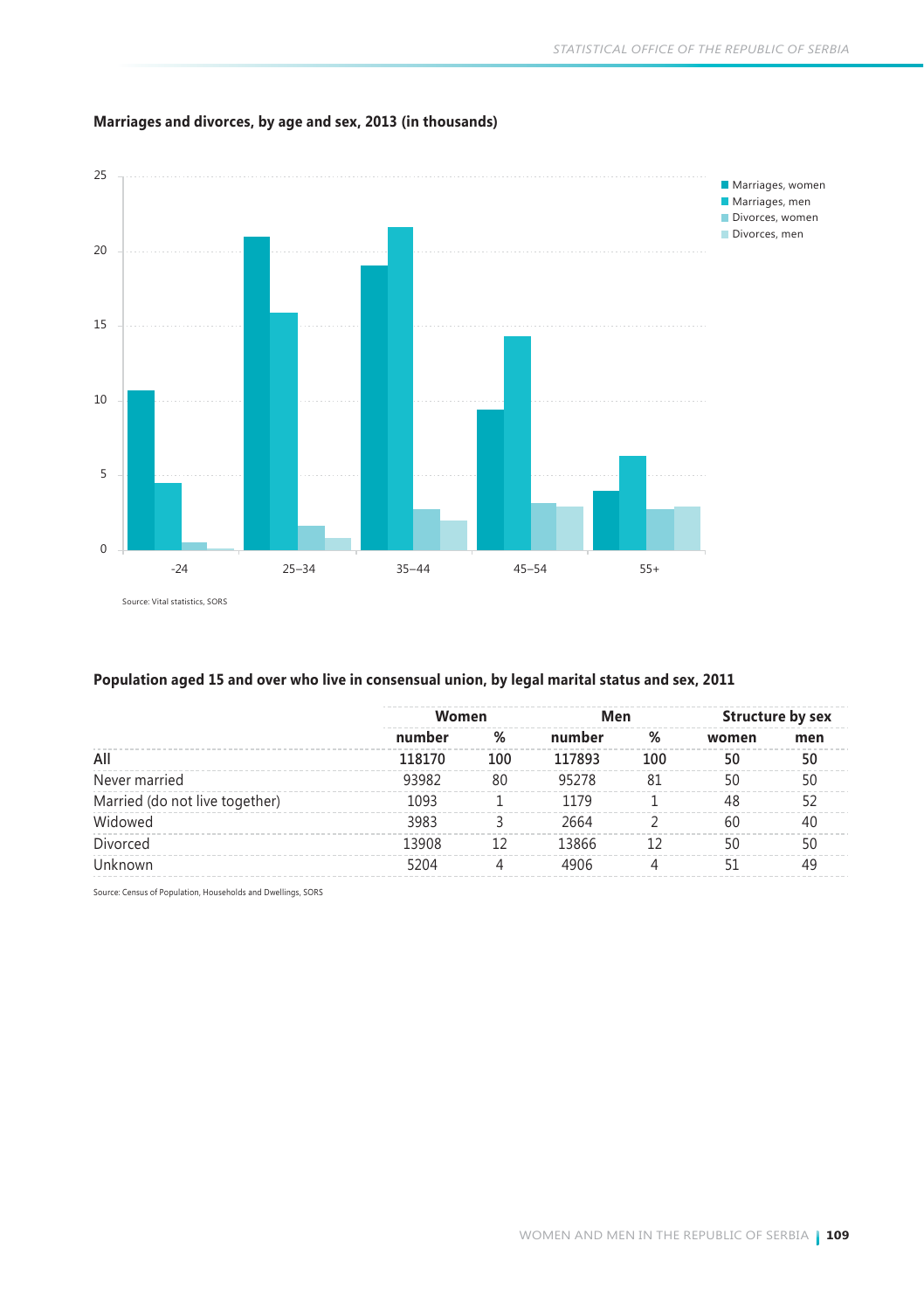

#### **Population aged 15 and over who live in consensual union by age and sex, 2011 (in thousands)**

Source: Census of Population, Households and Dwellings, SORS

#### **Total fertility rates, 2003–2013**

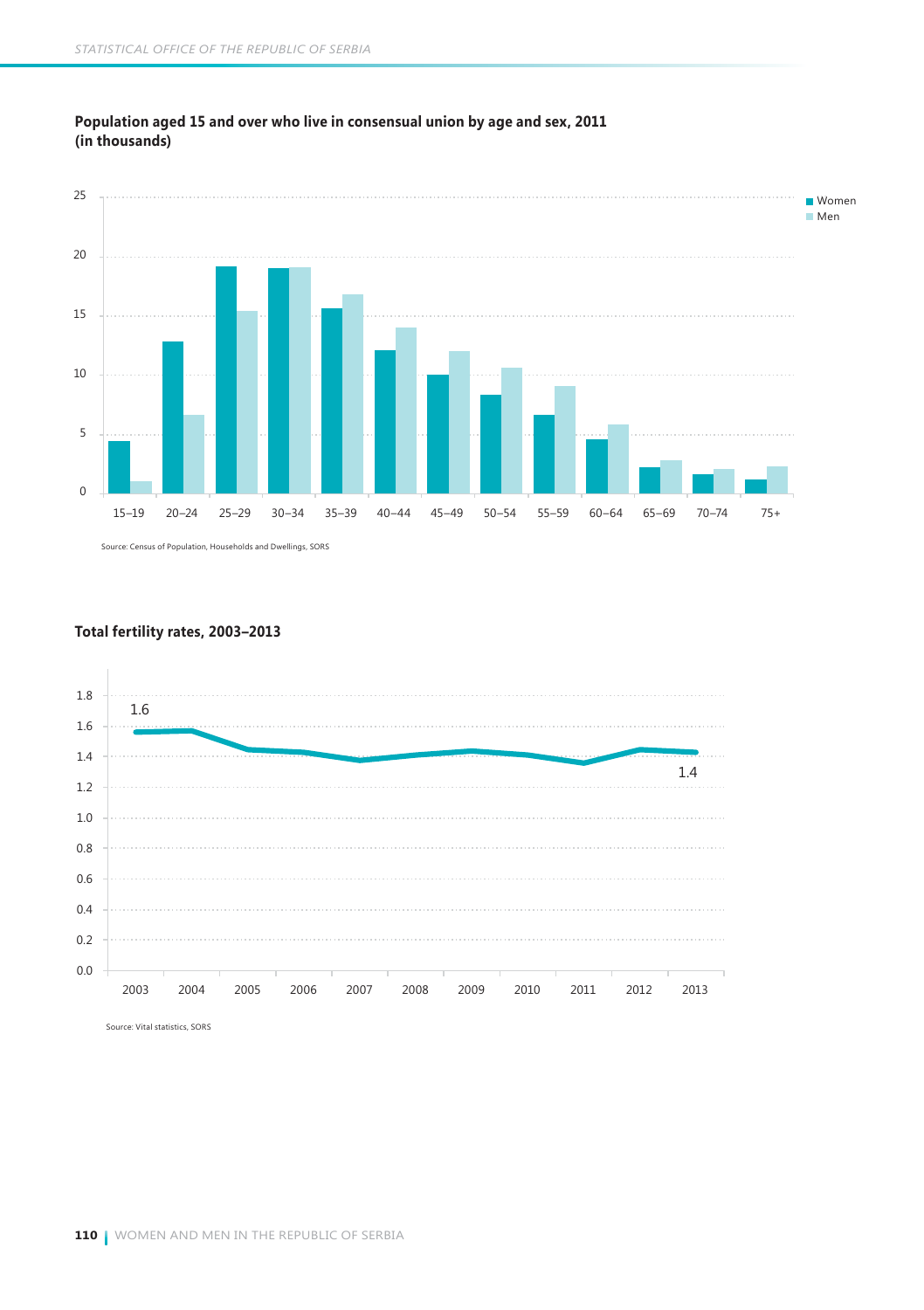

#### **Live births by sex, 2003–2013 (in thousands)**

### **Live births by mother's age and marital status, 2008 and 2013**

|              |                          | Livebirths       |                          |                  |
|--------------|--------------------------|------------------|--------------------------|------------------|
| Mother's age |                          | 2008             |                          | 2013             |
|              | <b>Married</b>           | <b>Unmarried</b> | <b>Married</b>           | <b>Unmarried</b> |
| Total        | 53336                    | 15747            | 49103                    | 16451            |
| $-15$        | $\overline{\phantom{a}}$ | 59               | $\overline{\phantom{a}}$ | 43               |
| $15 - 19$    | 1808                     | 2848             | 1065                     | 2324             |
| $20 - 24$    | 12770                    | 4648             | 8326                     | 4288             |
| $25 - 29$    | 18858                    | 3792             | 16751                    | 4154             |
| $30 - 34$    | 13866                    | 2630             | 15361                    | 3271             |
| $35 - 39$    | 4920                     | 1322             | 6325                     | 1875             |
| $40 - 44$    | 735                      | 289              | 1055                     | 394              |
| $45 - 49$    | 54                       | 19               | 83                       | 35               |
| $50+$        | 10                       | ٠                | 10                       | 5                |
| Unknown      | 315                      | 140              | 127                      | 62               |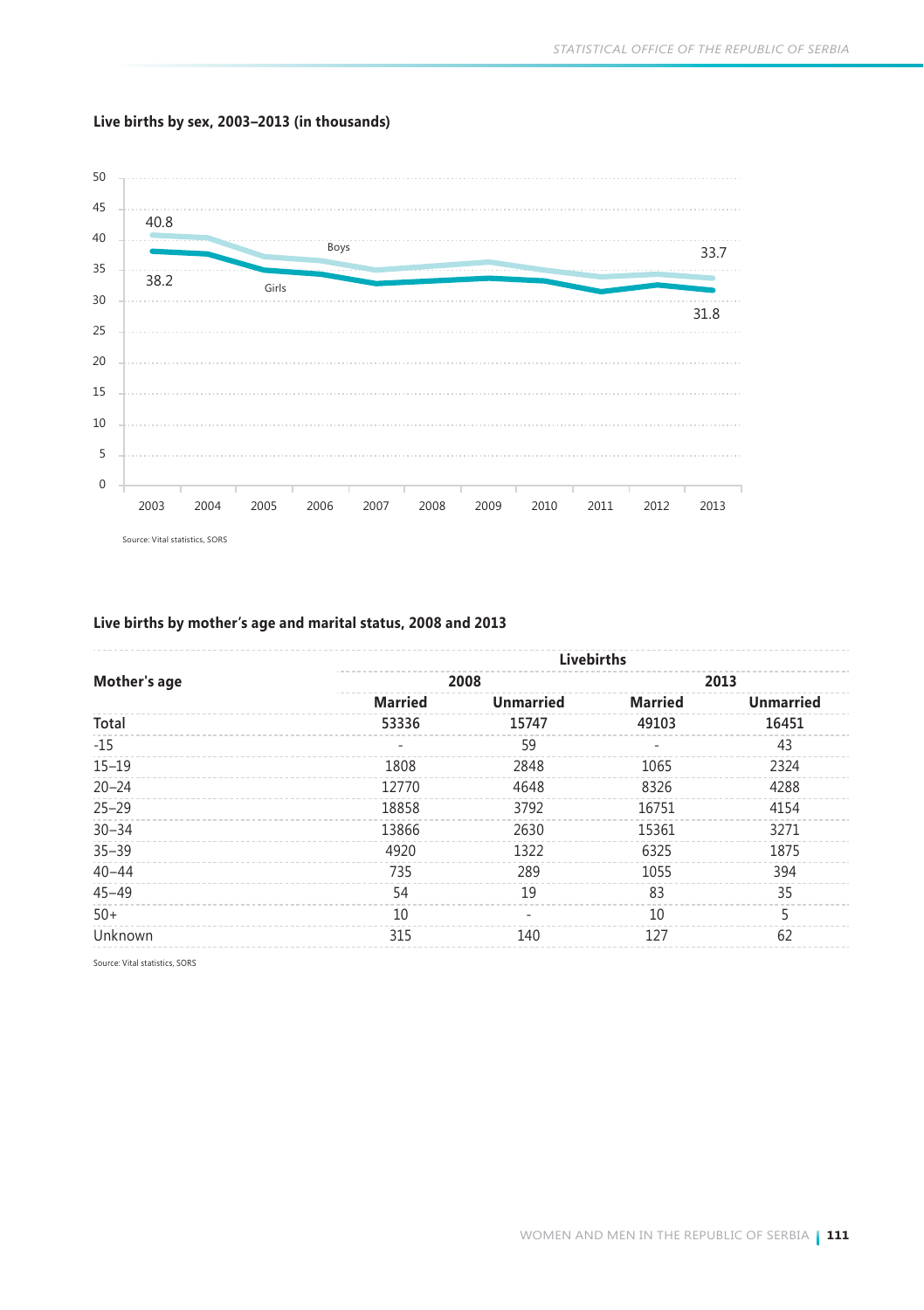

#### **Migrant population, by age and sex, 2010 (in thousands)**

#### **Population, by migratory characteristics and sex, 2011**

|                                           | Women   |          | Men     |              | Structure by sex |     |  |
|-------------------------------------------|---------|----------|---------|--------------|------------------|-----|--|
|                                           | Number  | %        | Number  | %            | Women            | Men |  |
| Total                                     | 3687686 | 100      | 3499176 | 100          | 51               | 49  |  |
| Lives in the same settlement since birth  | 1735423 | 47       | 2214374 | 63           | 44               | 56  |  |
| Migrants — total                          | 1952263 | 53       | 1284802 | 37           | 60               | 40  |  |
| within Republic of Serbia, of which from: |         |          |         |              |                  |     |  |
| another settlement in the municipality    | 466983  | 13       | 230459  |              | 67               | 33  |  |
| another municipality within the same area | 338732  | 9        | 197429  | 6            | 63               | 37  |  |
| another area                              | 719417  | 20       | 512077  | 15           | 58               | 42  |  |
| from abroad, of which from:               |         |          |         |              |                  |     |  |
| the former SFRY republics                 | 381864  | 10       | 306084  | q            | 56               | 44  |  |
| other countries                           | 44345   |          | 38235   |              | 54               | 46  |  |
| Unknown                                   | 922     | $\Omega$ | 518     | <sup>0</sup> | 64               | 36  |  |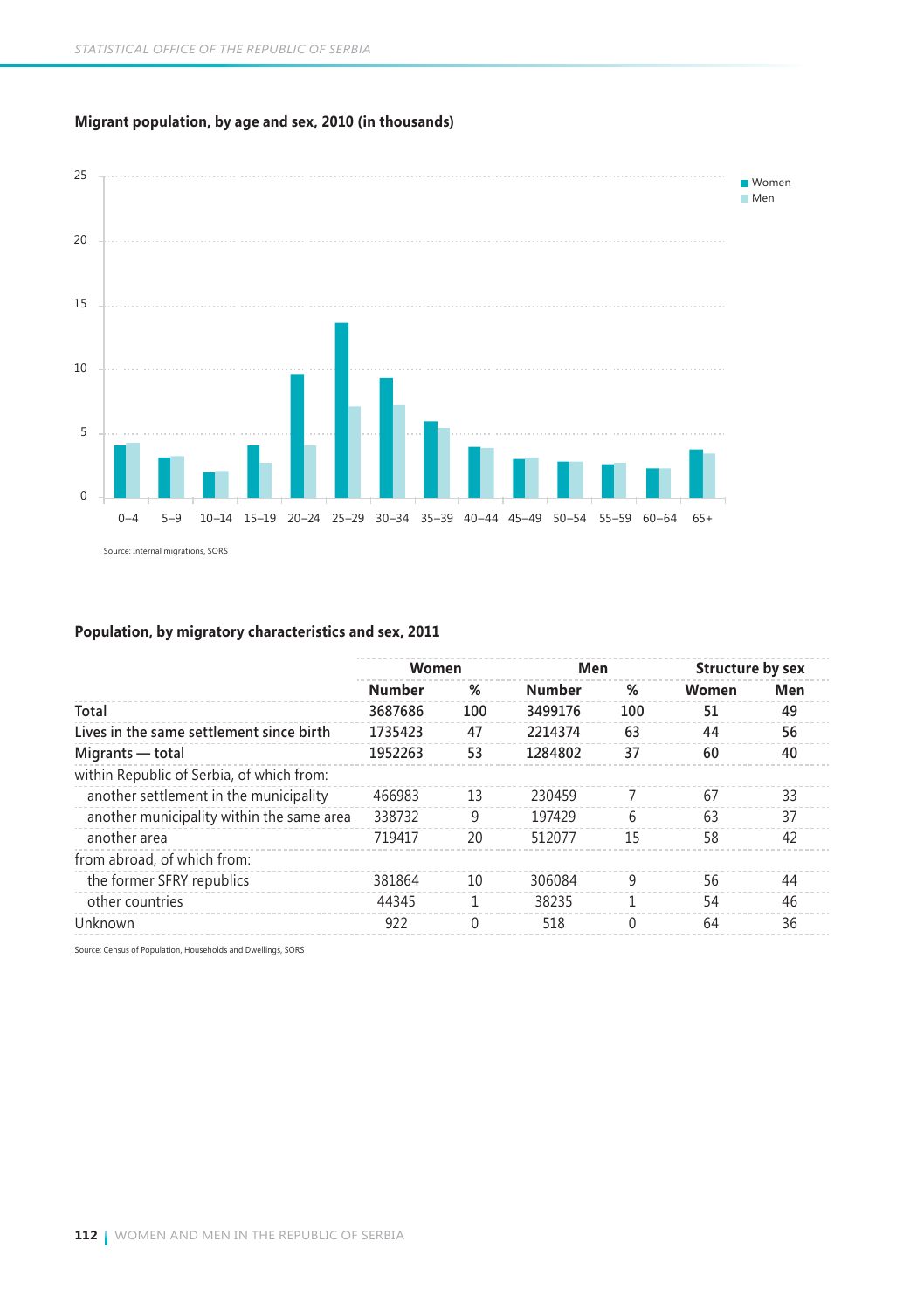|        |          |        |     | Structure by sex |     |  |
|--------|----------|--------|-----|------------------|-----|--|
| Number | %        | Number | %   | Women            | Men |  |
| 379796 | 100      | 521503 | 100 | 42               | 58  |  |
| 234255 | 62       | 381735 | 73  | 38               | 62  |  |
| 132114 | 35       | 209845 | 40  | 39               | 61  |  |
| 73637  | 19       | 104535 | 20  | 41               | 59  |  |
| 27966  |          | 65739  | 13  | 30               | 70  |  |
| 538    | 0        | 1616   | 0   | 25               | 75  |  |
| 145541 | 38       | 139768 | 27  | 51               | 49  |  |
| 75730  | 20       | 78241  | 15  | 49               | 51  |  |
| 39480  | 10       | 34959  |     | 53               | 47  |  |
| 29213  | 8        | 25333  | 5   | 54               | 46  |  |
| 1118   | $\Omega$ | 1235   | 0   | 48               | 52  |  |
|        |          | Women  |     | Men              |     |  |

#### **Daily migrations of the active population performing an occupation, pupils and students, by sex, 2011**

Source: Census of Population, Households and Dwellings, SORS

#### **Population by the main source of livelihood and sex, 2011**

|                                                  | Women         |          | Men           |                          | Structure by sex |     |  |
|--------------------------------------------------|---------------|----------|---------------|--------------------------|------------------|-----|--|
|                                                  | <b>Number</b> | %        | <b>Number</b> | %                        | Women            | Men |  |
| Total                                            | 3687686       | 100      | 3499176       | 100                      | 51               | 49  |  |
| Dependent person                                 | 1605829       | 44       | 1181745       | 34                       | 58               | 42  |  |
| Pension                                          | 929856        | 25       | 700420        | 20                       | 57               | 43  |  |
| Scholarship for pupils/students,<br>student loan | 2933          | $\Omega$ | 2255          | $\Omega$                 | 57               | 43  |  |
| Social welfare                                   | 78794         | C        | 63165         | $\mathcal{P}$            | 56               | 44  |  |
| Salary or other allowances based on work         | 908425        | 25       | 1253645       | 36                       | 42               | 58  |  |
| Financial compensation for unemployed<br>persons | 15304         | 0        | 23306         |                          | 40               | 60  |  |
| Income from property                             | 40375         |          | 71074         | $\overline{\phantom{a}}$ | 36               | 64  |  |
| Loan/savings                                     | 9255          | 0        | 16442         | 0                        | 36               | 64  |  |
| Other                                            | 96915         | 3        | 187124        | 5                        | 34               | 66  |  |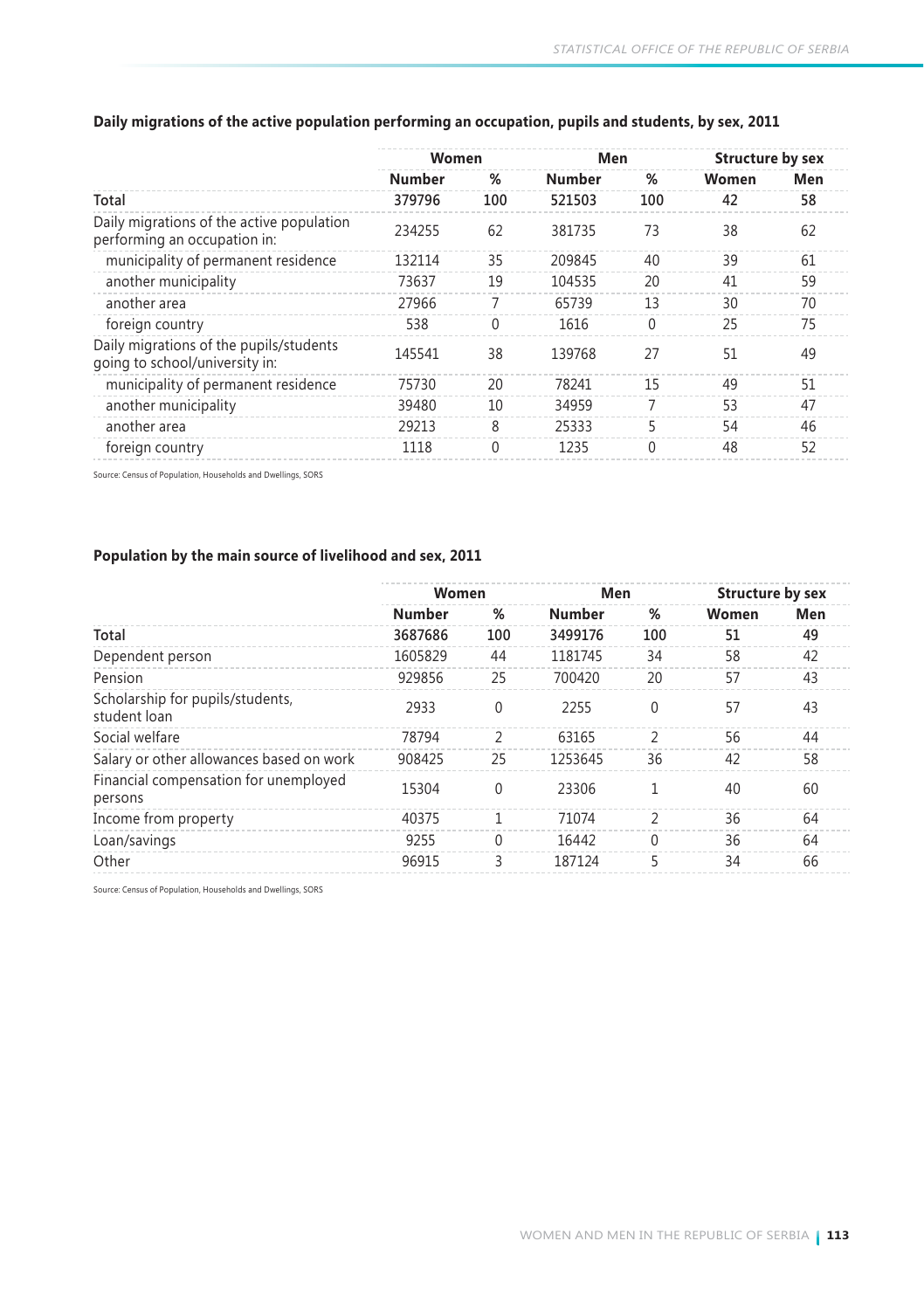#### **At-risk of poverty rate, by age and sex, 2013**



Source: Income and Living condition Survey, SORS



#### **People at risk of poverty or social exclusion, 2013**

Source: Income and Living condition Survey, SORS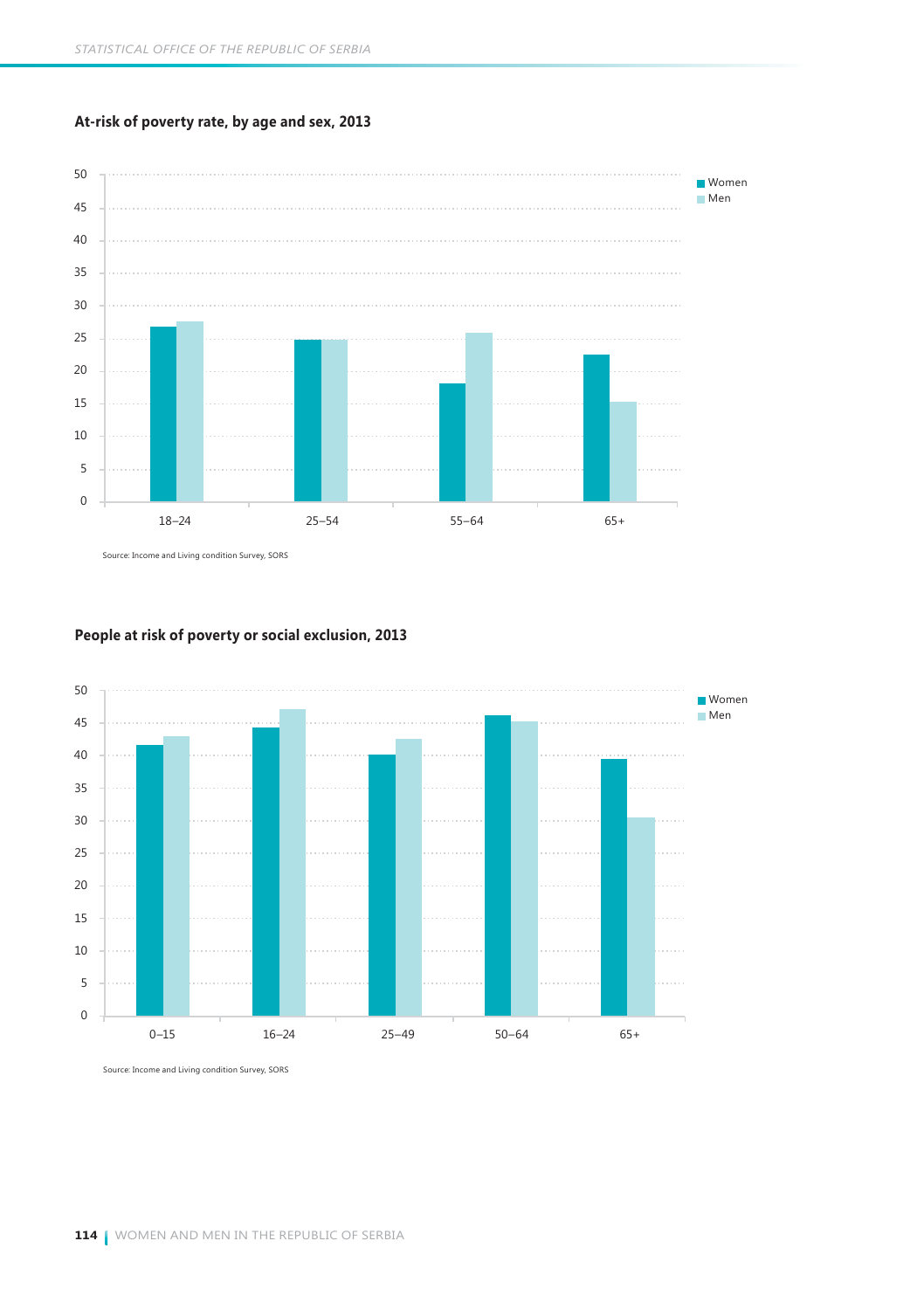# **2. Health Care**

- ► The life expectancy of women/men is the mean age to which a live-born child (female/male), born in the referent year is expected to live.
- **The natural increase rate** represents the ratio between the annual surpluses of births over deaths, according to the average number of population, i.e. the difference between the ratio of natality and that of mortality, in the referent year. Rates are expressed per 1,000 inhabitants.
- **Persons with disabilities** are persons who experience a lot of difficulties or are completely prevented from performing everyday activities at home, in school or at work because of the existence of at least one health problem (seeing, hearing, walking, remembering/concentrating, independence, communication).
- ► **Modern contraceptive methods** involve the use of condoms, pills, spirals, injections, implants, diaphragms and local chemical products, as well as the sterilization of women/men.
- **Traditional contraception methods** involve the use of periodic abstinence and withdrawal method.
- **Data on diseases or health conditions of the population** aged 15 and over in 2013 were obtained from persons according to their own perception and refer to the prevalence of noncommunicable diseases in the population which also includes people who rarely or never use health care.
- **Absence from work due to health reasons**, in addition to sick leave, also includes shorter absences due to rhinitis, pain, etc.
- **The main cause of death** is defined as the disease or injury which initiated the train of morbid events leading directly to death, or the circumstances of the accidents or violence which produced the fatal injury.
- **The mortality rate by cause of death** represents the total number of deaths, due to a specific cause, per 100,000 inhabitants, in the referent year.
- **The infant mortality rate** represents the number of infant deaths (one year of age or younger) per 1,000 live births in the referent year.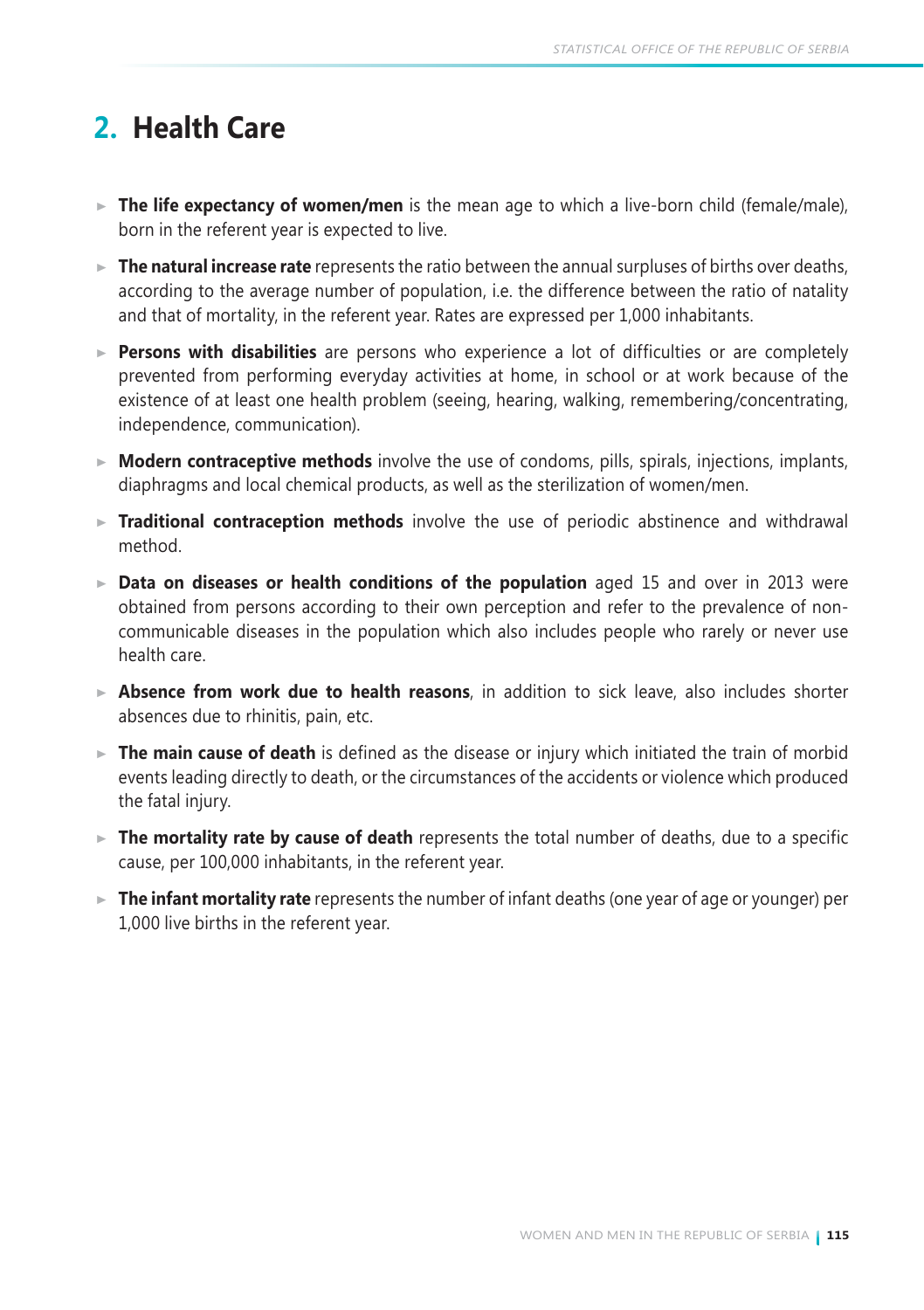## *Highlights...*

- During the period from 1990 to 2013, the rate of live births in the Republic of Serbia has had a constant decrease with a slight variation, and the mortality rate has had a constant increase. Since 1991, the natural increase rate is negative for the male population and since1992 for both women and men.
- $\blacktriangleright$  Among persons with disabilities the share of women (58.2%) is higher than that of men (41.8%). The average age of women with disabilities is about 69 years, and for men is about 64 years. Observed by type of problems, the biggest share of persons with disabilities is due to a problem with walking: for 5.8% of the total number of women and for 3.6% of the total number of men in the Republic of Serbia.
- $\triangleright$  Young women aged 20–24 less use any method of contraception than women of older age groups.
- $\triangleright$  According to their own perception, the most common health problem of the population of both sexes aged 15 and over in 2013 was high blood pressure  $-35.2\%$  of women and 26.5% of men reported it. A higher incidence of chronic diseases and conditions is recorded in women, and the only disease in which the higher incidence in men is recorded is myocardial infarction.
- $\triangleright$  The study showed that the prevalence of smoking in the population aged 15 years and over is 37.9% among men and 31.6% among women. The only age group in which women predominate is women aged 15 to 19 years — 19.5% for women, and 19% for men.
- $\blacktriangleright$  As much as twice as many men than women die at the age of 30–59, mostly due to circulatory diseases and cancers.
- $\triangleright$  Three times more men than women die in transport accidents, and as a result of suicide.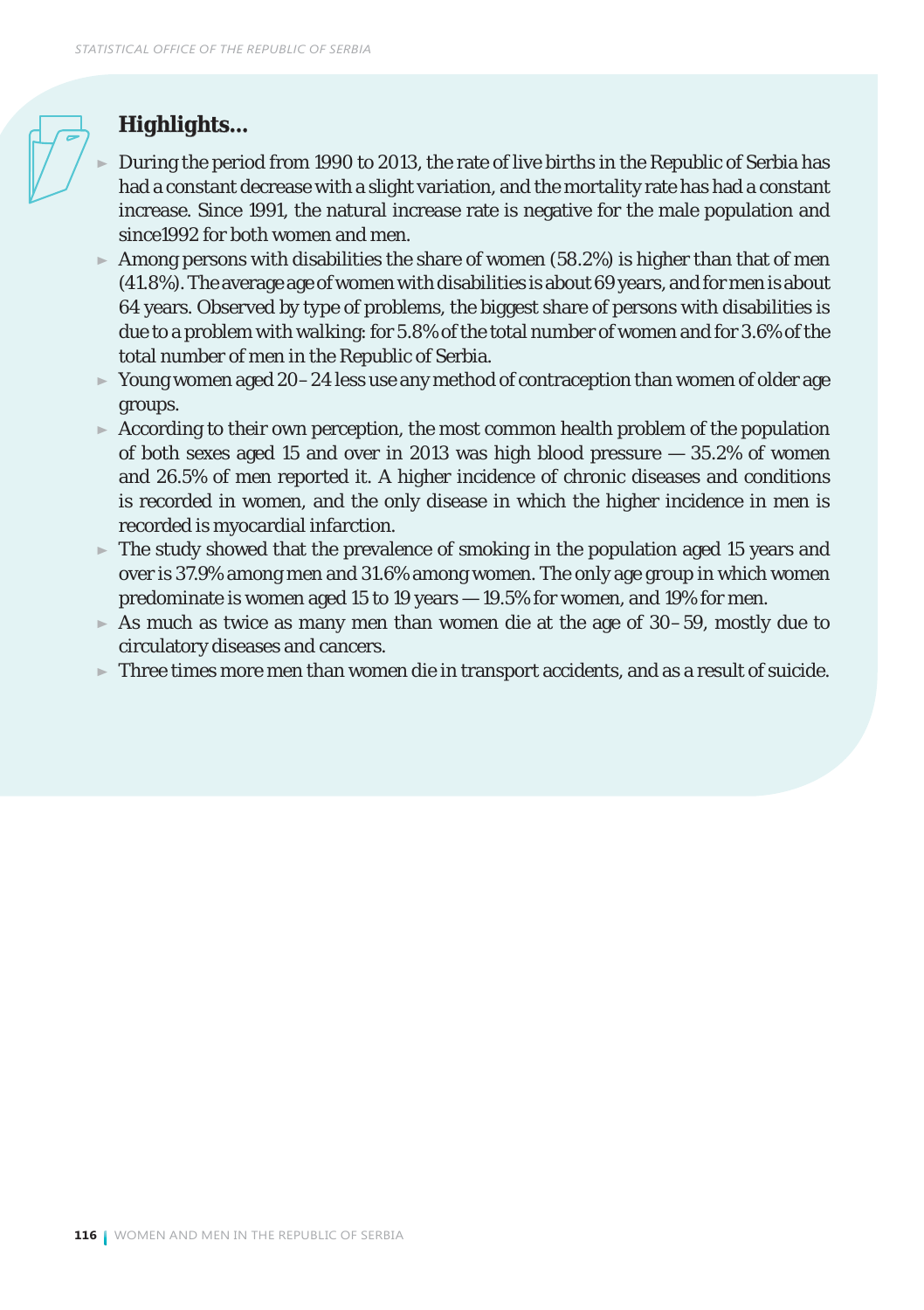

#### **Life expectancy of women and men, 2003–2013**

#### **Live births, deaths and natural increase by sex, 2003–2013 (rate)**

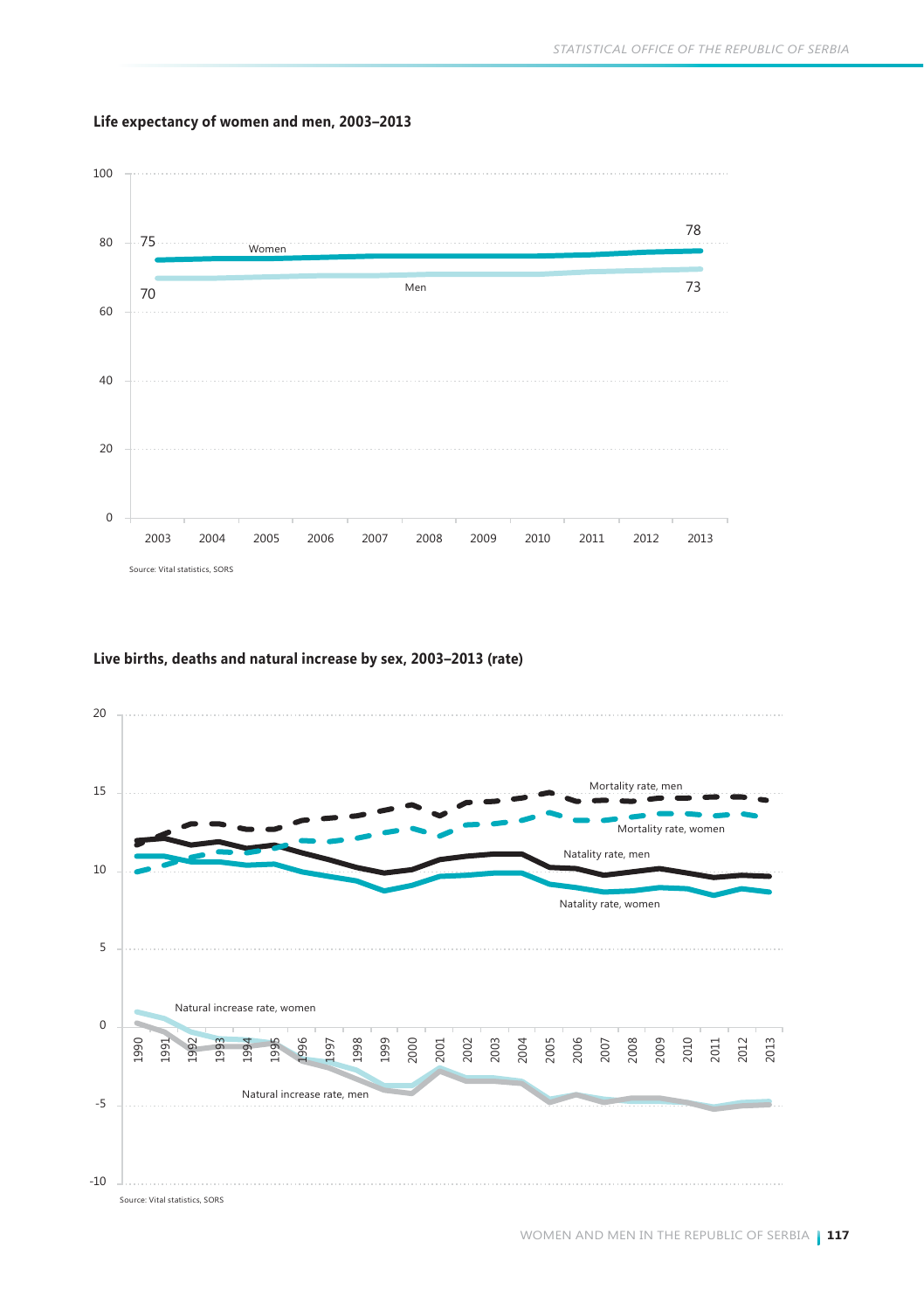**Population with disabilities by sex and age, 2011 (in thousands)**



Source: 2011 Census of Population, Households and Dwellings, SORS



#### **Women currently married or in union, by use of contraceptive method and age, 2014 (%)**

Source: Multiple Indicator Cluster Survay, SORS and UNICEF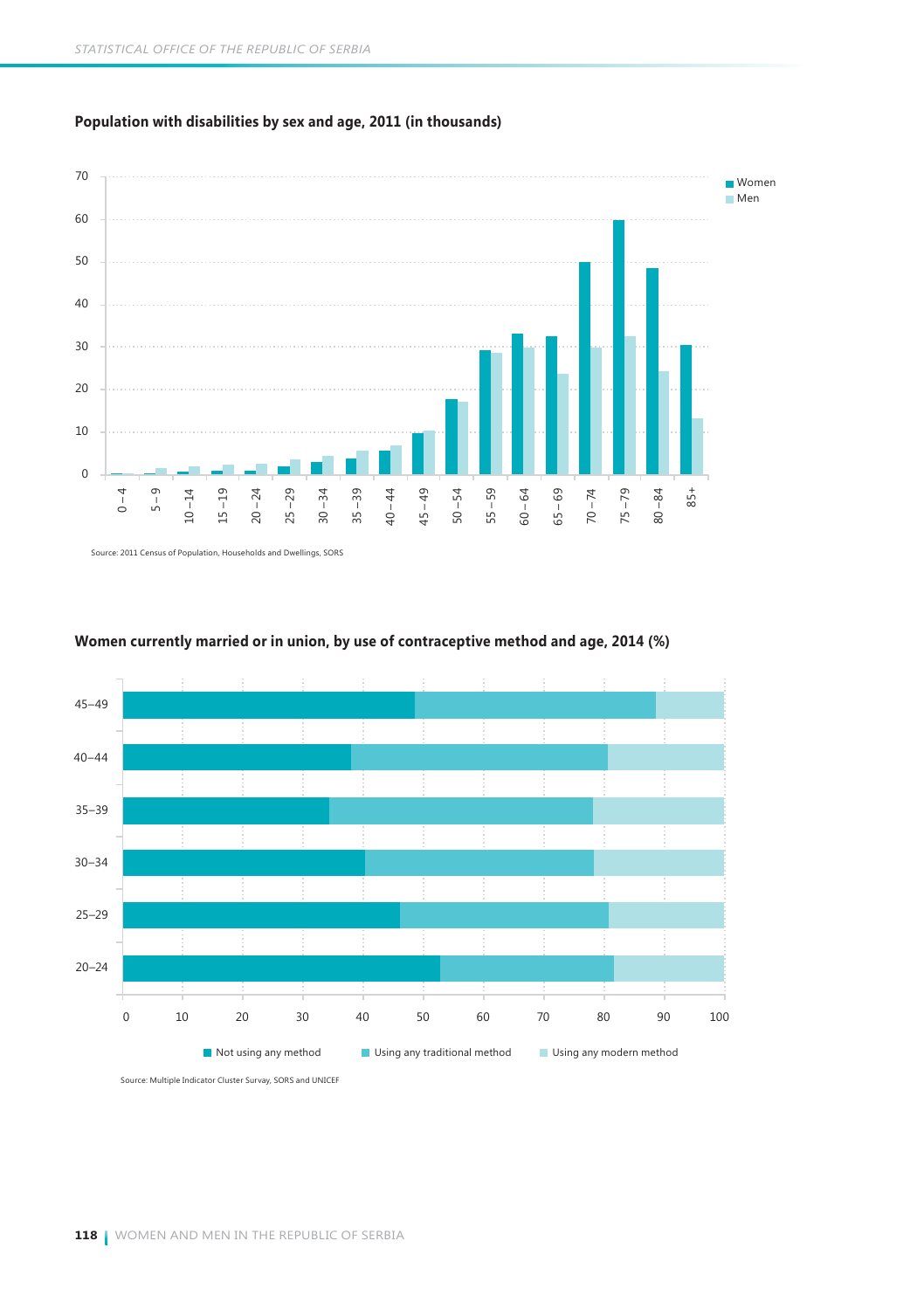

#### **Women currently married or in union, by use of contraceptive method and number of living children, 2014 (%)**

#### **Desease or health conditions of population 15 years and over, by sex, 2013 (%)**



Source: Results of the Study of Serbia's population of health, Institute of Public health of Serbia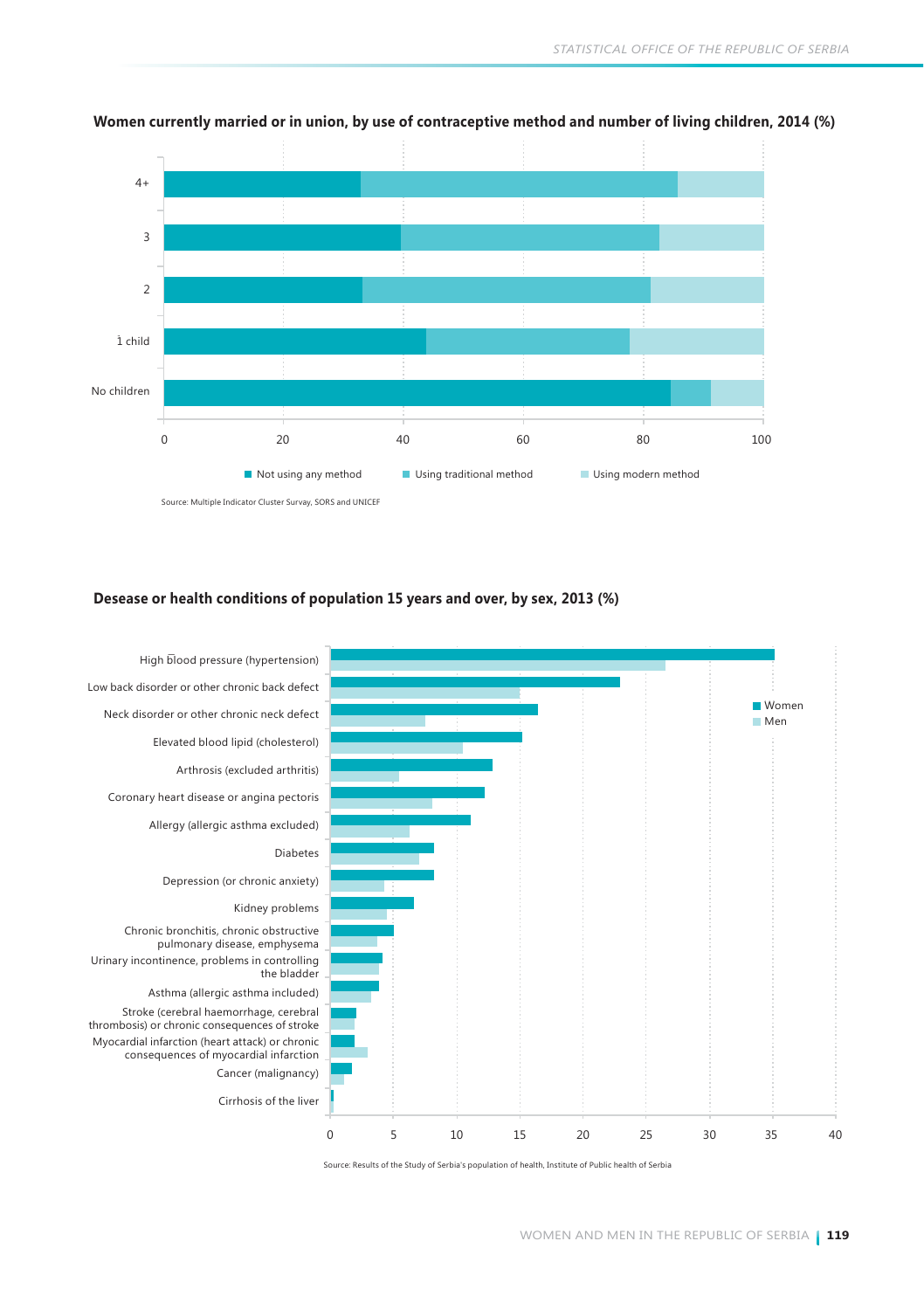



Source: Results of the Study of Serbia's population of health, Institute of Public health of Serbia



#### **Daily or ocasional smoking and smoking status of population 15 years and over, by age and sex, 2013 (%)**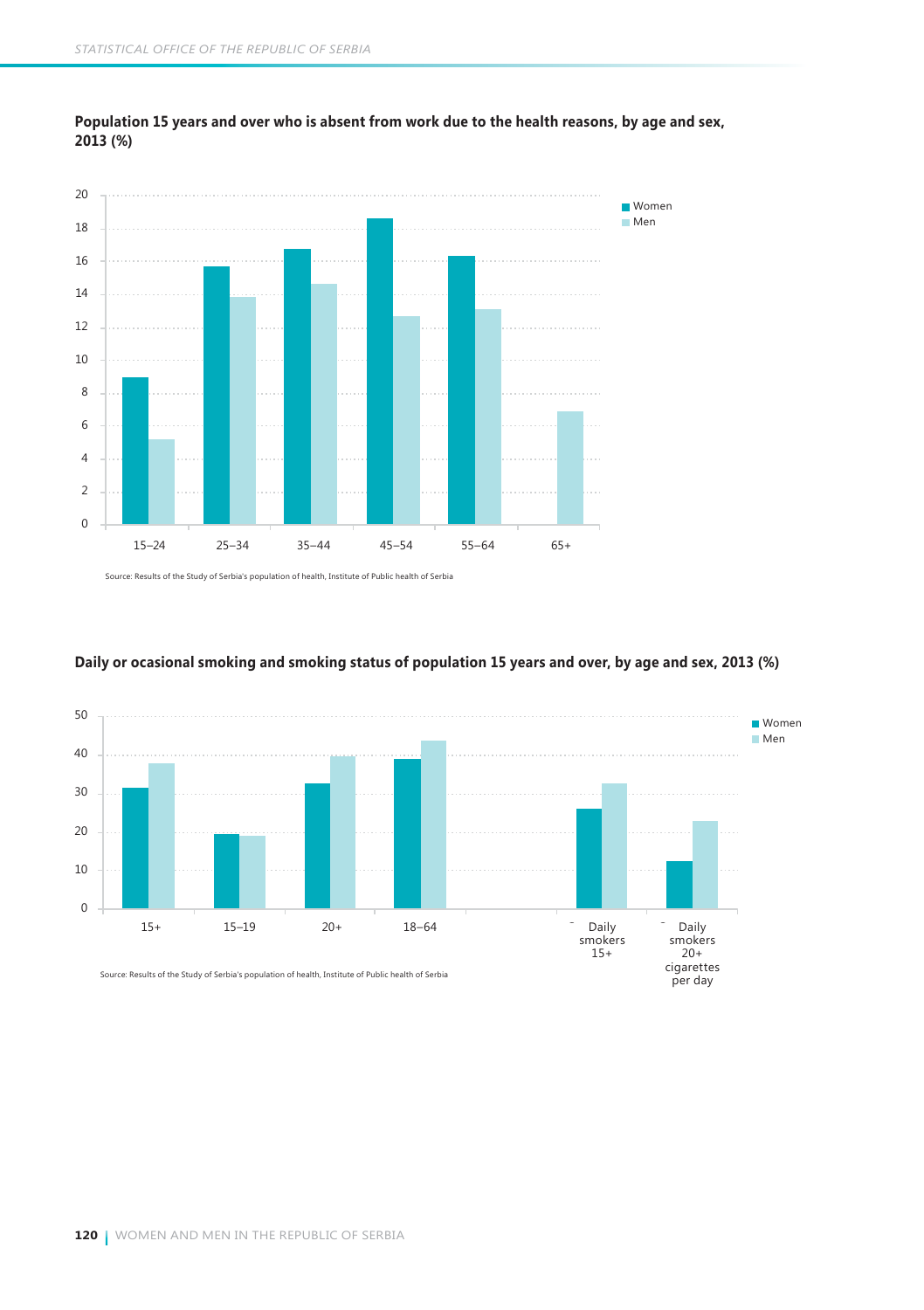

#### **The use of certain psychoactive substances by population aged 15+ in the previous 12 months, by sex, 2013 (%)**

Source: Results of the Study of Serbia's population of health, Institute of Public health of Serbia

#### **Deaths by main causes of death, age and sex, 2013**

| Cause of death                        |                          | $0 - 14$ |     | $15 - 29$ |     | $30 - 44$ |      | $45 - 59$ | $60+$ |       |
|---------------------------------------|--------------------------|----------|-----|-----------|-----|-----------|------|-----------|-------|-------|
|                                       | w                        | M        | W   | M         | w   | М         | w    | M         | W     | M     |
| Total                                 | 234                      | 324      | 172 | 439       | 632 | 1310      | 3577 | 6884      | 44775 | 41953 |
| Diseases of the<br>circulatory system |                          | 6        | 15  | 38        | 100 | 291       | 915  | 2359      | 27825 | 21811 |
| Neoplasms                             | 14                       | 19       | 39  | 56        | 283 | 223       | 1833 | 2377      | 7086  | 9716  |
| Diseases of the<br>respiratory system | 8                        | 9        | 11  | 13        | 24  | 36        | 130  | 253       | 1841  | 2508  |
| Diseases of the digestive<br>system   | $\overline{\phantom{a}}$ | 4        | 6   | 4         | 19  | 54        | 115  | 363       | 1355  | 1515  |
| Other causes                          | 203                      | 286      | 101 | 328       | 206 | 706       | 584  | 1532      | 6668  | 6403  |

Source: Vital statistics, SORS

#### **Violent deaths by origin of violence, age and sex, 2013**

| Origin of violent death |    | $0 - 14$ | $15 - 29$ |     |    | $30 - 44$ |     | $45 - 59$ | $60+$ |      |
|-------------------------|----|----------|-----------|-----|----|-----------|-----|-----------|-------|------|
|                         | W  | M        | W         | М   | w  | М         | w   | М         | w     | М    |
| Total                   | 23 | 25       | 63        | 248 | 88 | 407       | 159 | 596       | 503   | 1060 |
| Accident                | 15 | 20       | 36        | 140 | 22 | 181       | 49  | 245       | 247   | 483  |
| Suicide                 |    |          | 11        | 67  | 47 | 148       | 85  | 265       | 153   | 421  |
| Homicide                |    |          | b         | 17  | q  | 28        | 8   | 20        |       | 27   |
| Other <sup>1</sup>      |    |          | 10        | 24  | 10 | 50        | 17  | 66        | 76    | 129  |

1 "Other" refers to: injury during legal police and military interventions in the course of duty, war wounds, medical or surgery complications and unknown origin of violent deaths.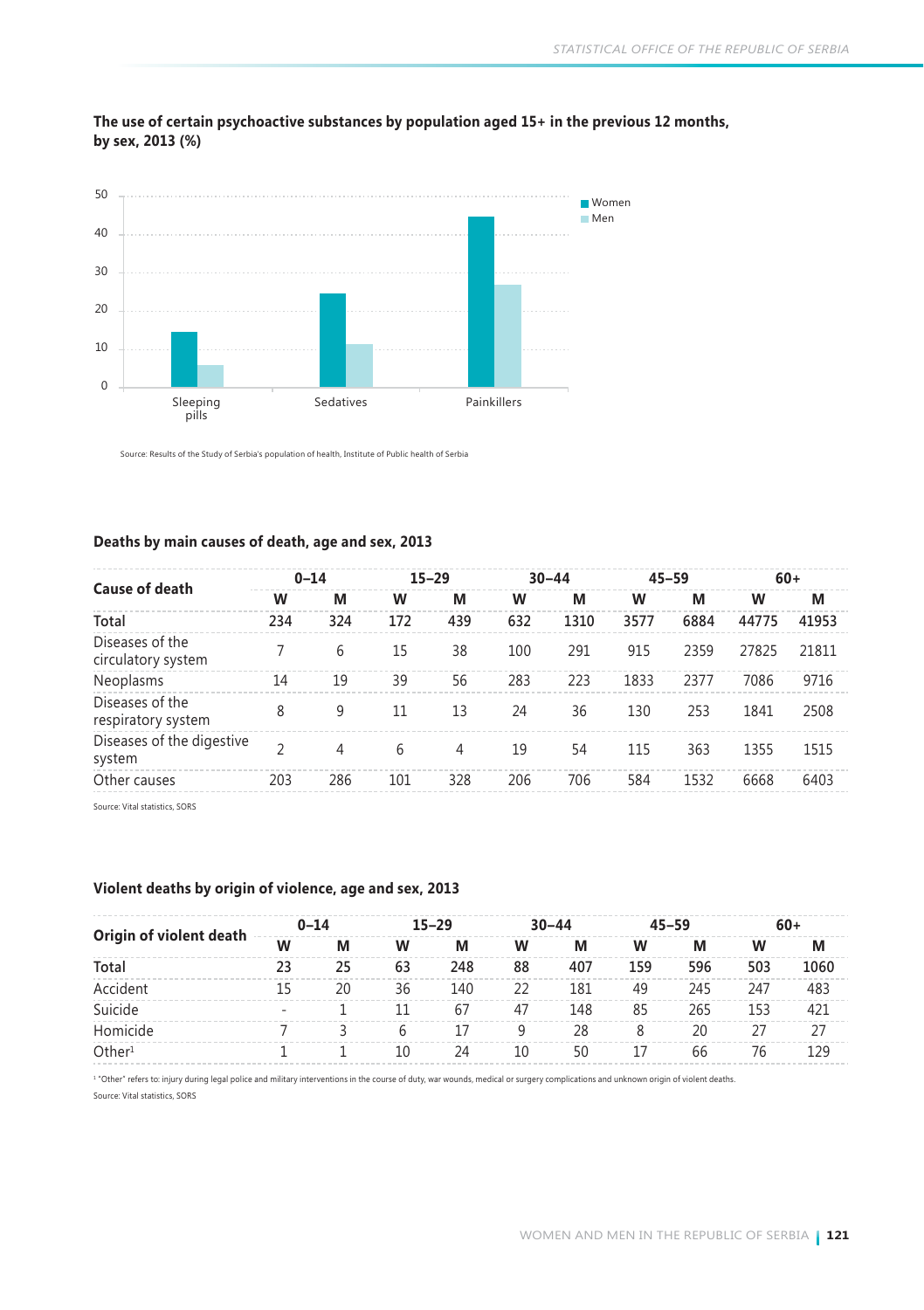#### **Main causes of deaths from malignant neoplasms, by sex, 2003–2013 (rate)**

#### **Deaths from malignant breast neoplasms, 2003–2013**



#### **Deaths from malignant neoplasms of trachea and lung, 2003–2013**



#### **Deaths from malignant neoplasms of colon and rectum, 2003–2013**

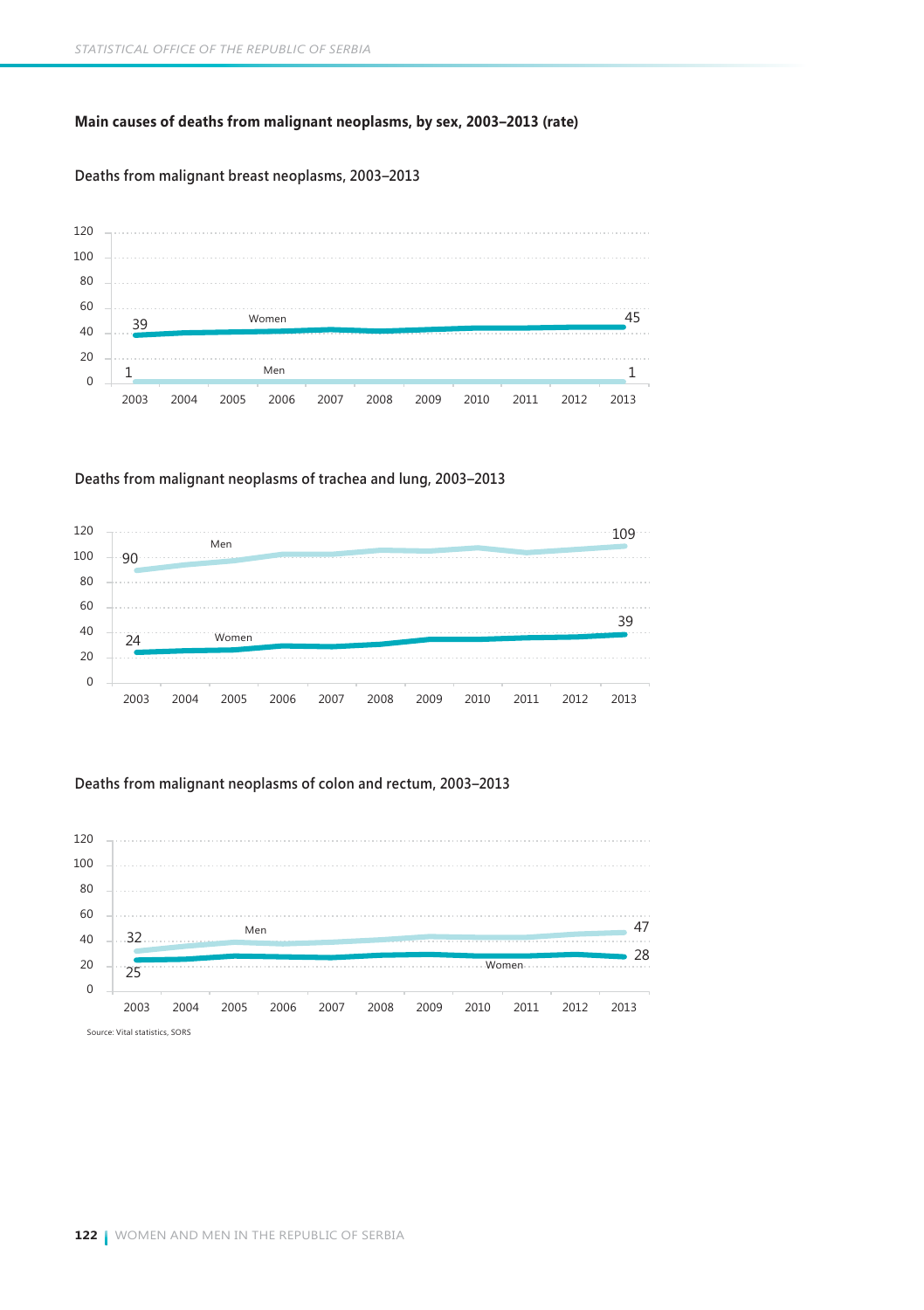



**Suicides by sex, 2003–2013** 

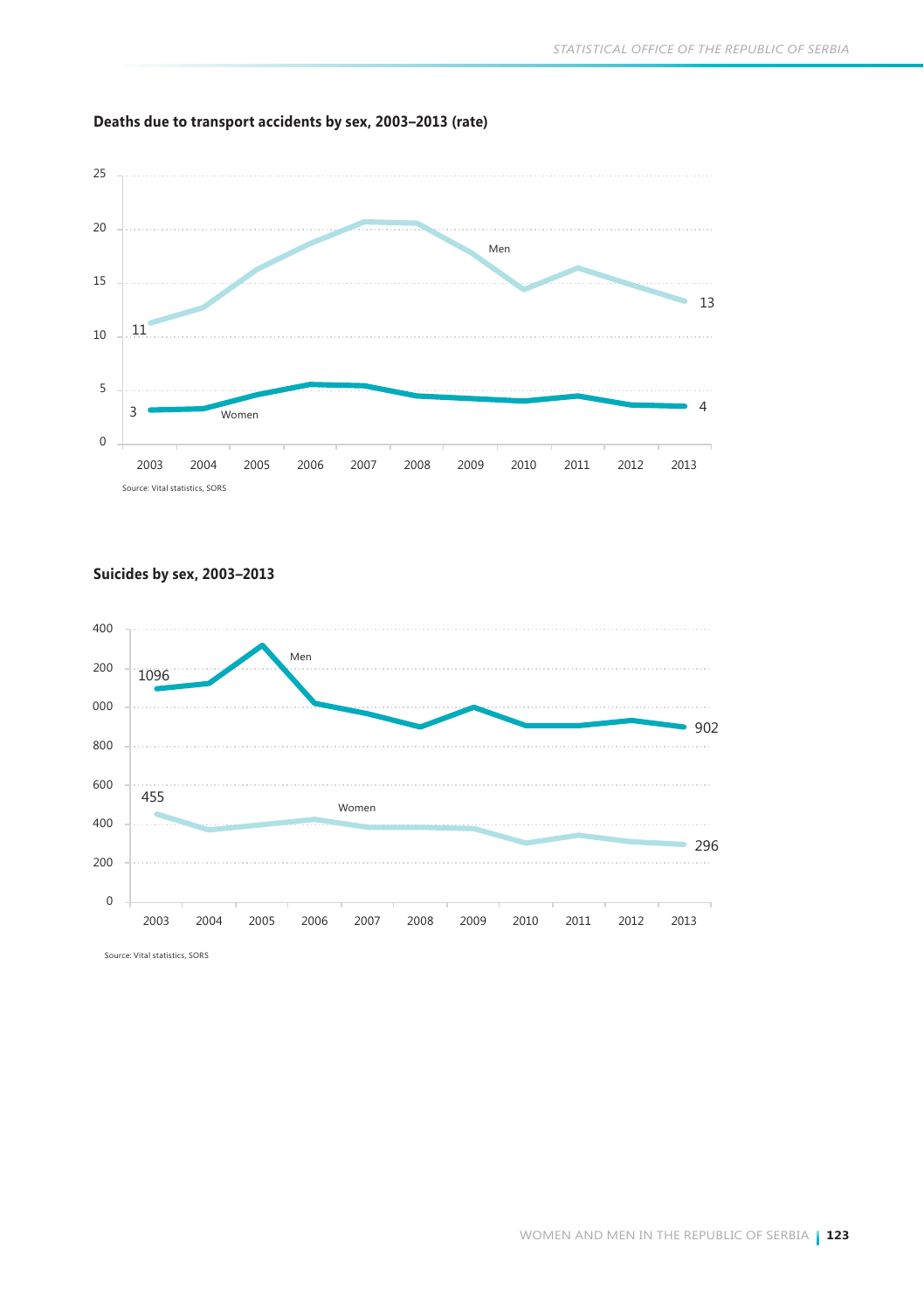#### **Infant mortality rates by sex, 2003–2013**



#### **Main causes of infant mortality, by age and sex, 2013**

| <b>Causes of death</b> |       | 0-6 davs    |       | $7-27$ days |       | 28 days - 2 months | 3–11 months |             |  |
|------------------------|-------|-------------|-------|-------------|-------|--------------------|-------------|-------------|--|
|                        | Girls | <b>Boys</b> | Girls | <b>Boys</b> | Girls | <b>Boys</b>        | Girls       | <b>Boys</b> |  |
| P05-P08                | 49    |             |       |             |       |                    |             |             |  |
| P20-P21                |       |             |       |             |       |                    |             |             |  |
| Q20-Q24                |       |             |       |             |       |                    |             |             |  |
| P <sub>22</sub>        |       |             |       |             |       |                    |             |             |  |
| All other causes       |       |             |       | 13          |       |                    | 16          |             |  |

P05-P08: Disorders related to length of gestation and fetal growth

P20-P21: Intrauterine hypoxia and birth asphyxia

Q20-Q24: Congenital malformations of heart

P22: Respiratory distress of newborn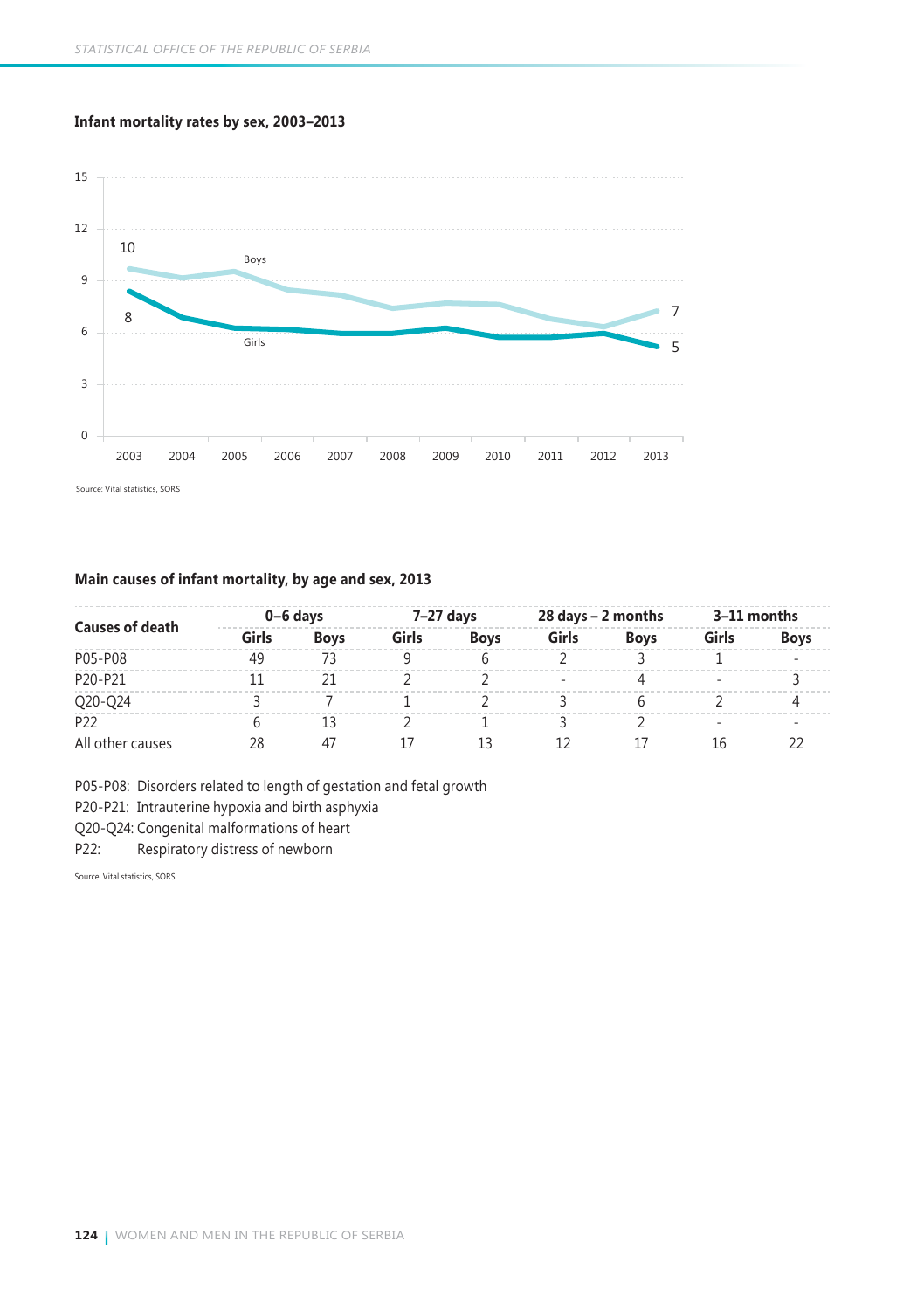# **3. Education**

- **The drop-out rate in regular primary and secondary schools** is the divergence in the number of pupils at the beginning of the school year and the number of pupils at the end of the same school year, compared to the number of pupils at the beginning of the school year.
- **Individual Education Plan (IOP)** is a special document which plans the additional support in education for a particular child and pupil, and its goal is the optimal child development, inclusion in the peer group and the meeting of educational needs of the child and pupil.
- $\triangleright$  **IOP 1** is an adjusted programme which plans the provision of support relating to the adjustment of the space and conditions in which learning takes place, methods of work, textbooks and teaching aids, activities and their schedule, as well as persons who provide support.
- $\triangleright$  **IOP 2** is a modified programme which plans the adjustment of the general outcomes of education, the adjustment of specific standards of a pupil's attainment in relation to the prescribed ones, and the adapting of contents for one subject or several or all subjects.
- ► The Interdepartmental Commission (IRK) is a body for the assessment of the needs for additional educational, health and social support to a child and pupil.
- **Primary and secondary school teachers** are all teachers employed in primary and secondary schools, both full-time and part-time.
- **Population aged 18–24 with at lower secondary education and not in further education and training** generally refers to persons aged 18–24 who have finished no more than a lower secondary education and who have not been involved in further education and training in the period of four weeks preceding this survey, in the total population aged 18–24.
- **Students enrolled in tertiary education** are persons enrolled in first-degree academic studies, first-degree vocational studies, second-degree academic studies (Master´s), specialist academic studies, specialist vocational studies and doctoral academic studies.
- ► **Participation of population aged 25–64 in education and training** is the number of persons aged between 25 and 64 who participate in any form of education and training as a percentage of the total population of that age.
- **Literacy of pupils aged 15** (in the fields of reading, mathematics and science) represents the results obtained at the Programme for International Student Assessment (PISA) test. The testing covers full-time 15-year-old pupils (mostly pupils in the first grade of secondary school) and the results serve to assess the knowledge that pupils acquired during their schooling.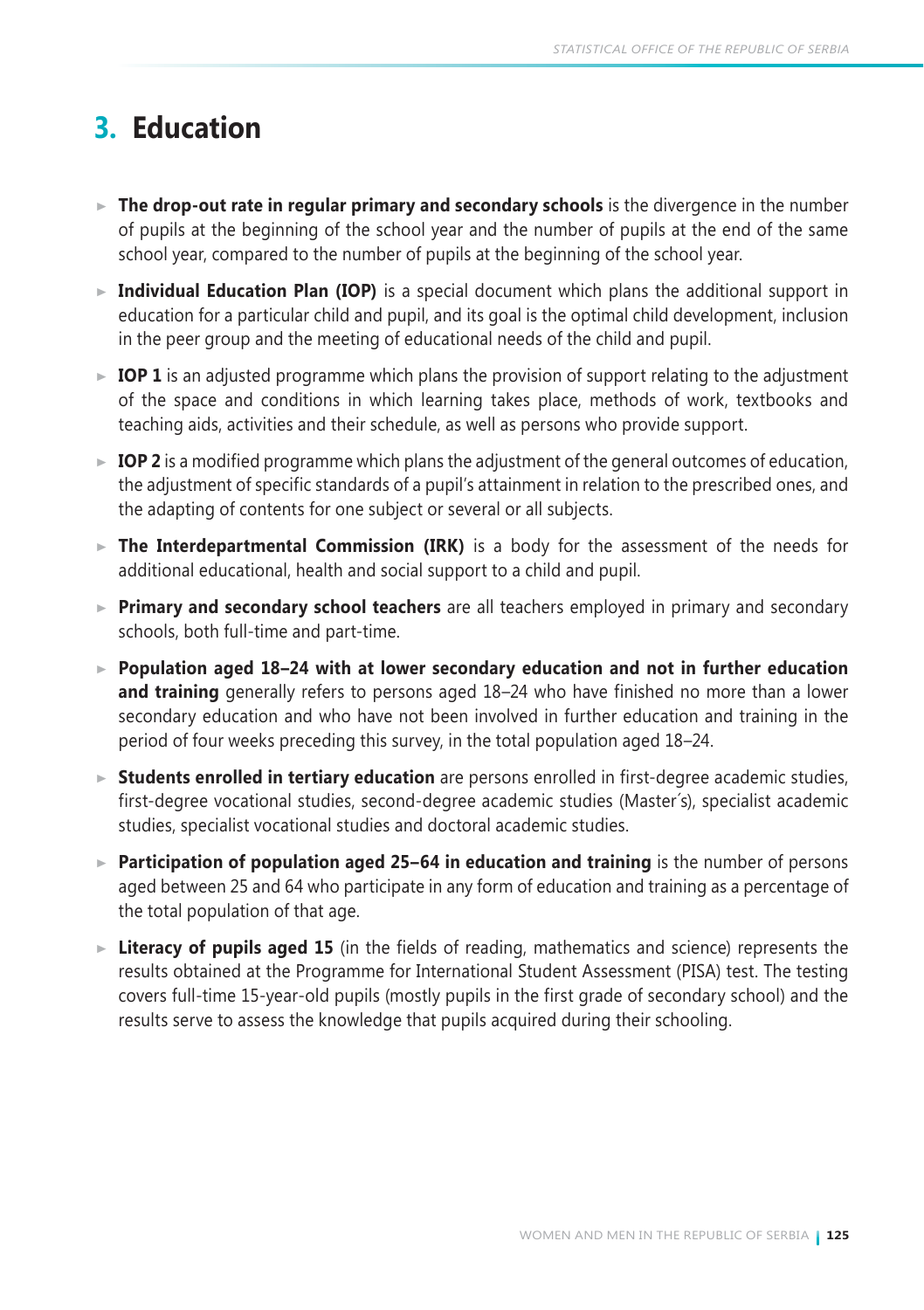### *Highlights...*

- Almost 10% of women and approx. 4% of men living in urban areas are without primary school or have an incomplete primary education. In "other" areas, over 30% of women and 17% of men never attended school or have an incomplete primary education.
- $\blacktriangleright$  Among the illiterate population, in almost all age groups, there are more women than men.
- Inclusive education in primary schools there are far more boys than girls (in the individual education plan, there are two fifths of girls and three fifths of boys included).
- $\blacktriangleright$  Twice as many boys than girls complete three-year upper secondary vocational schools. Girls are more numerous in the following fields of education: Textile and Leather Industry, Personal Services, Chemistry, Non-metal and Printing and Health and Social Welfare.
- $\blacktriangleright$  Among pupils who complete upper secondary four-year general education (gymnasium) there are more girls (5%) than boys (42%). Also, girls are in the majority among pupils who complete upper secondary four-year vocational schools (52% girls and 48% boys). Boys are more numerous in the following fields of education: Electrical Engineering, Machinery and Metal Processing, Geodesy and Construction, Transport, Forestry and Wood Processing and Geology, Mining and Metallurgy.
- $\triangleright$  Women prevail in enrolling and completing higher schools and faculties. Among enrolled students there are 56%of women, and among graduates, there are 58% of women (data for 2012).
- Among graduates in 2012, women account for more than a half in the following fields of education: Education (87%), Health and Social Services (73%), Arts and Humanities (71%) and Social Sciences, Business and Law (61%). Men make the majority of graduates in the following areas of education: Engineering, Production and construction (65%), Natural Sciences, Mathematics and Information Tehnology (54%), Agriculture and Veterinary Science (54%) and Services (51%).
- $\blacktriangleright$  More men (52%) than women (48%) received PhD degree in 2012. Women account for the majority in the following fields of education: Health and Social Services and Natural Sciences, Mathematics and Information Tehnology.
- Among the SANU (Serbian Academy of Sciences and Arts) members men are dominant — in September 2014 over 90% of all the members are men. There are no women in the Department of Technical Sciences and the Department of Social Sciences.
- $\triangleright$  According to the results of the PISA test, girls show better results in reading and science literacy and boys in mathematical literacy.
- In most age groups men prevail in computer literacy. Only among the youngest  $(16-24)$ years), slightly more women use computers. In older age groups, among computer users, there are more men than women. Most Internet users are also men.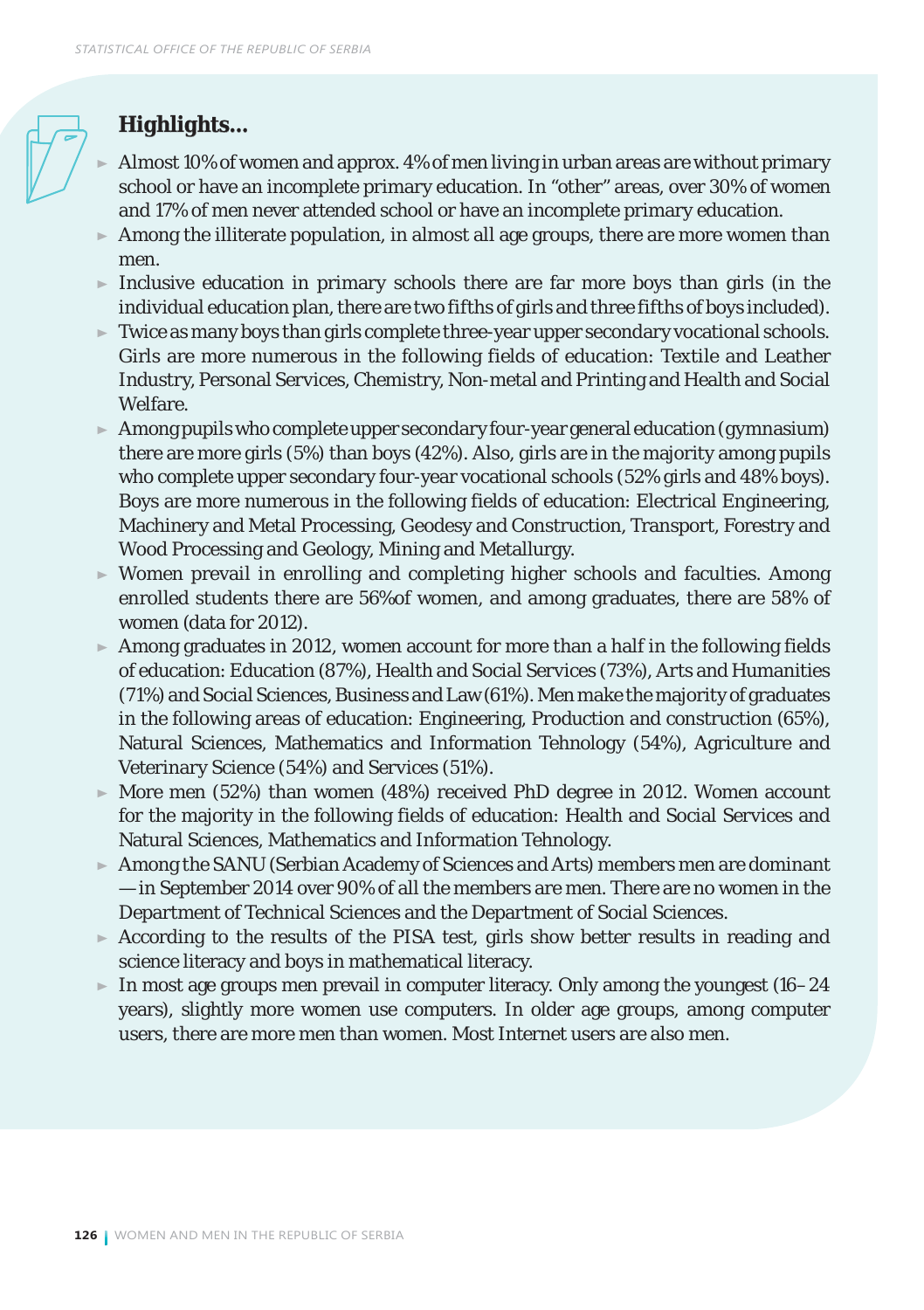

### **Population aged 15 years and over, by educational attainment, type of settlement and sex, 2011 (%)**

Source: 2011 Census of Population, Households and Dwellings in the Republic of Serbia, SORS

### **Illiteral person by age and sex, 2011 (in thousands)**

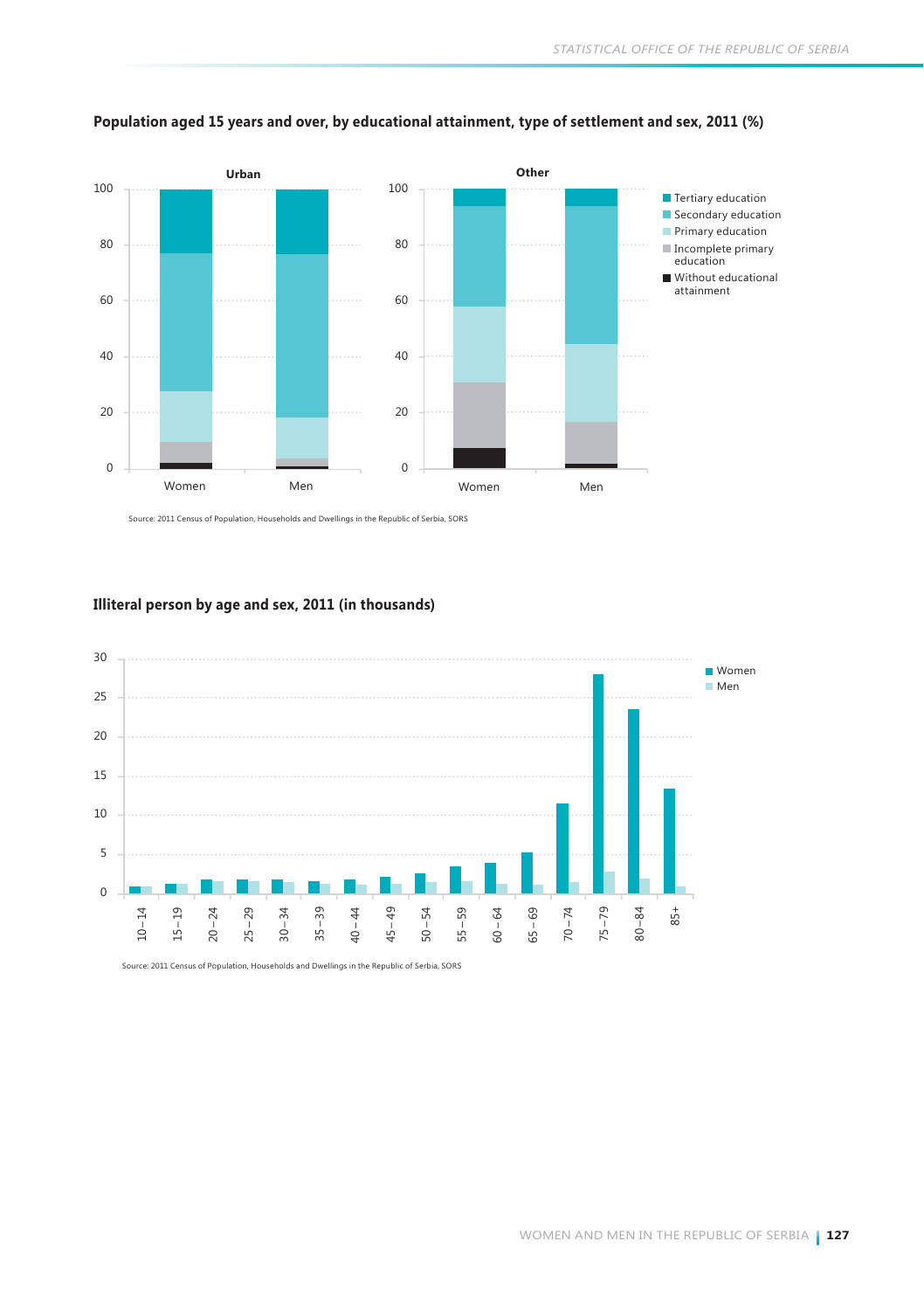|      |        | Children    |       |             |        | <b>Employees</b> |       |     |  |
|------|--------|-------------|-------|-------------|--------|------------------|-------|-----|--|
| Year | Number |             | %     |             | Number |                  | %     |     |  |
|      | Girls  | <b>Boys</b> | Girls | <b>Boys</b> | Women  | Men              | Women | Men |  |
| 2011 | 89554  | 95346       | 48    | 52          | 22357  | 1075             | 95    |     |  |
| 2012 | 91501  | 96839       | 49    |             | 23019  | 1341             | 94    |     |  |
| 2013 | 91781  | 97523       | 48    |             | 23637  | 1264             | ٩F    |     |  |

### **Children in pre-primary education and employees in pre-primary education institutions (preschools), by sex, 2010–2013**

Source: Statistics on Education, SORS

### **Pupils in regular primary education, by sex, 2011–2013 (number and %)**

|                                                     |       | 2011        |       | 2012        | 2013  |             |
|-----------------------------------------------------|-------|-------------|-------|-------------|-------|-------------|
|                                                     | Girls | <b>Boys</b> | Girls | <b>Boys</b> | Girls | <b>Boys</b> |
| Pupils enrolled in first grade<br>of primary school | 35201 | 37534       | 34198 | 35994       | 33669 | 35024       |
| Pupils enrolled in fifth grade<br>of primary school | 34807 | 37165       | 35031 | 37345       | 34938 | 36865       |
| Primary education graduates                         | 36365 | 37929       | 36621 | 38083       | 32824 | 34038       |
| Drop-out rate in regular<br>primary school (%)      | 0.5   | 0.6         | 0.3   | 0.6         | 0.3   | 0.2         |

Source: Statistics on Education, SORS

### **Inclusive education in regular primary schools, children by sex, beginning of the school year 2013/14**

|                                               | <b>Number</b> |      |  |      |
|-----------------------------------------------|---------------|------|--|------|
|                                               | Girls         | Boys |  | Bovs |
| Pupils with IOP1                              |               | 2816 |  |      |
| Pupils with IOP2                              | qq:           |      |  | bl.  |
| Pupils with IRK opinion on additional support | 101           |      |  |      |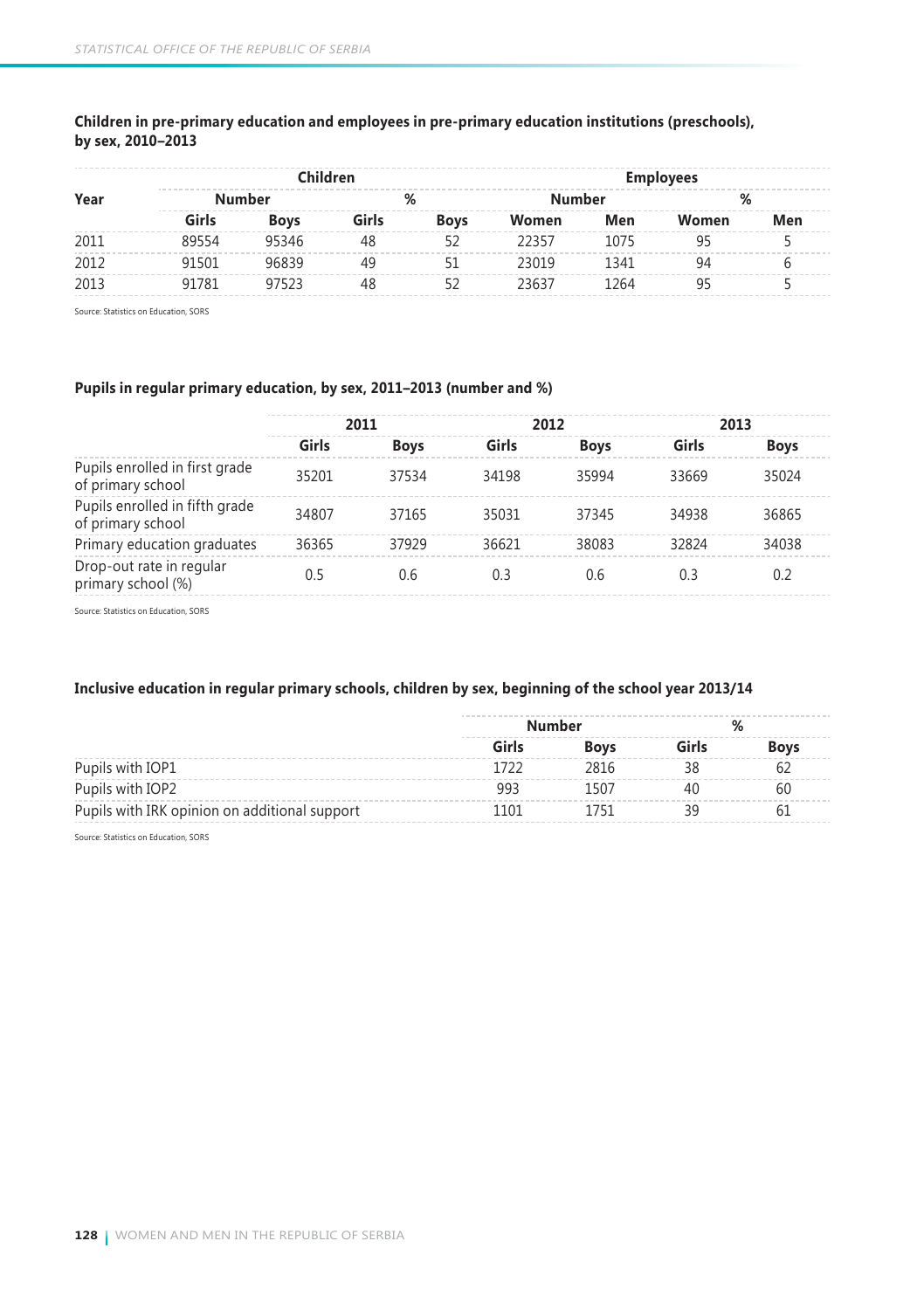| Year | <b>Number</b><br>--------------------------------- |             |       |             |
|------|----------------------------------------------------|-------------|-------|-------------|
|      | Girls                                              | <b>Boys</b> | Girls | <b>Boys</b> |
| 2011 | 2324                                               | 3425        |       | bl.         |
| 2012 | 2141                                               | 3240        |       | hl          |
| 2013 | 2109                                               |             |       |             |

### **Pupils in primary schools for children with developmental disabilities, by sex, 2011–2013**

Source: Statistics on Education, SORS

### **Teachers in primary education, by sex, 2011–2013**

|      | ----<br><b>Number</b> |       | ۵     |     |  |  |
|------|-----------------------|-------|-------|-----|--|--|
|      | Women                 | Men   | Women | Men |  |  |
| 2011 | 36008                 | 14692 |       |     |  |  |
| 2012 | 36461                 |       |       |     |  |  |
| 2013 | 36490                 | 14471 |       |     |  |  |

Source: Statistics on Education, SORS

### **Pupils in regular upper secondary education, by sex, 2011–2013 (number and %)**

|                                                              | 2011   |             | 2012   |             | 2013   |             |
|--------------------------------------------------------------|--------|-------------|--------|-------------|--------|-------------|
|                                                              | Girls  | <b>Boys</b> | Girls  | <b>Boys</b> | Girls  | <b>Boys</b> |
| Pupils enrolled in first grade of<br>upper secondary school  | 37347  | 40177       | 37369  | 39722       | 33292  | 35775       |
| Total number of pupils enrolled<br>in upper secondary school | 140846 | 142327      | 139523 | 140899      | 134092 | 136264      |
| Upper secondary education<br>graduates                       | 34335  | 33393       | 34428  | 33797       | 34230  | 33805       |
| Drop-out rate in regular upper<br>secondary schools (%)      | 0.6    | 22          |        |             | 1.3    | 1.8         |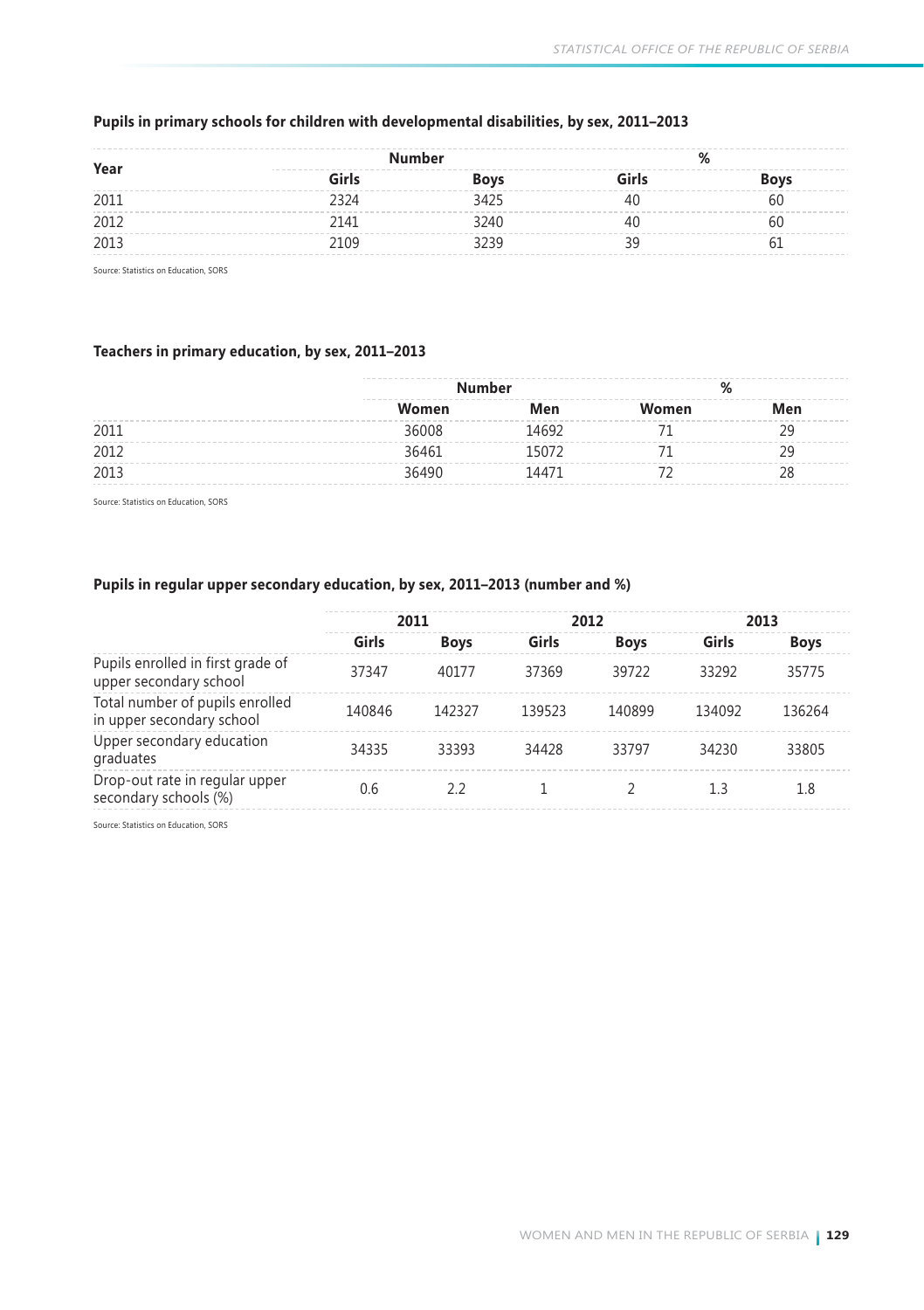

### **Pupils who finished three-year upper secondary vocational school, by fields of education and sex, 2013 (%)**

### **Pupils in upper secondary schools for children with developmental disabilities, by sex, 2011–2013**

| Year | <b>Number</b> |             |       |             |  |
|------|---------------|-------------|-------|-------------|--|
|      | Girls         | <b>Boys</b> | Girls | <b>Boys</b> |  |
| 2011 |               | 1929        |       |             |  |
| 2012 |               |             |       |             |  |
| 2013 | 808           | ۵۵.         |       |             |  |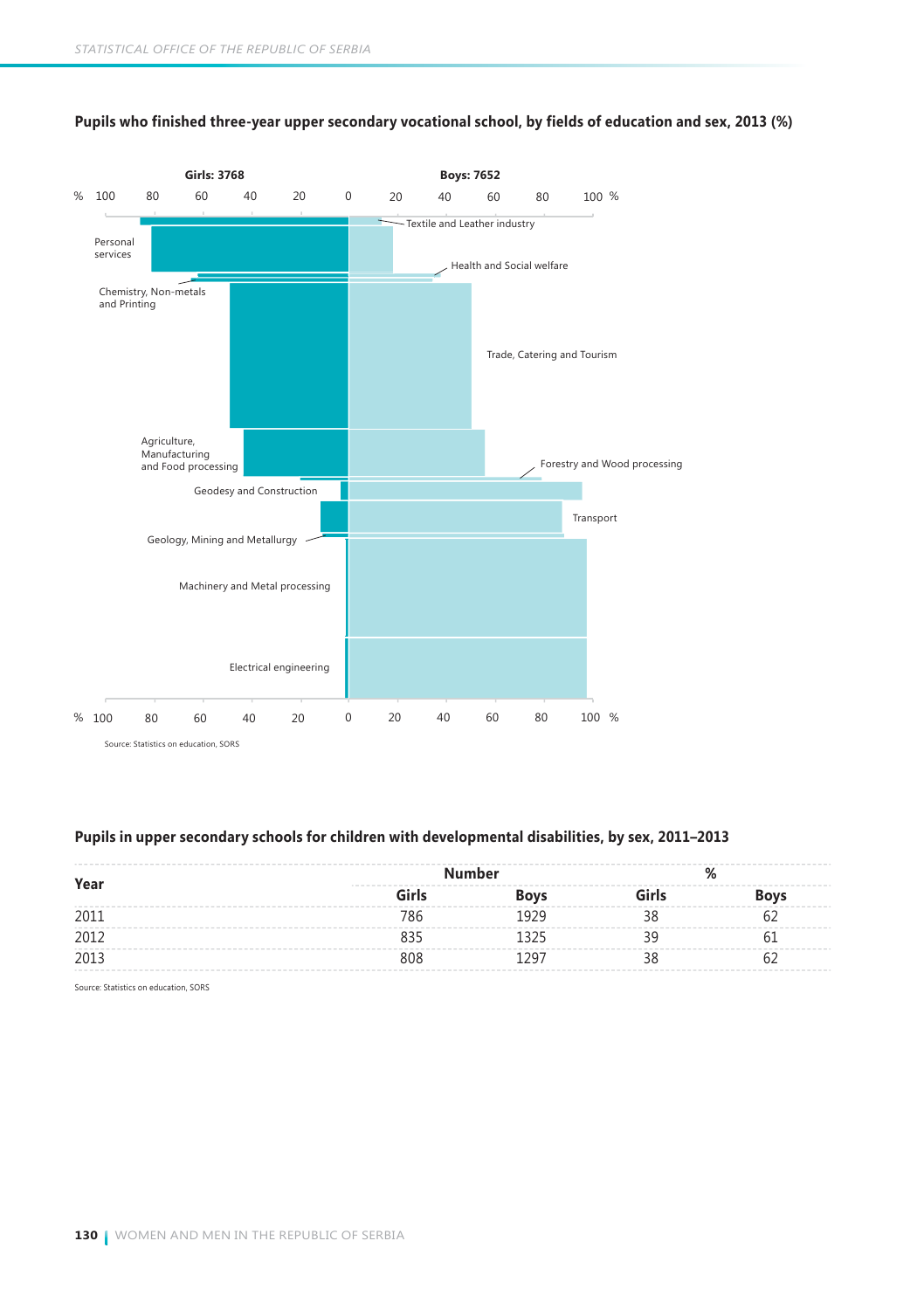

### **Pupils who have finished four years of upper secondary school, by fields of educations and sex, 2013 (%)**

### **Teachers in upper secondary education, by sex, 2011–2013**

| Women | Men   | Women         | Men |  |
|-------|-------|---------------|-----|--|
| 19338 | 11141 |               |     |  |
| 19610 | 11120 | h4            | 36  |  |
| 19626 | 11141 | 64            | 36  |  |
|       |       | <b>Number</b> |     |  |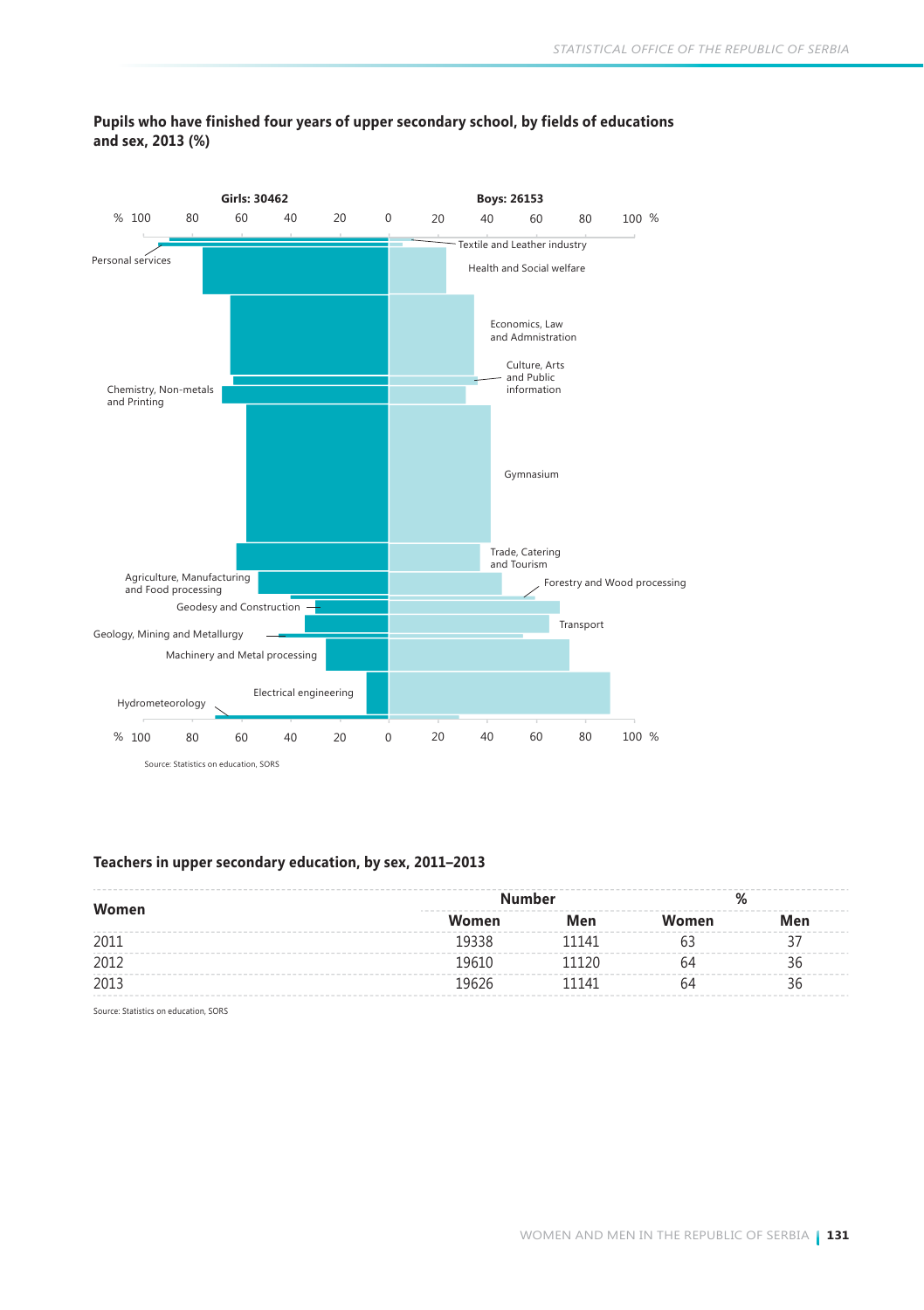

**Population aged 18–24 with at most lower secondary education and not in further education and training, by sex, 2011–2013 (%)**

### **Population aged 25–64 in educatin and training, by sex, 2011–2013 (%)**



### **Students enrolled in tertiary educaton, by sex, 2010–2013**

| Year |        | <b>Number</b> |       |     |
|------|--------|---------------|-------|-----|
|      | Women  | Men           | Women | Men |
| 2011 | 29220  | 102441        |       |     |
| 2012 | 133427 | 105518        |       |     |
| 2013 | 134448 | 108400        |       |     |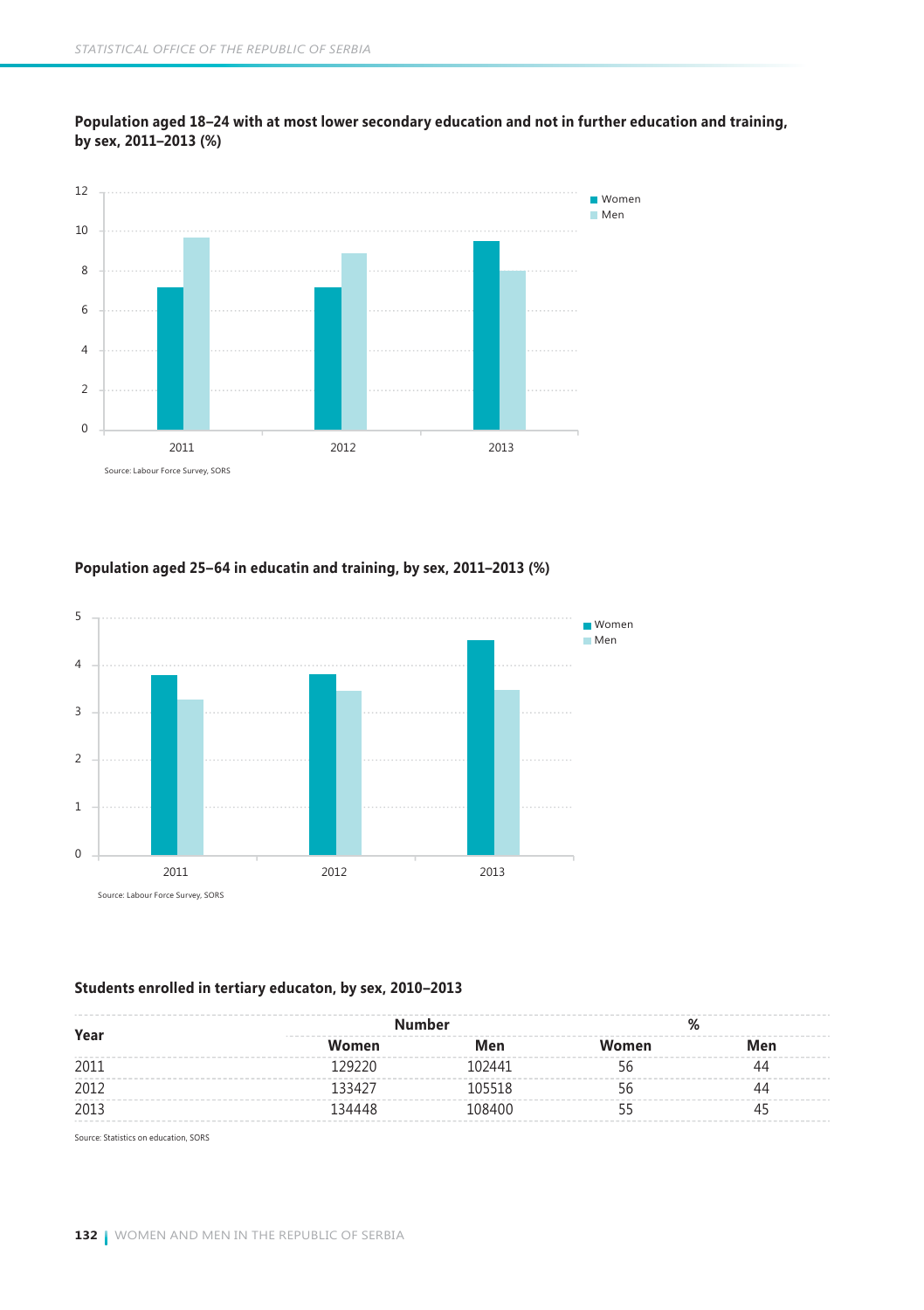

### **Students enrolled in tertiary education, by fields of education and sex, 2013 (%)**

### **Teaching staff in tertiary education, by sex, 2013/2014**

|                                           | Women  |     |        | Men |       | Structure by sex |
|-------------------------------------------|--------|-----|--------|-----|-------|------------------|
|                                           | Number | %   | Number | %   | Women | Men              |
| Total                                     | 7154   | 100 | 8175   | 100 |       | 53               |
| Doctoral degree holders                   | 3816   |     | 5320   |     |       | 58               |
| Maser's degree holders and<br>specialists | 1448   | 20  | 1237   |     |       |                  |
| Without a scientific title                | 1890   |     | 1618   |     |       | 46               |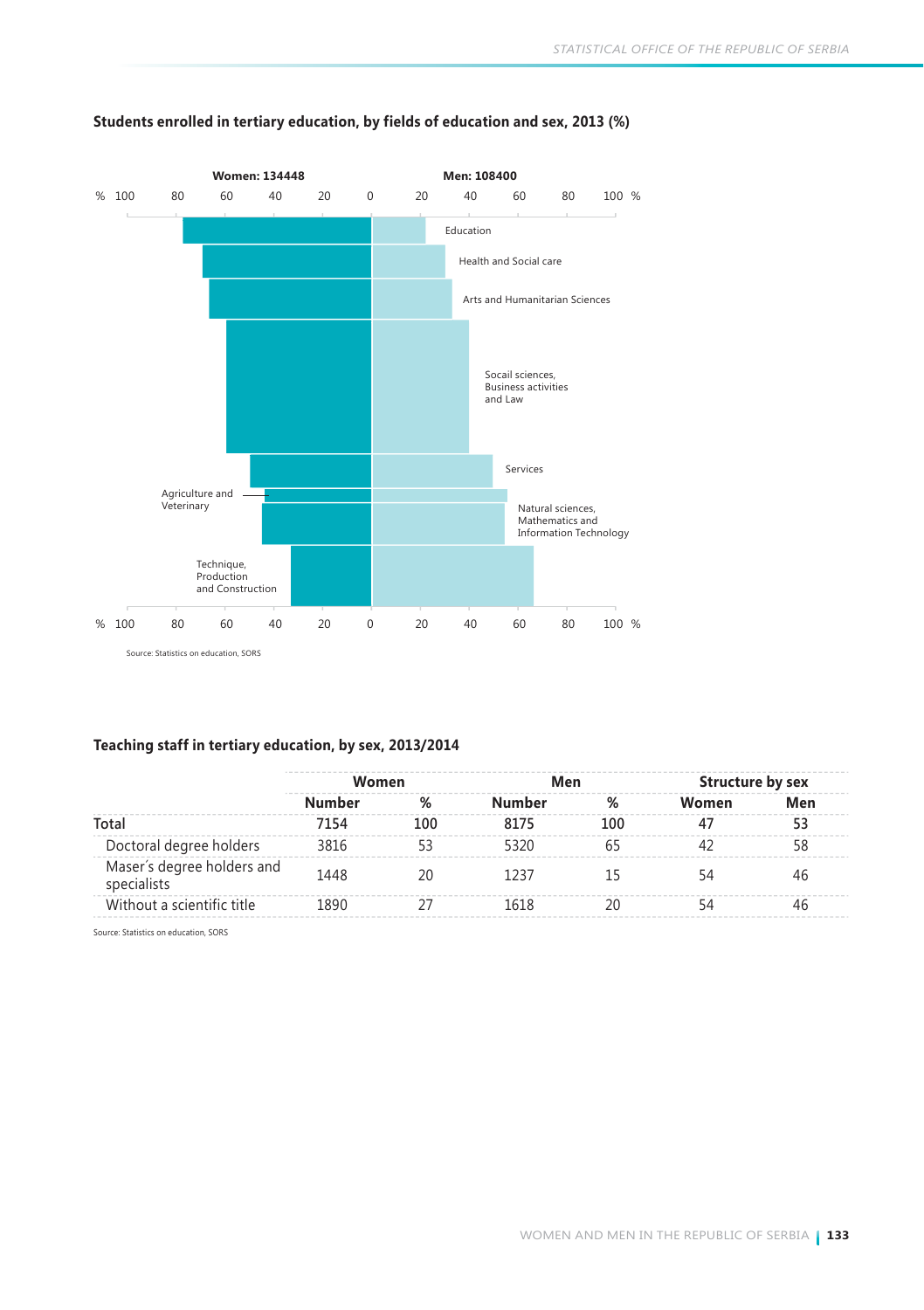

### **Gradutaed students in tertiary education, by fields of education and sex, 2012 (%)**

### **Doctors degrees awarded, by fields of education and sex, 2012 (%)**

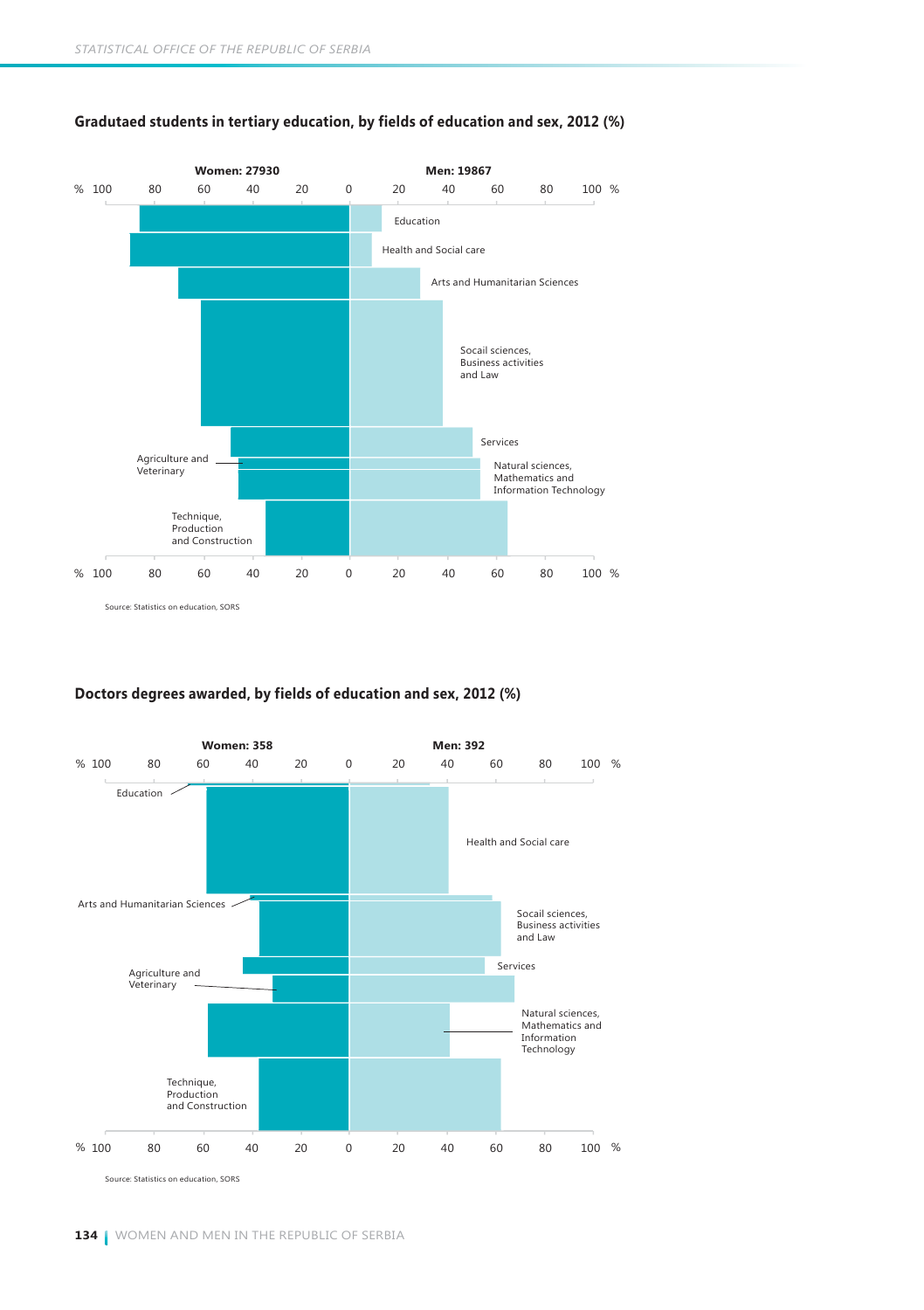

### **Members of the Serbian Academy of Sciences and Arts (SANU), by gender, 2014**

Source: Serbian Academy of Sciences and Arts

### **Literacy of pupils aged 15, by sex, 2006, 2009 and 2012 (in points)**

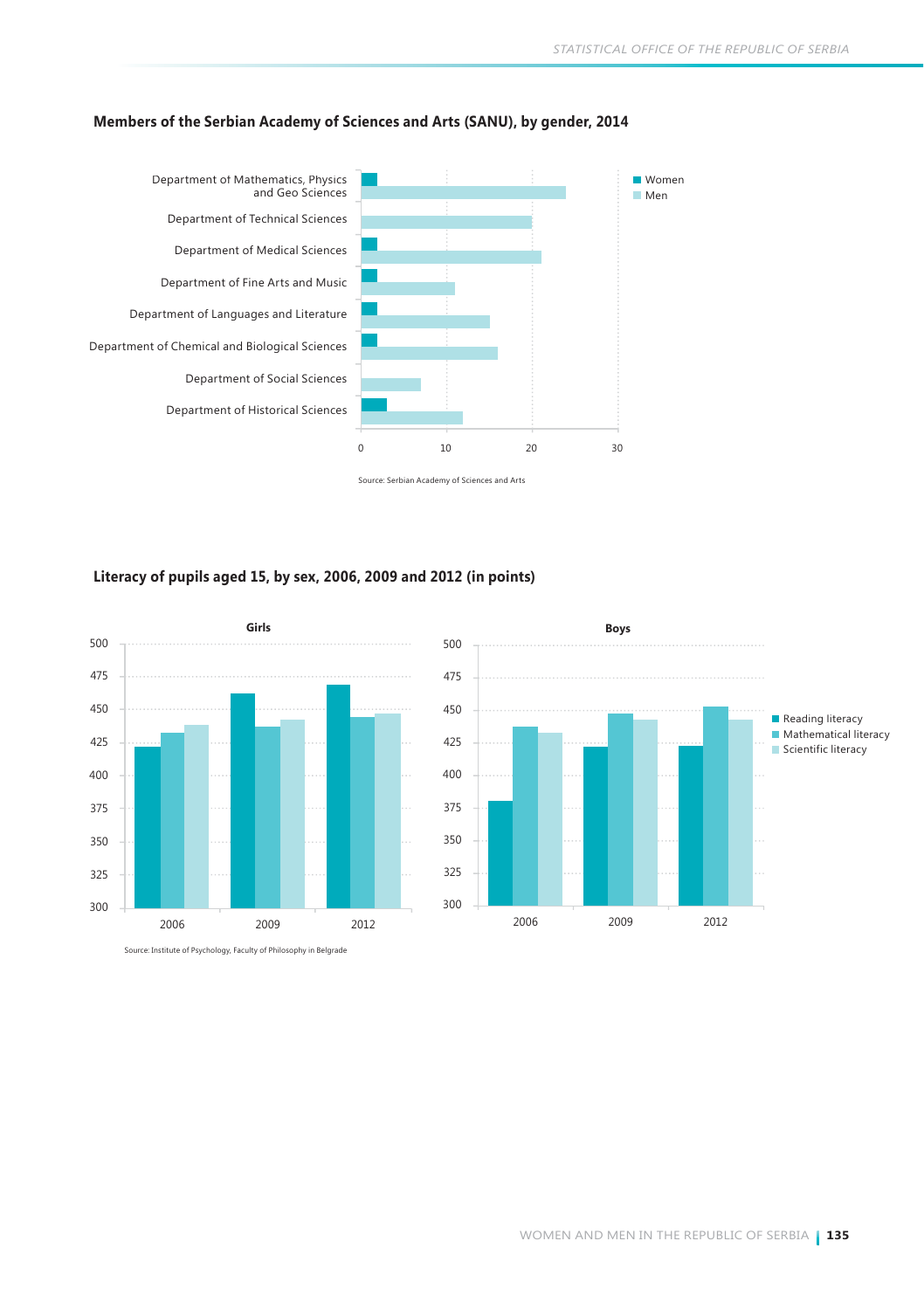

### **Computer literate persons by age and sex, 2011 (in thousands)**

Source: 2011 Census of Population, Households and Dwellings, SORS

### **Computer users by age and sex, 2014 (%)**



Source: Usage of information and communication technologies, SORS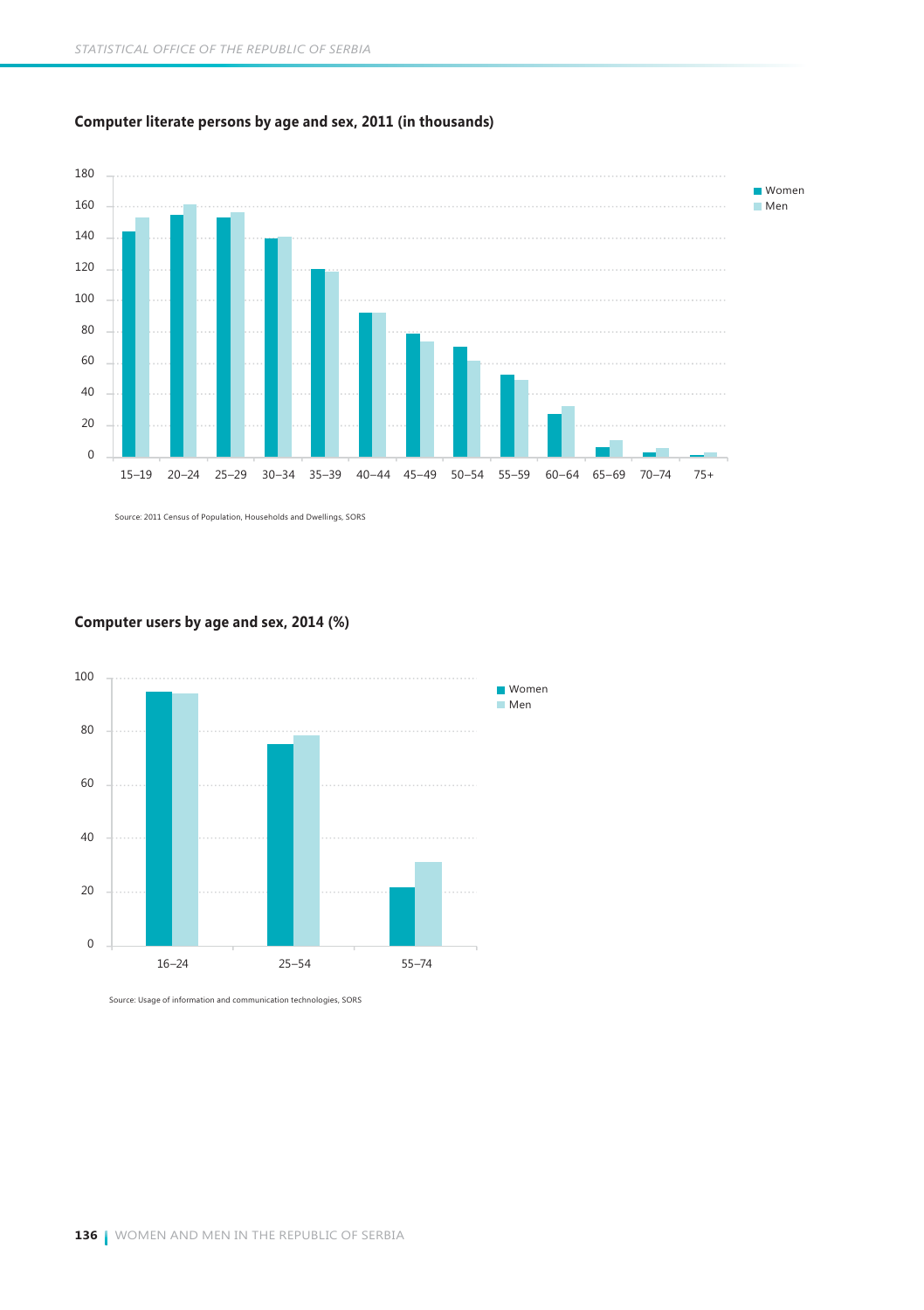### **Internet users by age and sex, 2014 (%)**



Source: Usage of information and communication technologies, SORS

### **Training of managers on the holdings, by sex, 2012 (%)**



Source: Census of Agriculture, SORS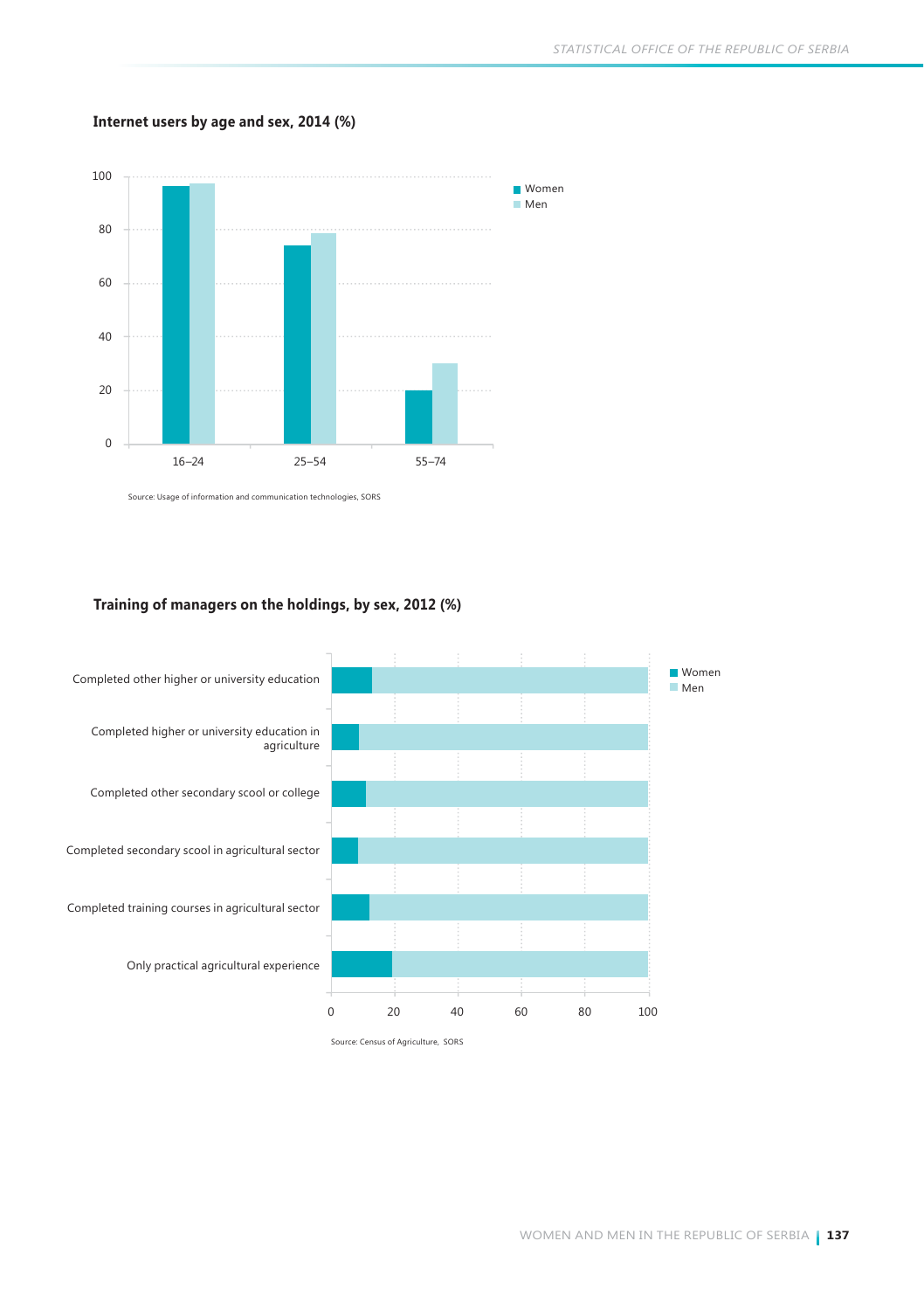# **4. Social Protection**

- **Social protection** is an organized social activity of public interest carried out with the aim of empowering citizens to lead an independent and productive life in the community, preventing the emergence of social exclusion and eliminating its consequences.
- ► **Beneficiary of rights or social welfare services** is an individual or family who face(s) obstacles in meeting the needs, due to which such individual or family is unable to reach or maintain the quality of life or does not have enough resources to meet the basic needs, and cannot achieve them by the work, from property income or from other sources.
- **Children are the beneficiaries of rights and services in the social welfare system** when, due to family and other life circumstances, their health, safety and development are at risk, or if it is certain that without the support of the social protection system they cannot reach an optimum level of development. The objectives of social protection in general, and thus the social protection of children, are achieved by providing social welfare services and by activities that prevent, reduce or eliminate dependence on social services.
- **Beneficiaries of social protection institutional accommodation** are persons who cannot be accommodated with their biological or another family, or provided with community services, or for whom such arrangements would not be in their best interest.
- **Social protection institutions for the accommodation of beneficiaries** include institutions that mainly accommodate children without parental care, centres for family accommodation, institutions for upbringing of children and youth, institutions that mainly accommodate children with developmental disabilities, institutions for accommodation of adults and elderly with disabilities and institutions for accommodation of elderly.

## *Highlights...*

- Out of the total number of children beneficiaries registered with social work centres, most numerous are the children of both sexes in the age group 6–14 years, 47% girls and 46% boys.
- $\triangleright$  Among persons with disabilities registered with social work centres nearly a half of all women are women aged 65 and over (48%), and men are those from the age group 26–64 (46%).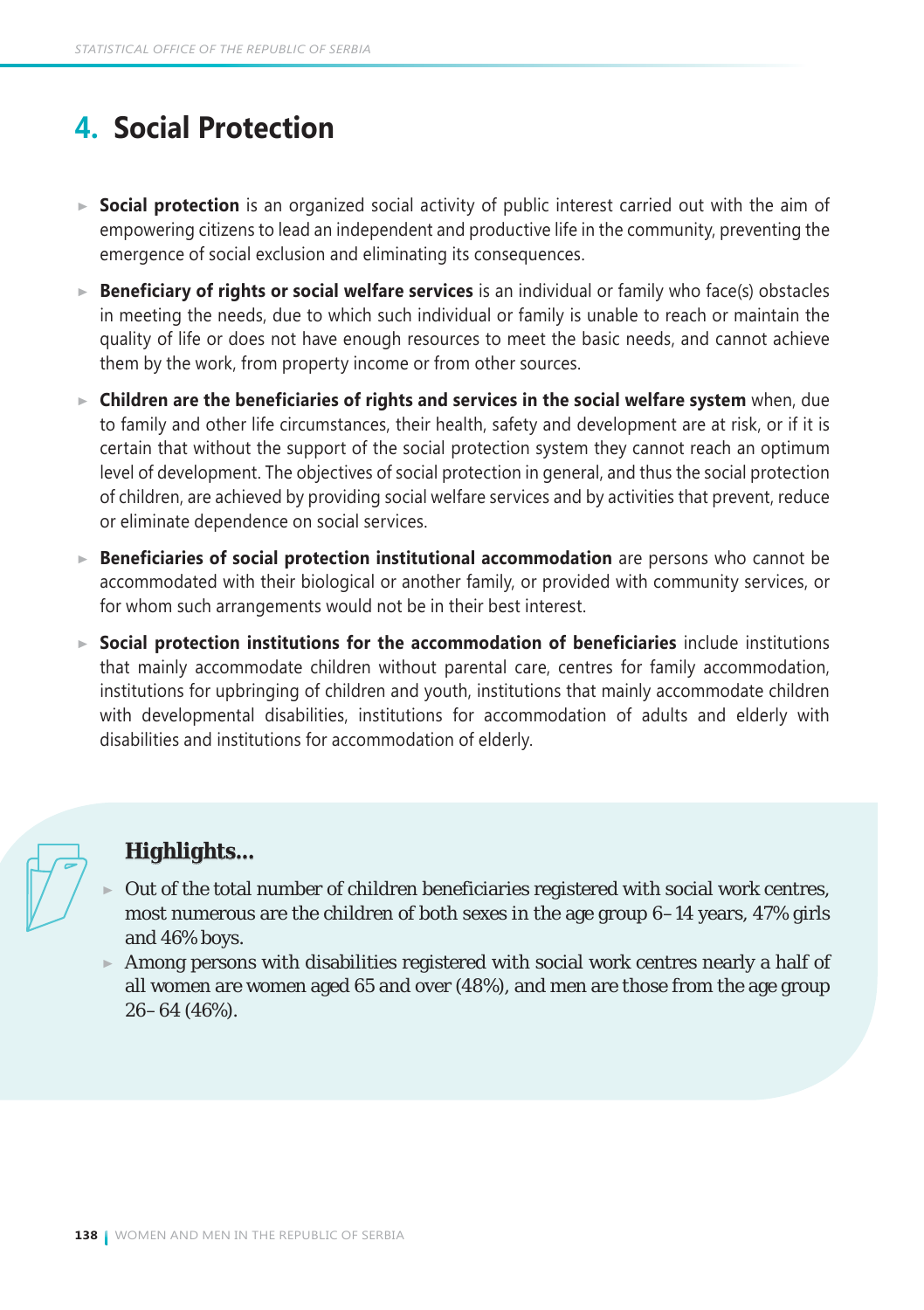|           | Managers* |     | <b>Professional workers</b><br>(employees and associates)** |     | <b>Administrative and</b><br>financial staff |     | Other |     |
|-----------|-----------|-----|-------------------------------------------------------------|-----|----------------------------------------------|-----|-------|-----|
|           | Women     | Men | Women                                                       | Men | Women                                        | Men | Women | Men |
| $-30$     |           |     | 148                                                         | 32  | 26                                           | 10  | 37    | 18  |
| $31 - 39$ | 26        | 6   | 401                                                         | 56  | 78                                           | 28  | 70    | 60  |
| $40 - 49$ | 41        | 11  | 318                                                         | 47  | 124                                          | 21  | 95    | 54  |
| $50 - 59$ | 75        | 32  | 663                                                         | 120 | 141                                          | 27  | 114   | 47  |
| $60 - 64$ | 15        | 18  | 82                                                          | 54  | 18                                           | q   | 15    | 21  |
| $65+$     |           |     |                                                             |     |                                              |     |       |     |

#### **Employed professional workers in social welfare institutions, by age and sex, 2013**

\* Directors and managers of departments

\*\* Social worker, psychologist, pedagogue, andragogue, special pedagogue, lawyer and sociologist Source: Republic Institute for Social Protection



### **Children beneficiaries registered with Center for social work, by age and sex, 2013 (%)**

Source: Republic Institute for Social Protection



### **Persons with disabilities registered with Center for social work, by age and sex, 2013 (%)**

Source: Republic Institute for Social Protection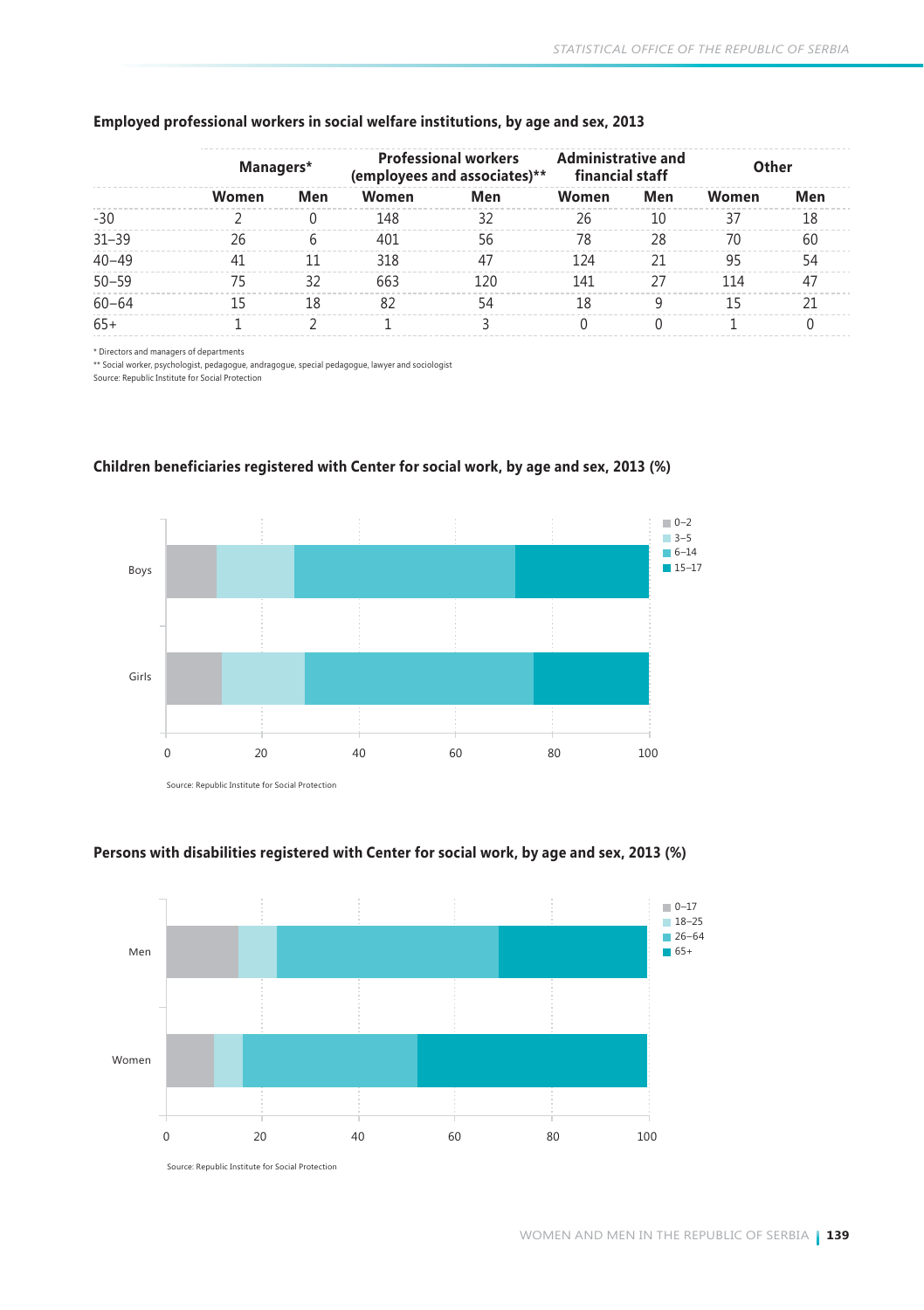### **Beneficiaries of social welfare institutions, by type of institution and sex, 2013 (%)**



Source: Republic Institute for Social Protection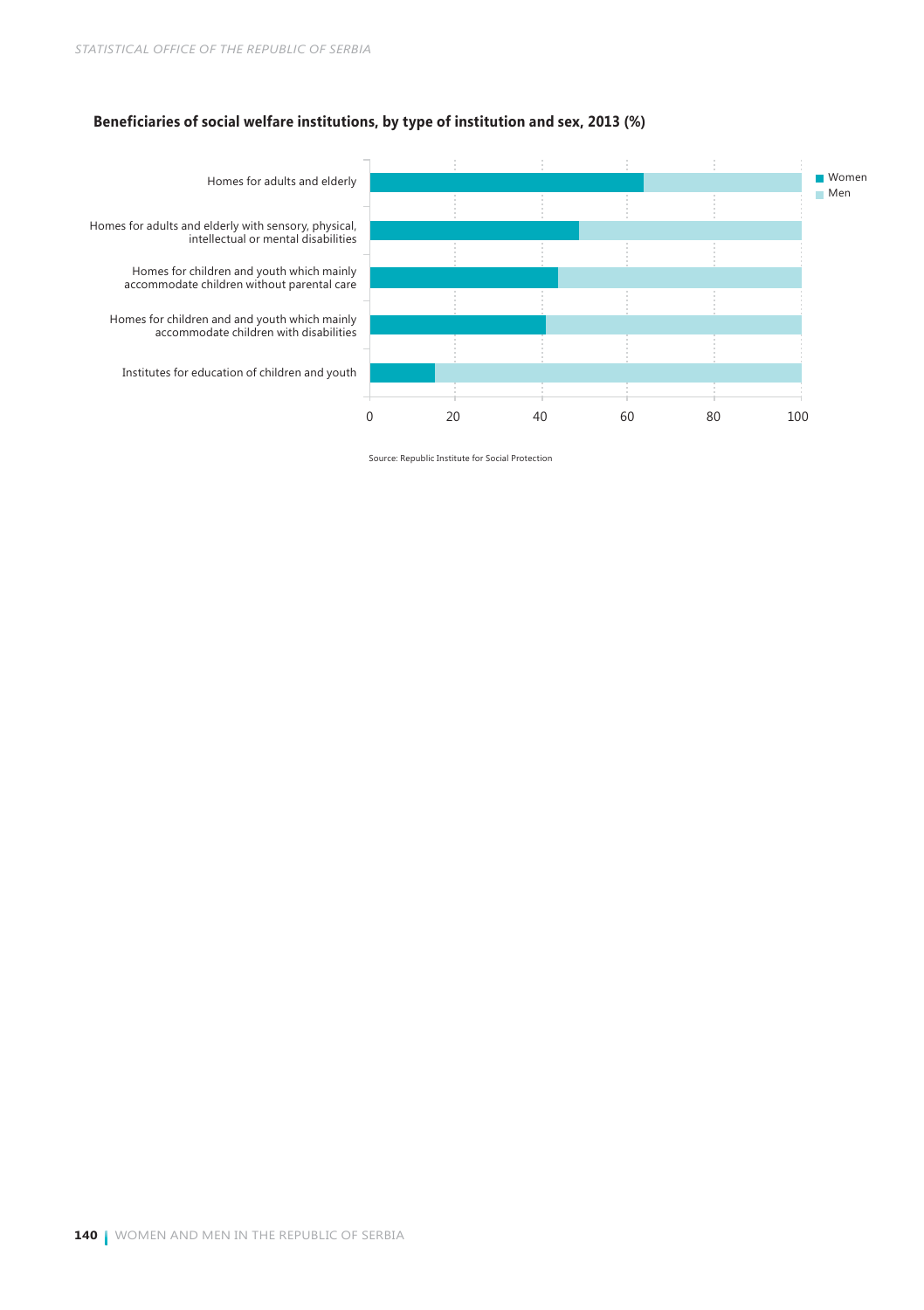# **5. Judiciary**

- **Convicted person** is a person found guilty and sentenced for the offence in question by courts of general jurisdiction in the relevant year.
- ► **Convicted minor** is a person aged between 14 and 18 years at the time the crime was committed, who perpetrated a criminal offence and was sentenced to juvenile imprisonment or an educational measure.
- **Convicted adult** is an adult perpetrator pronounced guilty and sentenced. Adult perpetrators of criminal offences are those who, at the moment the criminal offence was committed, were over the age of 18.

## *Highlights...*

- $\blacktriangleright$  In 2013, 95% of all adult persons convicted of the crime of domestic violence were men, 5% were women.
- $\blacktriangleright$  As much as 95% of all convicted minors are boys in 2013 data.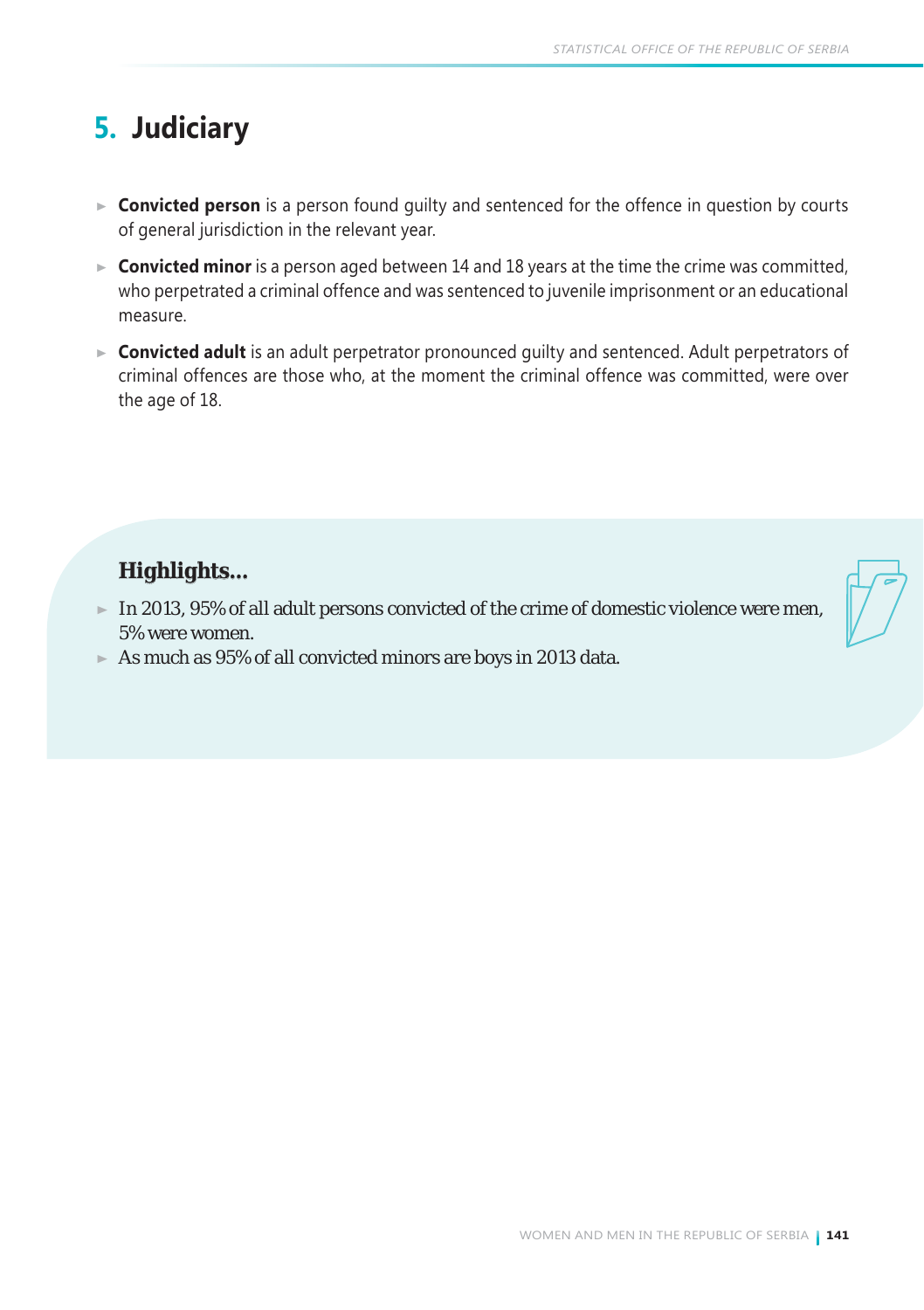### **Convicted minors, by criminal offence and sex, 2009 and 2013**

|                                                            |                | 2009        |                | 2013 |
|------------------------------------------------------------|----------------|-------------|----------------|------|
| <b>Criminal offences</b>                                   | Girls          | <b>Boys</b> | Girls          | Boys |
| Total                                                      | 94             | 1808        | 128            | 2520 |
| Against life and limb                                      | 15             | 260         | 7              | 275  |
| Homicide                                                   | $\Omega$       | 10          | 1              | 10   |
| Serious bodily injury                                      | $\overline{4}$ | 109         | $\Omega$       | 94   |
| Minor bodily injury                                        | 9              | 104         | 5              | 127  |
| Other offences                                             | $\overline{2}$ | 37          | 1              | 44   |
| Against sexual freedom                                     | 3              | 35          | 0              | 33   |
| Rape                                                       | $\Omega$       | 9           | 0              | 10   |
| Other offences                                             | 3              | 26          | 0              | 23   |
| Against human health                                       | 5              | 89          | 4              | 141  |
| Illegal narcotic production,<br>possession and trafficking | 5              | 86          | 1              | 30   |
| Enabling narcotics<br>consumption                          | $\theta$       | 3           | 1              | 6    |
| Other offences                                             | $\Omega$       | $\Omega$    | $\overline{2}$ | 105  |
| Against property                                           | 47             | 1044        | 75             | 1532 |
| Theft                                                      | 11             | 128         | 28             | 272  |
| Aggravated theft                                           | 26             | 604         | 34             | 871  |
| Armed robbery and banditry                                 | 6              | 98          | 5              | 155  |
| Other offences                                             | 4              | 214         | 8              | 234  |
| Other criminal offences                                    | 24             | 380         | 42             | 539  |
|                                                            |                |             |                |      |

Source: Judiciary Statistics, SORS

### **Convicted minors, by age and sex, 2009 and 2013**

|       | 2009                    |                | 2013  |             |
|-------|-------------------------|----------------|-------|-------------|
| Age   | -------<br><b>Girls</b> | <b>Boys</b>    | Girls | <b>Boys</b> |
| Total |                         | R <sub>0</sub> | 178   |             |
| 14    |                         |                |       |             |
| 15    |                         |                |       |             |
| 16    |                         |                |       |             |
|       |                         |                |       | 'ac         |

Source: Judiciary Statistics, SORS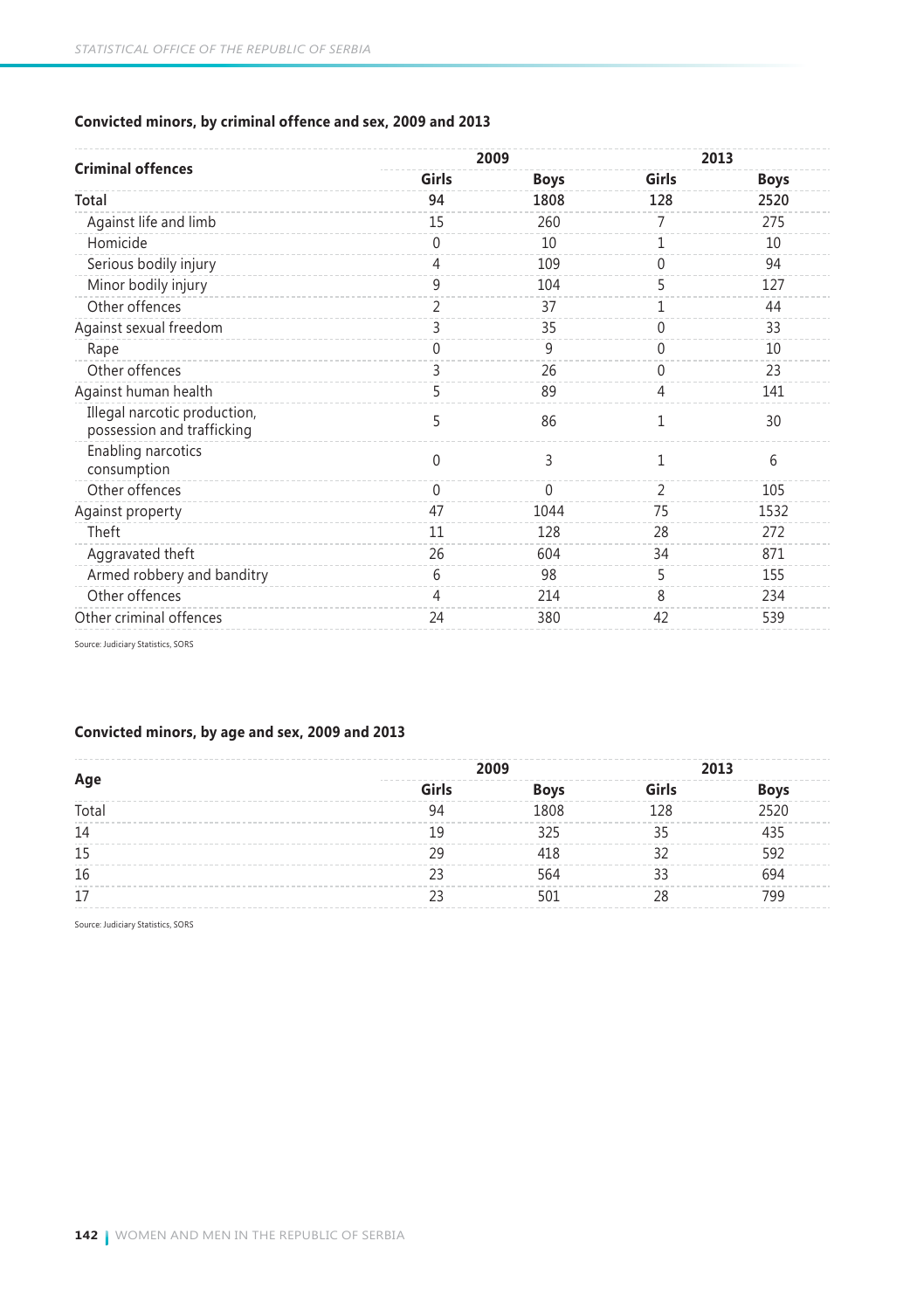### **Convicted adult perpretrators, by criminal offence and sex, 2009 and 2013**

| <b>Criminal offences</b>                                   | 2009         |       |          | 2013           |
|------------------------------------------------------------|--------------|-------|----------|----------------|
|                                                            | Women        | Men   | Women    | Men            |
| Total                                                      | 3801         | 37079 | 3204     | 29037          |
| Against life and limb                                      | 231          | 3179  | 199      | 2198           |
| Homicide                                                   | 8            | 180   | 16       | 183            |
| Infanticide at birth                                       | 7            | 0     | $\Omega$ | $\Omega$       |
| Serious bodily injury                                      | 22           | 816   | 28       | 741            |
| Bodily injury                                              | 163          | 1670  | 136      | 950            |
| Other offences                                             | 31           | 513   | 19       | 324            |
| Against civil freedoms and rights                          | 27           | 461   | 60       | 723            |
| Coercion                                                   | $\mathbf{1}$ | 58    | 4        | 52             |
| Endangering safety                                         | 18           | 284   | 46       | 553            |
| Other offences                                             | 8            | 119   | 10       | 118            |
| Against sexual freedom                                     | 10           | 228   | 9        | 227            |
| Rape                                                       | $\Omega$     | 77    | $\Omega$ | 60             |
| Other offences                                             | 10           | 151   | 9        | 167            |
| Against marriage and family                                | 310          | 2941  | 284      | 2818           |
| Neglect and abuse of minor                                 | 23           | 15    | 22       | 11             |
| Domestic violence                                          | 111          | 1739  | 81       | 1451           |
| Non-payment of alimony                                     | 140          | 1053  | 153      | 1252           |
| Other offences                                             | 36           | 134   | 28       | 104            |
| Against property                                           | 825          | 8783  | 1007     | 8722           |
| Theft                                                      | 269          | 1874  | 535      | 2960           |
| Aggravated theft                                           | 168          | 3468  | 137      | 3008           |
| Armed robbery and banditry                                 | 17           | 687   | 35       | 756            |
| Other offences                                             | 371          | 2754  | 300      | 1998           |
| Against commercial law                                     | 191          | 1037  | 173      | 996            |
| Against human health                                       | 192          | 3359  | 169      | 2714           |
| Illegal narcotic production,<br>possession and trafficking | 180          | 3228  | 75       | 1256           |
| Enabling narcotics consumption                             | 7            | 110   | 10       | 71             |
| Other offences                                             | 5            | 21    | 84       | 1387           |
| Against official duty                                      | 141          | 737   | 142      | 558            |
| Abuse of office                                            | 76           | 447   | 63       | 291            |
| Embezzlement                                               | 52           | 181   | 62       | 161            |
| Official fraud                                             | 1            | 5     | 0        | $\overline{2}$ |
| Accepting bribes                                           | 3            | 29    | 8        | 35             |
| Giving bribes                                              | 3            | 32    | 3        | 51             |
| Other offences                                             | 6            | 43    | 6        | 18             |
| Human trafficking                                          | 3            | 17    | 7        | 20             |
| Other criminal offences                                    | 1871         | 16337 | 1154     | 10061          |

Source: Judiciary Statistics, SORS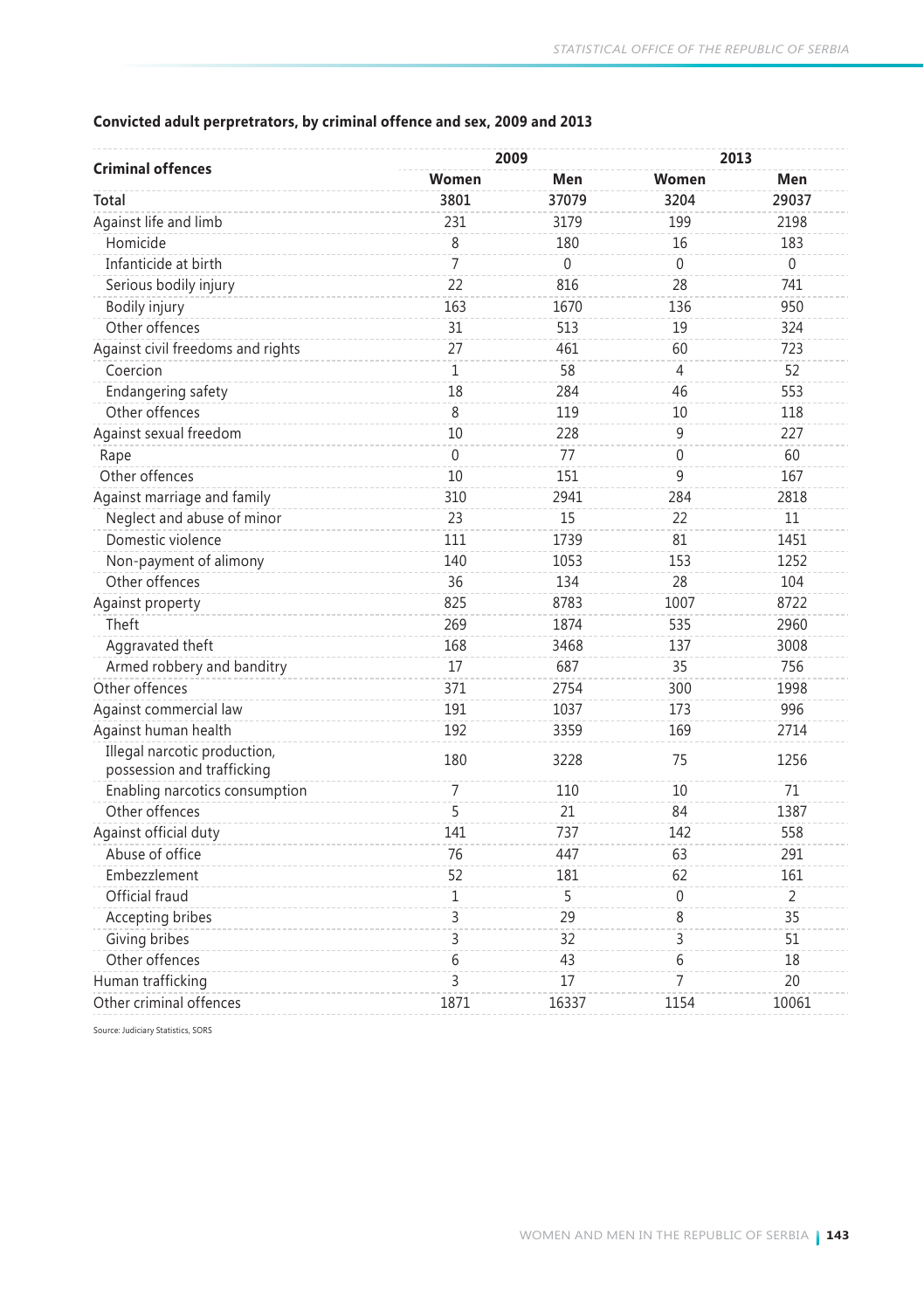### **Convicted adult perpetrators, by age and sex, 2009 and 2013**

|           | 2009  |       | 2013  |       |
|-----------|-------|-------|-------|-------|
| Age       | Women | Men   | Women | Men   |
| Total     | 3801  | 37079 | 3204  | 29037 |
| $18 - 20$ | 168   | 3297  | 140   | 2561  |
| $21 - 29$ | 893   | 11925 | 678   | 8814  |
| $30 - 39$ | 942   | 8465  | 816   | 7460  |
| $40 - 49$ | 891   | 6433  | 719   | 4814  |
| $50 - 59$ | 563   | 4656  | 543   | 3550  |
| $60+$     | 327   | 2215  | 283   | 1690  |
| Unknown   | 17    | 88    | 25    | 148   |

Source: Judiciary Statistics, SORS

### **Victims of validly convicted adults, by criminal offence and sex, 2009 and 2013 (%)**

|                                                  | <b>Victims</b> |                |       |                |  |
|--------------------------------------------------|----------------|----------------|-------|----------------|--|
| <b>Criminal offence</b>                          | 2009           |                | 2013  |                |  |
|                                                  | Women          | Men            | Women | Men            |  |
| Homicide                                         | 33             | 67             | 20    | 80             |  |
| Murder                                           | 30             | 70             | 33    | 67             |  |
| Murder on sudden provocation                     | 30             | 70             | 21    | 79             |  |
| Serious bodily injury                            | 10             | 90             | 13    | 87             |  |
| Bodily injury                                    | 18             | 82             | 17    | 83             |  |
| Abuse and torture                                | 32             | 68             | 27    | 73             |  |
| Rape                                             | 98             | $\overline{2}$ | 98    | $\overline{2}$ |  |
| Sexual intercourse with a powerless<br>person    | 82             | 18             | 89    | 11             |  |
| Sexual intercourse with a child                  | 73             | 27             | 100   | $\mathbf 0$    |  |
| Sexual intercourse based on abuse<br>of position | 63             | 37             | 100   | $\theta$       |  |
| Illegal sexual activities                        | 90             | 10             | 96    | $\overline{4}$ |  |
| Neglect and abuse of a minor                     | 38             | 62             | 51    | 49             |  |
| Domestic violence                                | 76             | 24             | 78    | 22             |  |
| Armed robbery                                    | 47             | 53             | 39    | 61             |  |
| Banditry                                         | 50             | 50             | 51    | 49             |  |
| Human trafficking                                | 80             | 20             | 84    | 16             |  |
| Source: Judiciary Statistics, SORS               |                |                |       |                |  |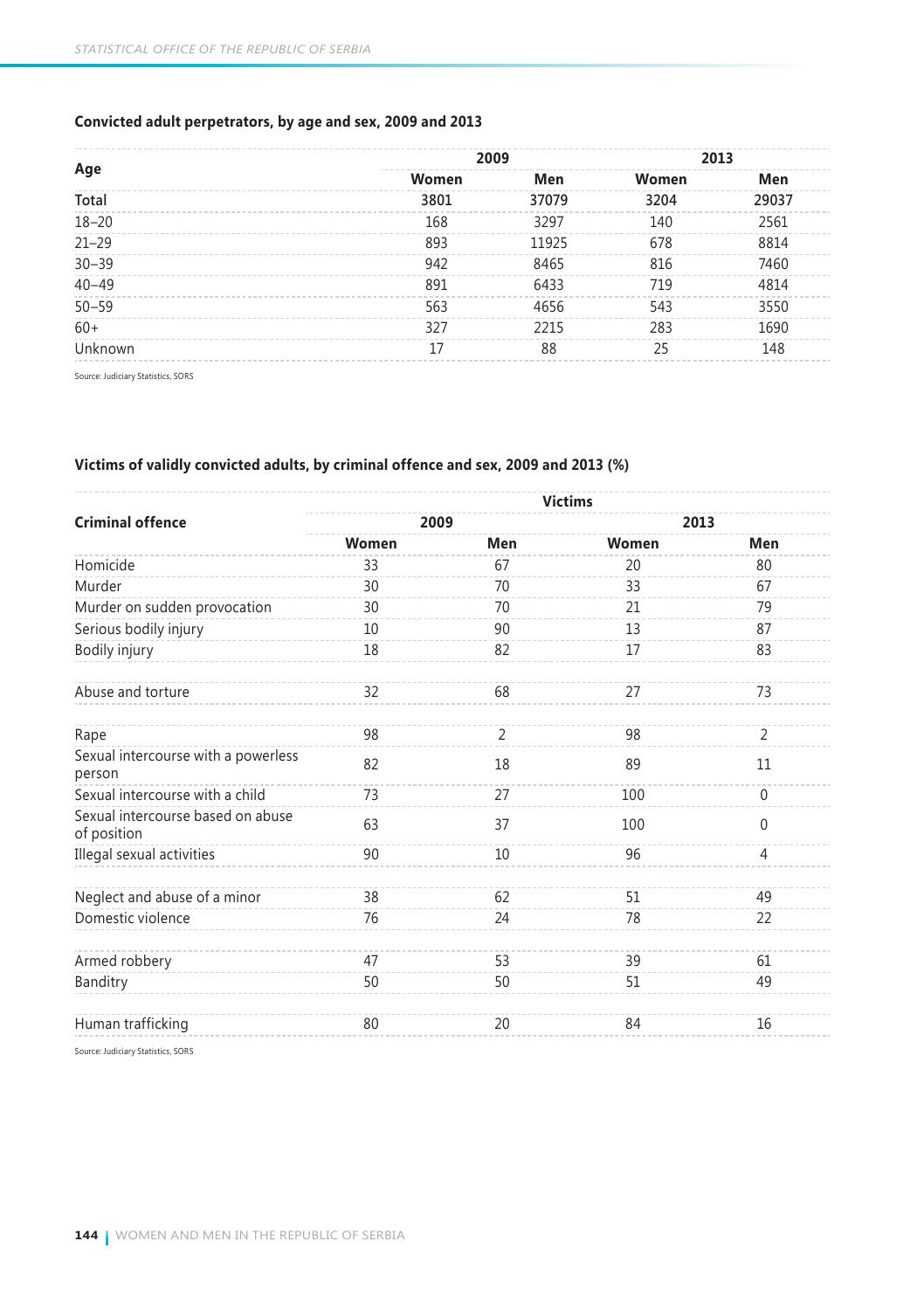

### **Perpetrators of domestic violence, by relationship/kinship with the victim and sex, 2013**

Source: Republic Institute for Social Protection

### **Beneficiaries of CSW victims of domestic violence, by dominant type of violence, age and sex, 2013 (%)**

|                       |       | $0 - 17$    | $18 - 25$     |          | $26 - 64$ |          | $65+$ |     |
|-----------------------|-------|-------------|---------------|----------|-----------|----------|-------|-----|
|                       | Girls | <b>Boys</b> | Women         | Men      | Women     | Men      | Women | Men |
| Total                 | 100   | 100         | 100           | 100      | 100       | 100      | 100   | 100 |
| Physical violence     | 28    | 31          | 40            | 36       | 51        | 43       | 40    | 37  |
| Sexual violence       | 4     |             | $\mathcal{P}$ | $\Omega$ |           | $\Omega$ | 0     |     |
| Psychical<br>violence | 27    | 25          | 40            | 40       | 37        | 42       | 28    | 28  |
| Negligence            | 39    | 40          | 12            | 20       | 4         | 9        | 12    | 20  |
| Economic<br>violence  |       |             |               |          |           |          | 16    | 12  |
| Other                 |       |             | 4             |          |           | h        |       |     |

CSW: Center for social work

Source: Republic Institute for Social Protection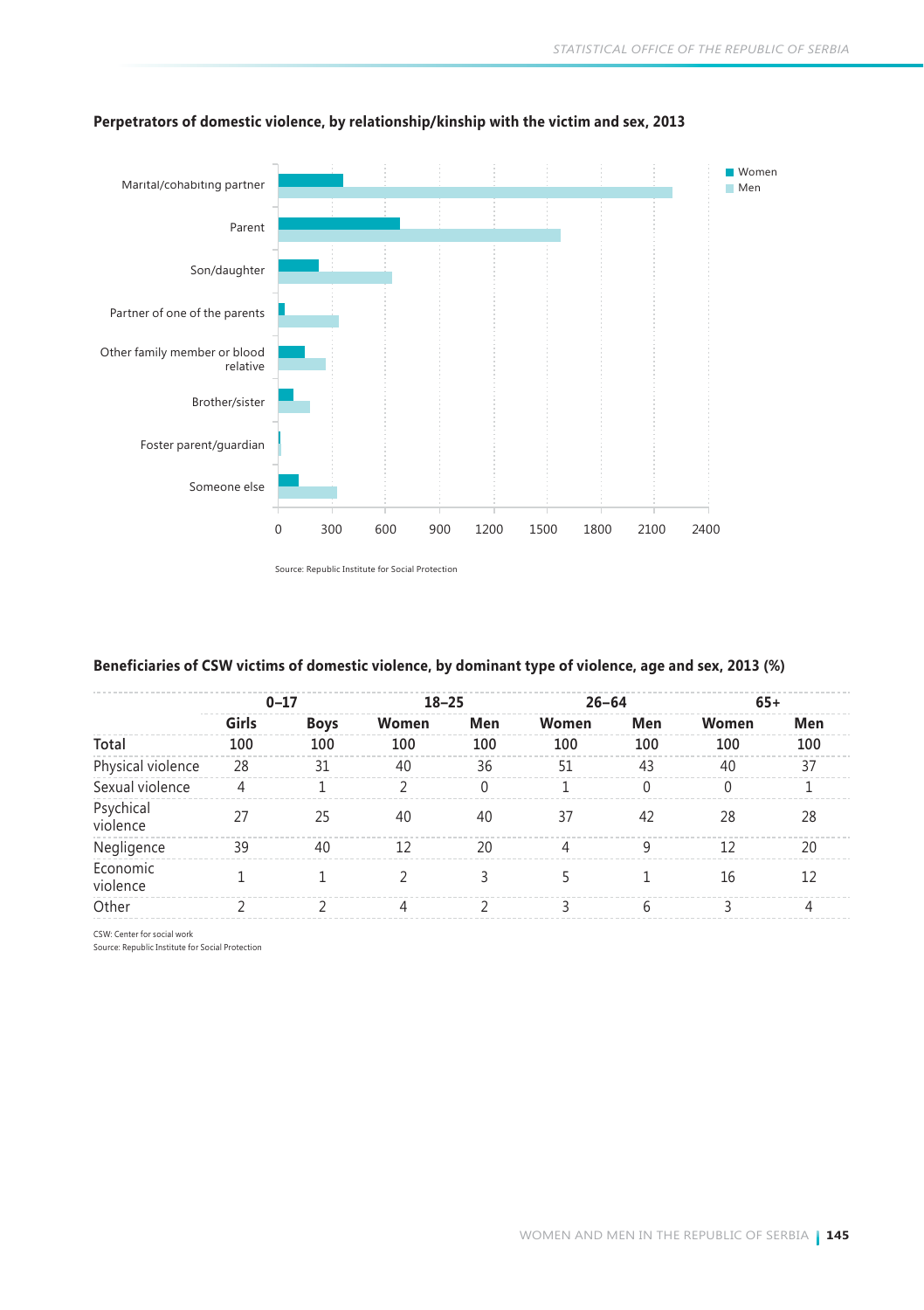### **Perpetrators of domestic violence, by age and sex, 2009 and 2013**

|           | 2009  |      | 2013  |      |
|-----------|-------|------|-------|------|
| Age       | Women | Men  | Women | Men  |
| Total     | 209   | 3089 | 223   | 3265 |
| $-14$     |       |      | ۰     |      |
| $14 - 18$ |       | 50   |       | 53   |
| $18 - 20$ |       | 69   |       | 72   |
| $21 - 30$ | 36    | 581  | 47    | 520  |
| $31 - 40$ | 63    | 748  | 50    | 941  |
| $41 - 50$ | 47    | 829  | 46    | 801  |
| $51 - 60$ | 30    | 560  | 42    | 584  |
| $60+$     | 24    | 251  | 29    | 292  |

Source: Ministry of Interior

### **Victims of the crime of domestic violence, by age and sex, 2009 and 2013**

|           | 2009  |     | 2013  |     |
|-----------|-------|-----|-------|-----|
| Age       | Women | Men | Women | Men |
| Total     | 2877  | 757 | 2978  | 849 |
| $-14$     | 91    | 90  | 88    | 79  |
| $14 - 18$ | 83    | 41  | 67    | 36  |
| $18 - 20$ | 108   | 22  | 91    | 27  |
| $21 - 30$ | 495   | 96  | 550   | 103 |
| $31 - 40$ | 696   | 70  | 749   | 87  |
| $41 - 50$ | 611   | 94  | 598   | 83  |
| $51 - 60$ | 440   | 150 | 445   | 184 |
| $60+$     | 353   | 194 | 390   | 250 |
|           |       |     |       |     |

Source:Ministry of Interior

### **Persons deprived of liberty, by sex, 2009 and 2013**

|                              | 2009  |       | 2013  |       |
|------------------------------|-------|-------|-------|-------|
|                              | Women |       | Women | Men   |
| Persons deprived of liberty* | 544   | 15088 | 554   | 13708 |

\* As of December 31st

Source: Ministry of Justice, Administration for the Execution of Penitentiary Sanctions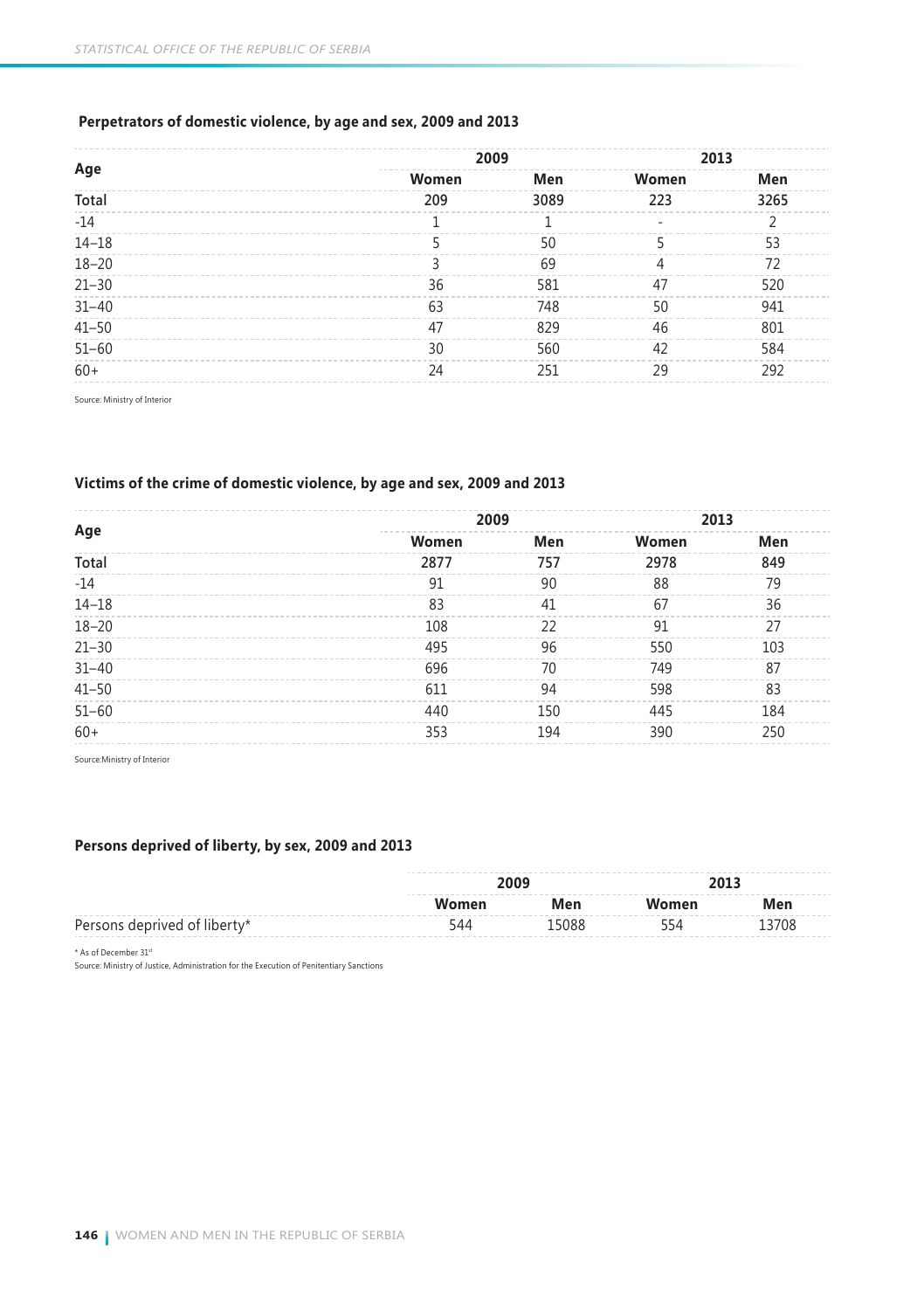# **6. Employment**

- **Active population** (labour force) includes all employed and unemployed persons aged 15 and over.
- ► The **formally employed** are persons who entered into employment with an employer (enterprise, institution, cooperative or other organization and entrepreneur) on the basis of a written contract of employment for a definite or indefinite period of time and who have social and legal protection. They include: employees in legal entities, entrepreneurs, persons employed by entrepreneurs and persons who perform their profession independently. Employed persons working under a work contract or a contract on temporary and occasional jobs are not taken into account.
- ► The term **employed** in the Labour Force Survey implies persons who, in the week observed, did some work for remuneration (in money or in kind) for at least an hour, and also employed persons who were absent from work in the respective week.
- The term **employed in legal entities** includes employees in companies, enterprises, institutions, cooperatives and other organizations in the formal sector.
- ► The term **unemployed** in the Labour Force Survey means persons who, in the respective week, did not work for remuneration and who did not have a job from which they were absent and to which they could return after the leave. However, this is subject to the following:
	- $\triangleright$  In the last four weeks, these persons undertook active steps to find a job and if a job was offered, they would start within two weeks' time;
	- $\triangleright$  In the last four weeks, these persons undertook no active steps to find a job, since they had already found a job and were about to start working after the respective week and within the following three months at the latest.
- **Registered unemployed** are persons aged 15 to 65 who are capable of work and ready to work immediately, who are not employed or have otherwise acquired the right to work, and who are registered as unemployed with the National Employment Service and are actively seeking work.
- ► Inactive population consists of population aged 15+ who were not categorised under active population.
- **Activity rate** represents the percentage share of the active population in the total population aged 15 and over.
- **Unemployment rate** is the percentage share of the unemployed in the total number of active population
- **Long-term unemployment rate** is the percentage of those who have been unemployed for a year or longer in the total active population.
- ► Inactivity rate is the percentage share of the inactive population in the total population aged 15 and over.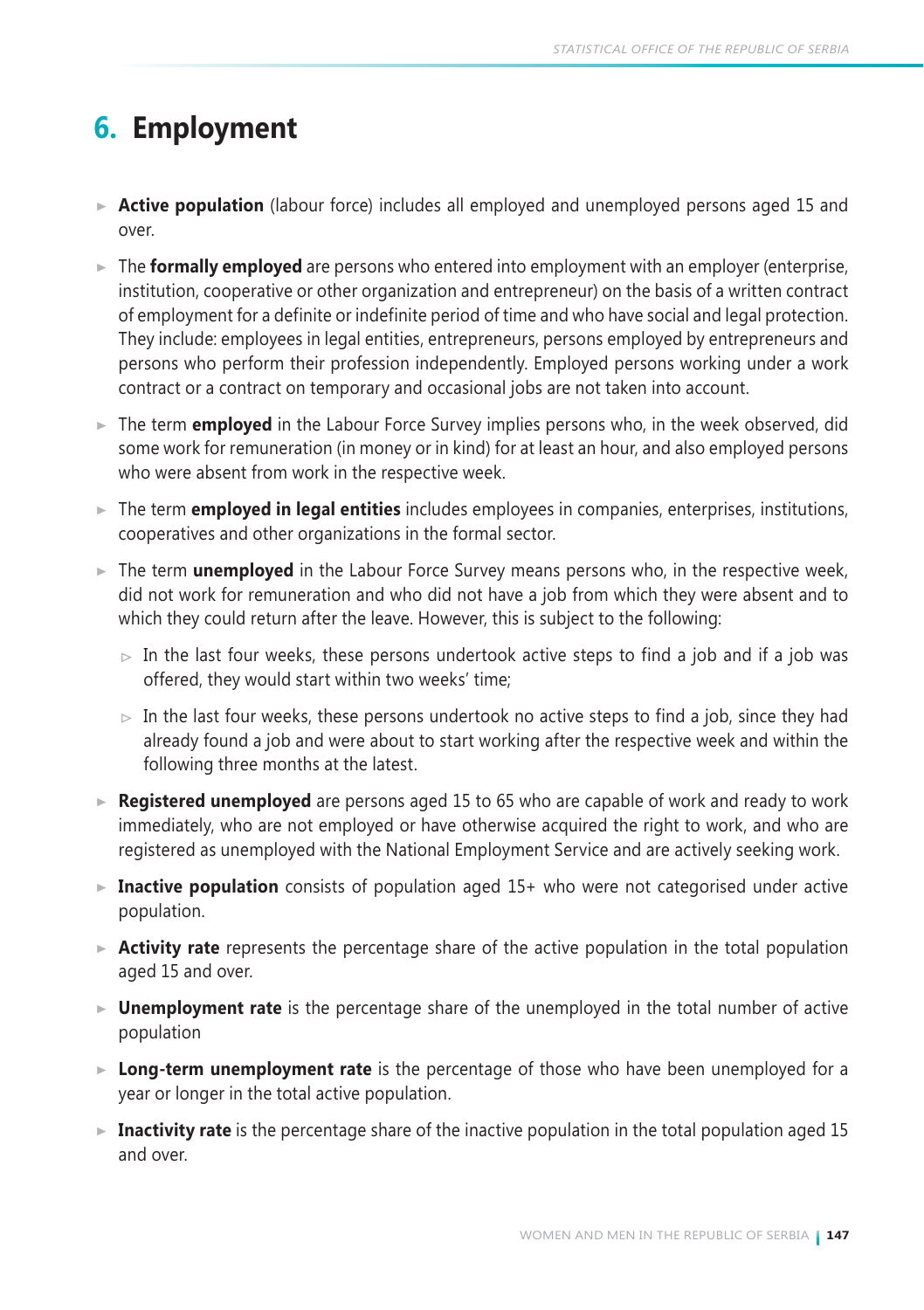- **Informal employment** rate is the percentage of persons who perform informal (unreported) work out of the total number of employees. Unreported work includes employed in an unregistered company, employed in a registered company, but without a formal employment contract and without social and pension insurance and unpaid contributing household members.
- **Agricultural holding** is a technical and economic independent production unit with a single management on which an enterprise, farm cooperative, institution or another legal entity, unincorporated enterprise or family agricultural holding undertakes agricultural production, either as primary or secondary activity.
- **Holder of a family holding** is a physical person who is economically and legally responsible for the activities of the holding, and in whose name the holding is operated, i.e. the person who takes the economic risks of operation.
- **Members of the holding are** the holder of the holding practicing agricultural activity on the holding in 2011/12, family members and relatives of the holder (married or cohabiting partner, children, parents, in-laws or adoptive kin, and brothers and sisters of the holder and his/her spouse) who work on the holding in 2011/12, but who do not necessarily live on the holding (belong to another household), and regardless whether they are paid for their work on the holding in any way or not.
- **Labour regularly employed on the holding** are all persons who regularly carry out work on the holding and who receive remuneration for their work (in money or in kind, etc.) from the holding, and who are not family members or relatives of the holder, regardless whether the holding pays taxes and contributions for their hiring (whether they are registered with the respective authorities or not).
- $\triangleright$  **Annual work unit (AWU)** is unit of measure representing the amount of human work spent in carrying out agricultural activity on a holding. This unit is the equivalent of the work of one person working full time in one year: eight hours per day, 225 working days.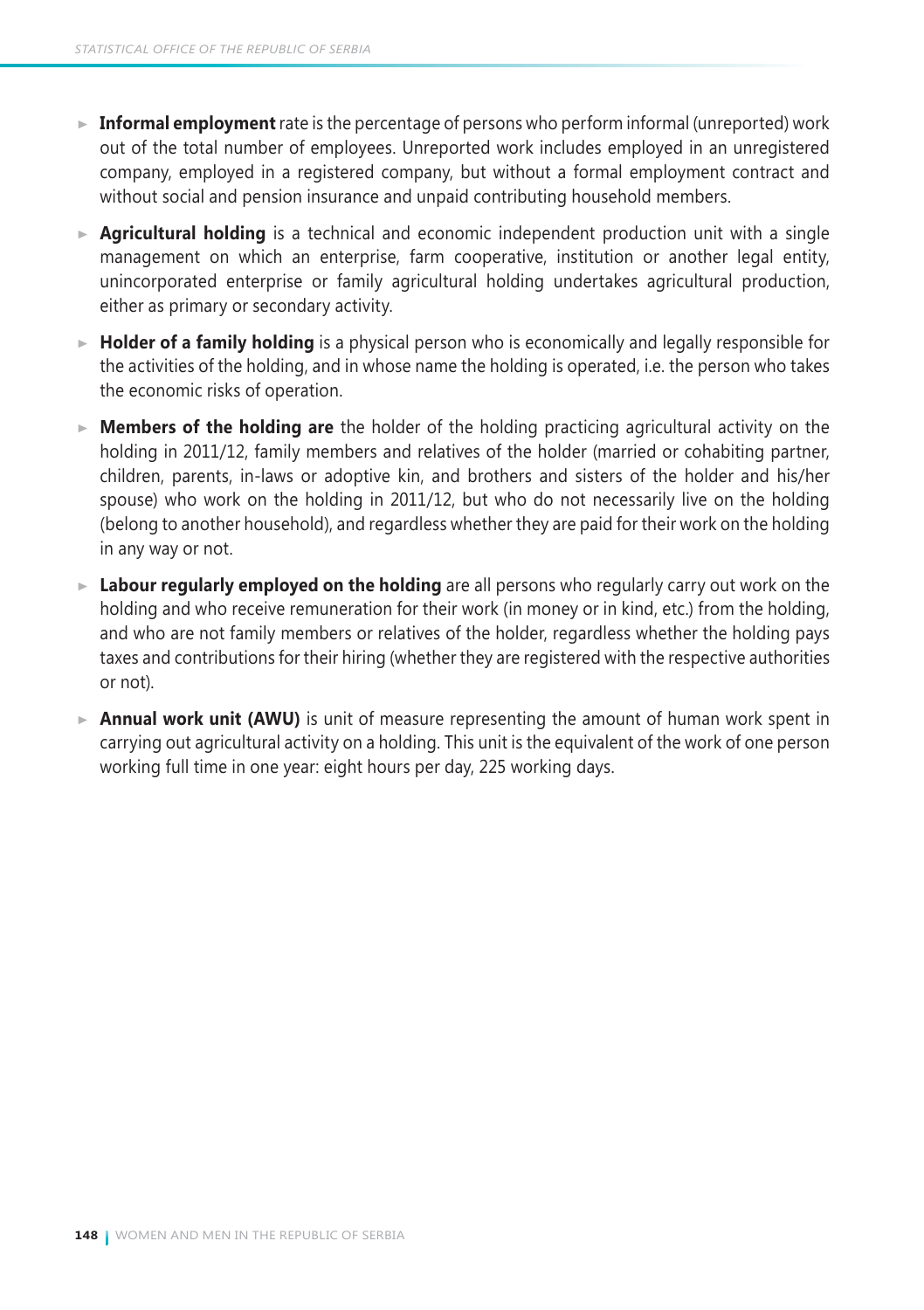## *Highlights...*

- $\blacktriangleright$  The activity rate of women with higher education is higher than the activity rate of men with the same level of education (71% vs. 65%) and for 31 percentage points is higher than the average activity rate for all women aged 15 years and over, which is 40%.
- $\blacktriangleright$  There are less employed women than employed men by 16 percentage points (42%) vs. 58%).
- $\triangleright$  Most of employed women are aged from 45 to 54 years (29.4%), while of employed men are those from 35 to 44 years of age (25.5%).
- $\blacktriangleright$  The employment rate of women aged 25 to 54 years is 14 percentage points lower than the employment rate of men of the same age (56% vs. 70%).
- There are more employed married women than employed married men by five percentage points (71% vs. 66%).
- $\blacktriangleright$  There are twice as many self-employed among men than among women (aged 15) to 64 years, 29% of men and 14% women).
- $\triangleright$  There is a higher number of informally employed women and men among selfemployed persons than among employed workers in all age groups. The largest number of informally employed are aged 65 years and over (81.3% women and 51.6% men).
- $\blacktriangleright$  The unemployment rate for women aged 15 and over is three percentage points higher than for men (24% vs. 21%). The highest unemployment rate for women occurs in the age group 15 to 24 years and it is 12 percentage points higher than unemployment rate of men in the same age group (57% vs. 45%).
- $\triangleright$  Women are much less at the position of the holder of a family holding than men. On the level of Serbia — total, they are represented among the holders of family holding with 17.3%.
- $\blacktriangleright$  Holders of family holdings in the territory of the Republic of Serbia are the most numerous in the age category of 65 years or more (women 47%, men 32%).
- Women are a large majority among family members and relatives who are engaged in agricultural activity on the holding (62.9%, men 37.1%), while they constitute a distinct minority among full-time employees on holdings (14.8%, men 85.2%).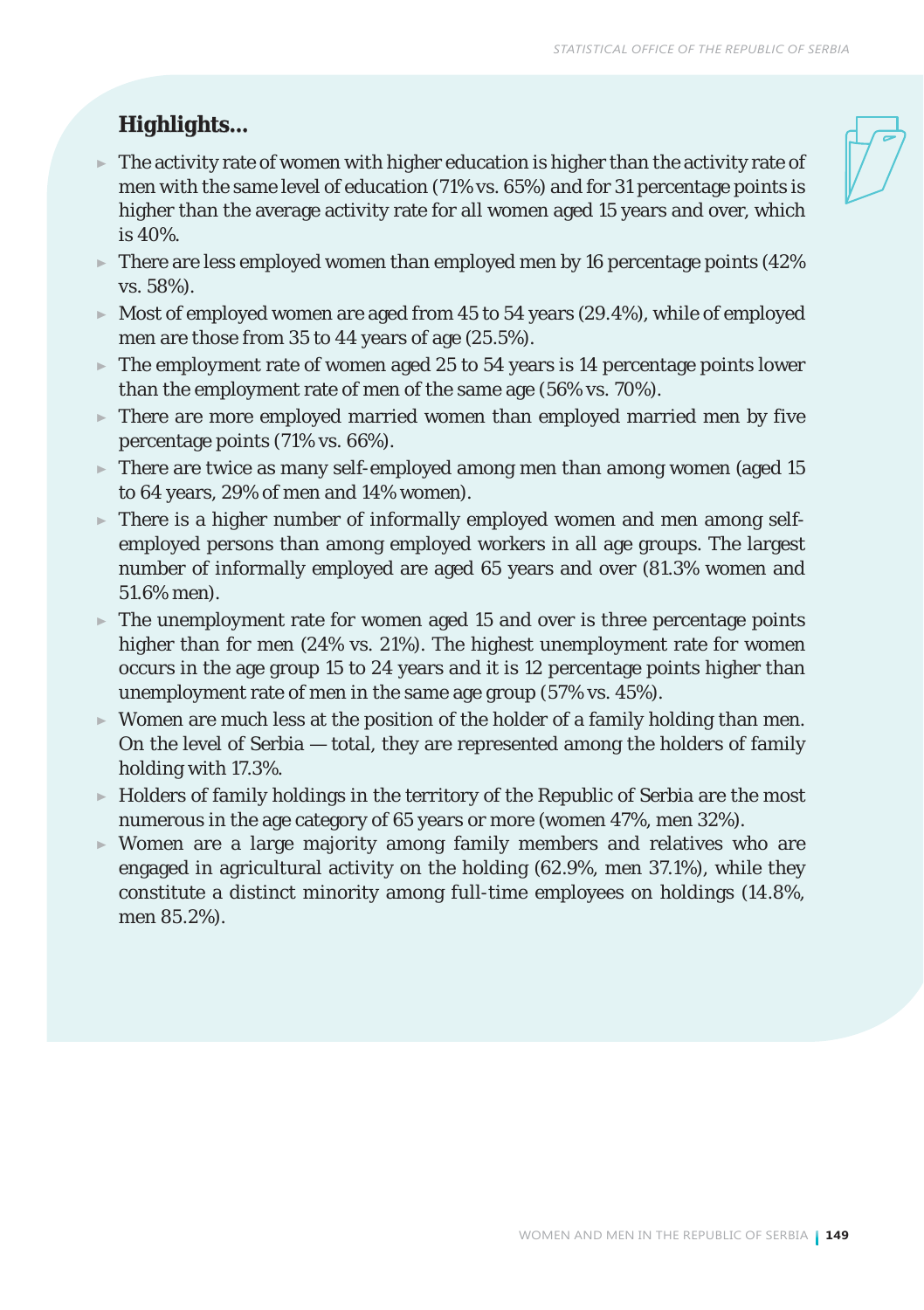

### **Main sets of population aged 15 and over, by activity and sex, 2004–2013 (%)**

Source: Labour Force Survey, SORS

### **Active population by age and sex, 2013 (in thousands)**

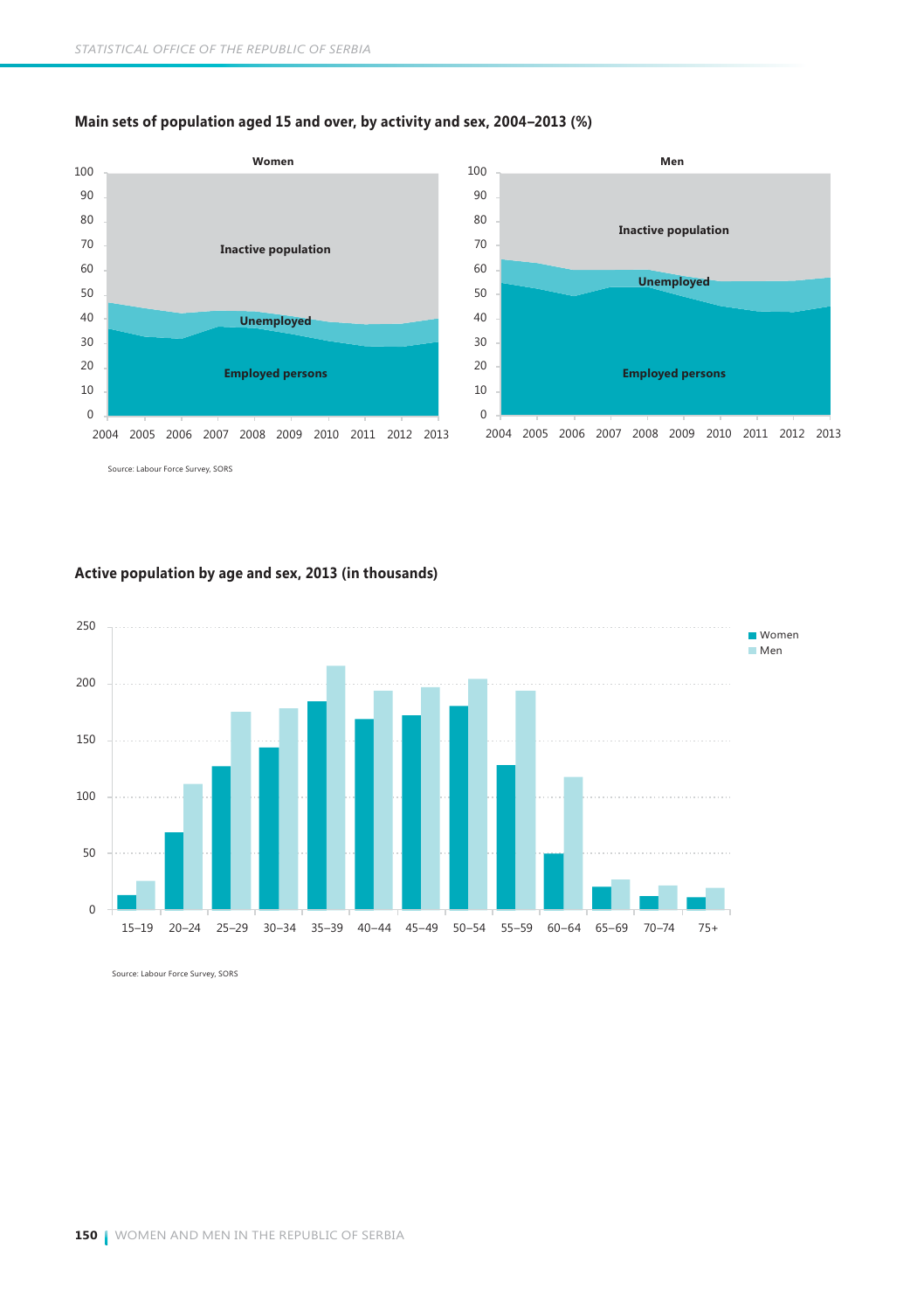### **Activity rates, by age and sex, 2013**

| Age       | <b>Total</b> | Women | Men |
|-----------|--------------|-------|-----|
| $15+$     |              |       |     |
| $15 - 64$ |              |       |     |
| $15 - 24$ |              |       |     |
| $25 - 54$ |              |       |     |
| $55+$     |              |       |     |

Source: Labour Force Survey, SORS

### **Activity rates of population aged 15 and over, by educational attainment and sex, 2013**

| <b>Educational attainment</b>  | Total | Women | Men |
|--------------------------------|-------|-------|-----|
| Total                          | 48    |       |     |
| No school                      |       |       |     |
| Incomplete primary school      |       |       | 30  |
| Primary school                 | 34    |       | 44  |
| Secondary school               |       |       |     |
| Higher school - college        |       |       |     |
| University, faculty or academy | 68    |       |     |

Source: Labour Force Survey, SORS



### **Employed persons, by age and sex, 2013 (in thousands)**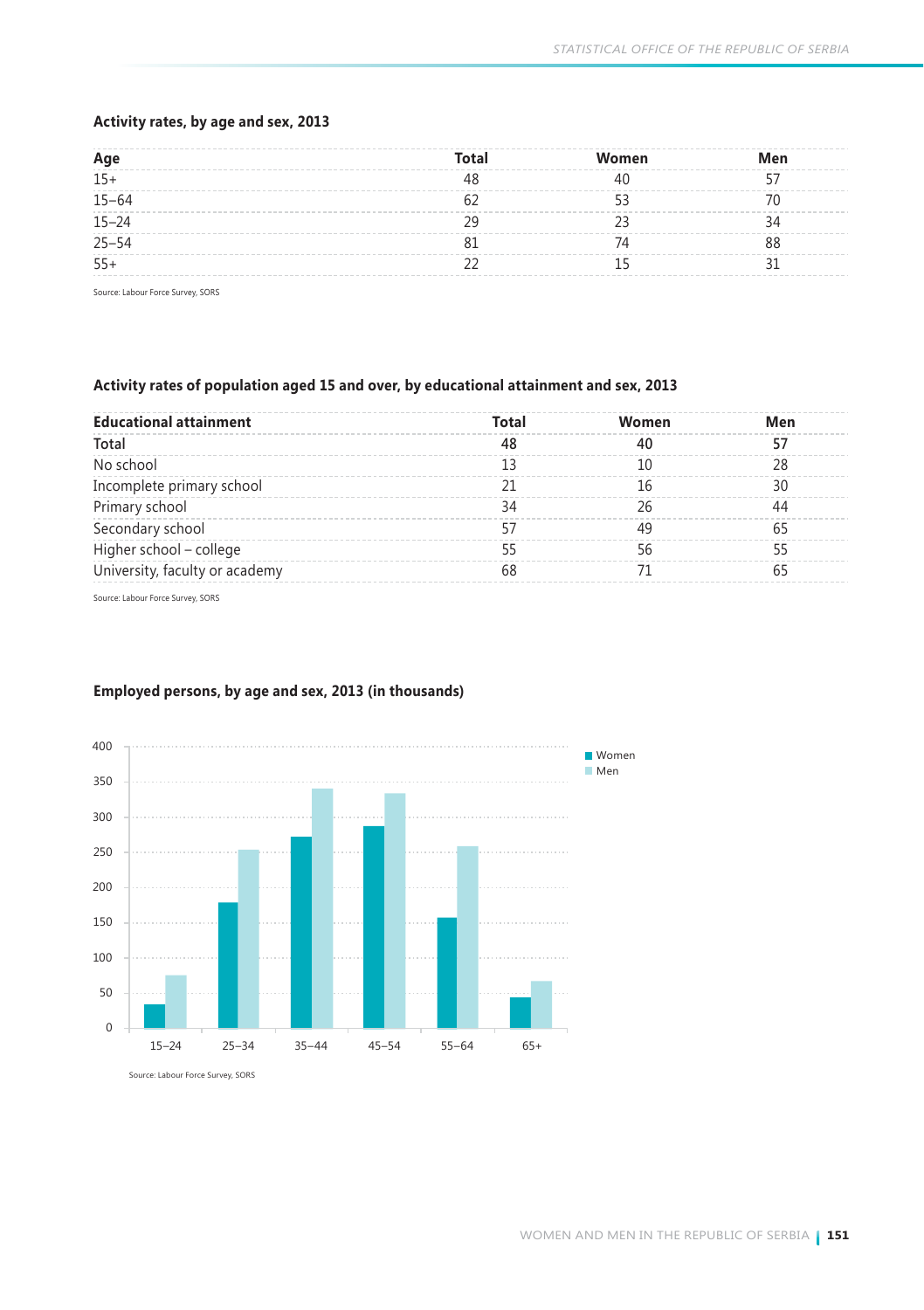### **Employment rate, by age and sex, 2013**

| Age       | Total | Women | Men |
|-----------|-------|-------|-----|
| $15+$     | ገረ    |       |     |
| $15 - 64$ |       |       |     |
| $15 - 24$ |       |       |     |
| $25 - 54$ |       |       |     |
| $55+$     |       |       |     |

Source: Labour Force Survey, SORS

### **Employment rate for persons aged 15 and over, by educational attainment and sex, 2013**

| <b>Educational attainment</b>  | Total | Women | Men |
|--------------------------------|-------|-------|-----|
| Total                          | 38    |       | 45  |
| No school                      |       |       |     |
| Incomplete primary school      | 19    |       | 26  |
| Primary school                 | 26    |       | 35  |
| Secondary school               | 43    |       |     |
| Higher school-college          | 44    |       | 43  |
| University, faculty or academy |       |       |     |

\* Too imprecise estimate to be published. Source: Labour Force Survey, SORS

### **Employed persons, by marital status and sex, 2013**

| <b>Marital status</b><br>Total<br>Single<br>Married<br>Widowed | Women  |     | Men     |     | Structure by sex |     |  |
|----------------------------------------------------------------|--------|-----|---------|-----|------------------|-----|--|
|                                                                | Number | %   | Number  | %   | Women            | Men |  |
|                                                                | 978107 | 100 | 1332611 | 100 | 42               | 58  |  |
|                                                                | 160969 | 16  | 369776  | 28  | 30               | 70  |  |
|                                                                | 689755 |     | 884238  | 66  | 44               | 56  |  |
|                                                                | 51931  |     | 21994   |     | 70               | 30  |  |
| Divorced                                                       | 75452  |     | 56603   |     |                  | 43  |  |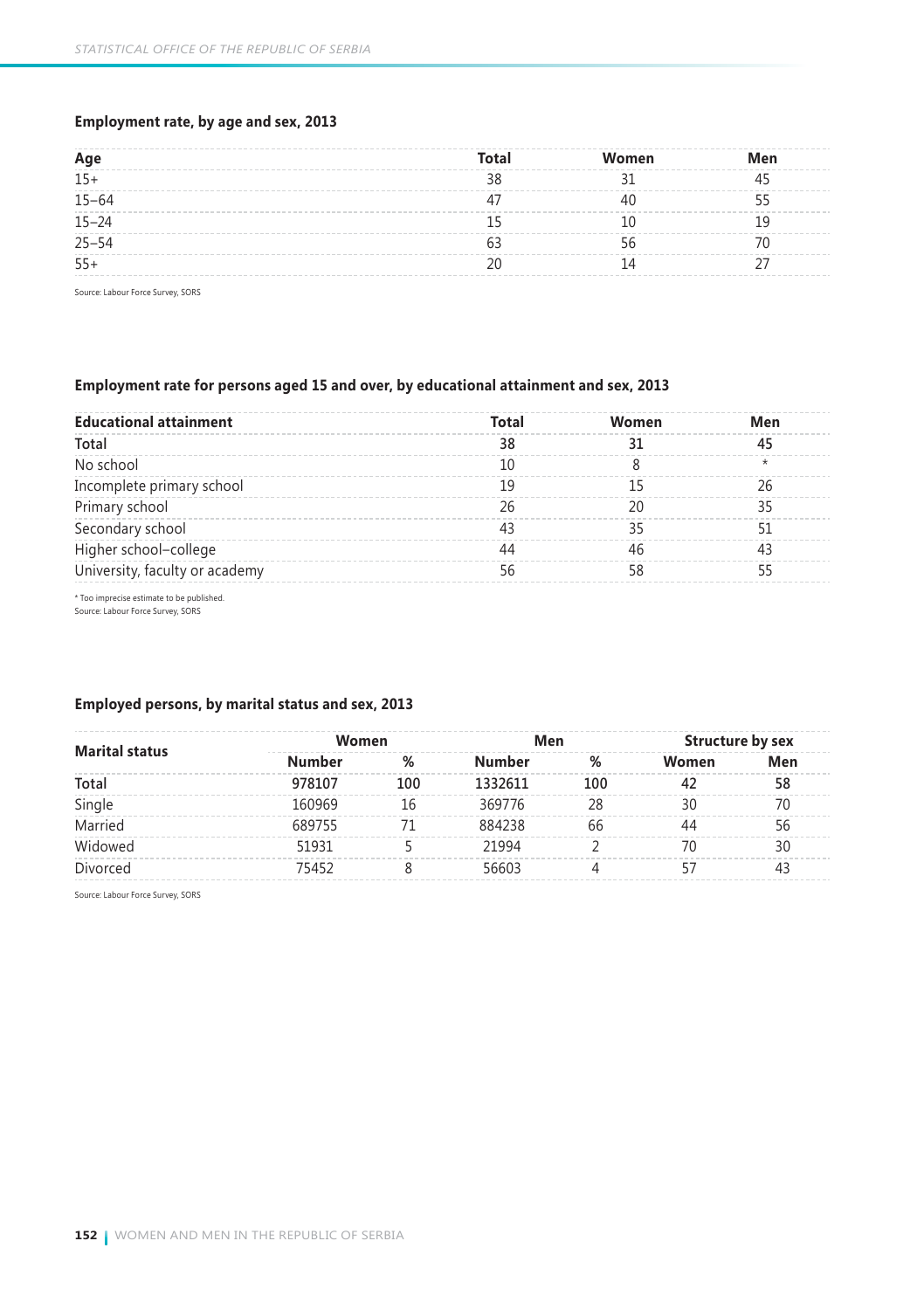| Age                        | $15+$ |   |     | $15 - 64$ |         | $15 - 24$ |    | $25 - 54$ |    | $55+$ |
|----------------------------|-------|---|-----|-----------|---------|-----------|----|-----------|----|-------|
| <b>Professional status</b> |       | М | W   | М         | W       | M         | W  | М         | w  |       |
| Total                      |       |   | -14 | -29       | $\star$ | 18        | 12 | 26        | 27 |       |
| Self-employed              |       |   | 75  | 68        | 74      | 68        | 80 | 71        | 42 |       |
| Employees                  |       |   |     |           | $\star$ | 15        |    |           |    |       |

### **Structure of employed by professional status, age and sex, 2013 (%)**

\* Too imprecise estimate to be published. Source: Labour Force Survey, SORS

### **Employed persons, by employment status, activity sections, type of ownership and sex, 2013**

|                                     | Women    |              | Men           |                | <b>Structure by sex</b> |                          |
|-------------------------------------|----------|--------------|---------------|----------------|-------------------------|--------------------------|
|                                     | Number   | %            | <b>Number</b> | %              | Women                   | Men                      |
| Employees                           | 700997   | 100          | 860083        | 100            | 45                      | 55                       |
| Agriculture sector                  | 10366    | 1            | 28684         | 3              | 27                      | 73                       |
| Industry sector                     | 156596   | 22           | 362800        | 42             | 30                      | 70                       |
| Sevice sector                       | 534035   | 76           | 468600        | 54             | 53                      | 47                       |
| Type of ownership                   | 700997   | 100          | 860083        | 100            | 45                      | 55                       |
| Private ownership -<br>registered   | 341243   | 49           | 460416        | 54             | 43                      | 57                       |
| Private ownership -<br>unregistered | 6446     | $\mathbf{1}$ | 15919         | $\overline{2}$ | 29                      | 71                       |
| State ownership                     | 346602   | 49           | 368728        | 43             | 48                      | 52                       |
| Other types of ownership            | 6705     | 1            | 15021         | 2              | 31                      | 69                       |
| Self-employed                       | 150301   | 100          | 421747        | 100            | 26                      | 74                       |
| Agriculture sector                  | 66437    | 44           | 226259        | 54             | 23                      | 77                       |
| Industry sector                     | 9641     | 6            | 65415         | 16             | 13                      | 87                       |
| Sevice sector                       | 74223    | 49           | 130073        | 31             | 36                      | 64                       |
| Type of ownership                   | 150300,9 | 100          | 421747        | 100            | 26                      | 74                       |
| Private ownership -<br>registered   | 87654    | 58           | 252180        | 60             | 26                      | 74                       |
| Private ownership -<br>unregistered | 52291    | 35           | 150746        | 36             | 26                      | 74                       |
| State ownership                     |          | $\bar{a}$    |               | ٠              |                         | $\overline{\phantom{0}}$ |
| Other types of ownership            | 10356    | 7            | 18821         | 4              | 35                      | 65                       |
|                                     |          |              |               |                |                         |                          |

- No occurrence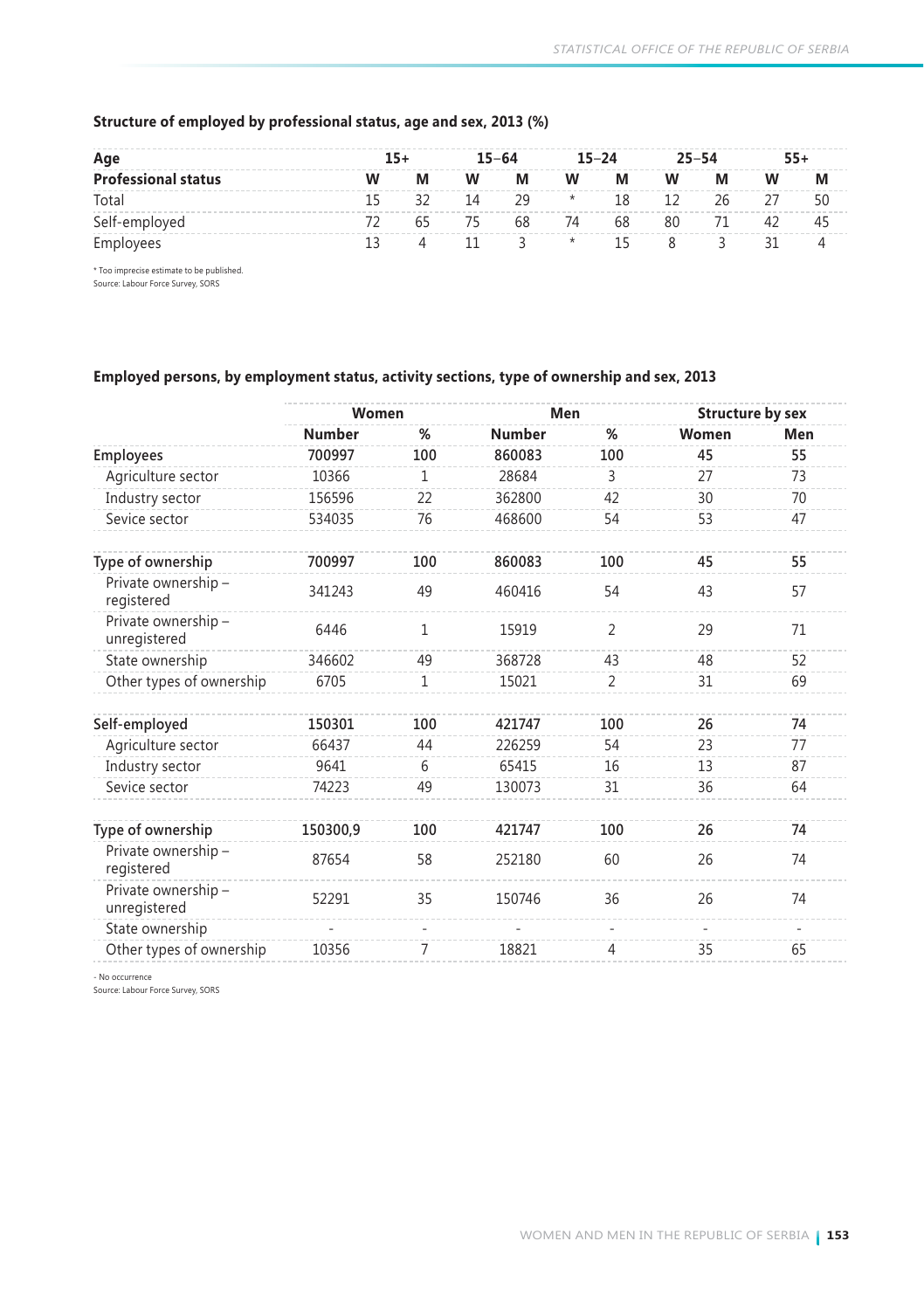### **Employed persons by occupations and sex, 2013 (in thousands)**



### **Employed persons, by working hours, age and sex, 2013 (%)**

| Age                  | $15+$ |    |    | $15 - 64$ |    | $15 - 24$ |    | $25 - 54$ |    | $55+$ |
|----------------------|-------|----|----|-----------|----|-----------|----|-----------|----|-------|
| <b>Working hours</b> | W     | M  | W  | M         | W  | M         | W  | M         | W  |       |
| Full time            | 88    | 90 | 90 | 91        | 80 | 81        | 92 | ٩R        | 75 |       |
| Less than full-time  |       |    | 10 |           | 20 | 19        |    |           | つら |       |

Source: Labour Force Survey, SORS

### **Formally and informally employed persons, by employment status, age and sex, 2013 (%)**

|                                          |    | $15+$ |    | $15 - 64$ |          | $15 - 24$ |    | $25 - 54$ |         | $55+$   |
|------------------------------------------|----|-------|----|-----------|----------|-----------|----|-----------|---------|---------|
| Age                                      | w  | М     | w  | M         | w        | M         | w  | М         | w       | М       |
| Employees                                |    |       |    |           |          |           |    |           |         |         |
| Formally employed                        | 96 | 95    | 97 | 95        | 83       | 84        | 97 | 96        | 95      | 97      |
| Informally employed                      | 4  |       |    |           | $^\star$ | 16        |    | 4         | $\star$ | $\star$ |
| Self-employed                            |    |       |    |           |          |           |    |           |         |         |
| Formally employed                        | 65 | 65    | 69 | 66        | $^\star$ | 63        | 73 | 69        | 51      | 57      |
| Informally employed                      | 35 | 35    | 31 | 34        | $^\star$ | $^\star$  | 27 | 31        | 49      | 43      |
| * Too imprecise estimate to be published |    |       |    |           |          |           |    |           |         |         |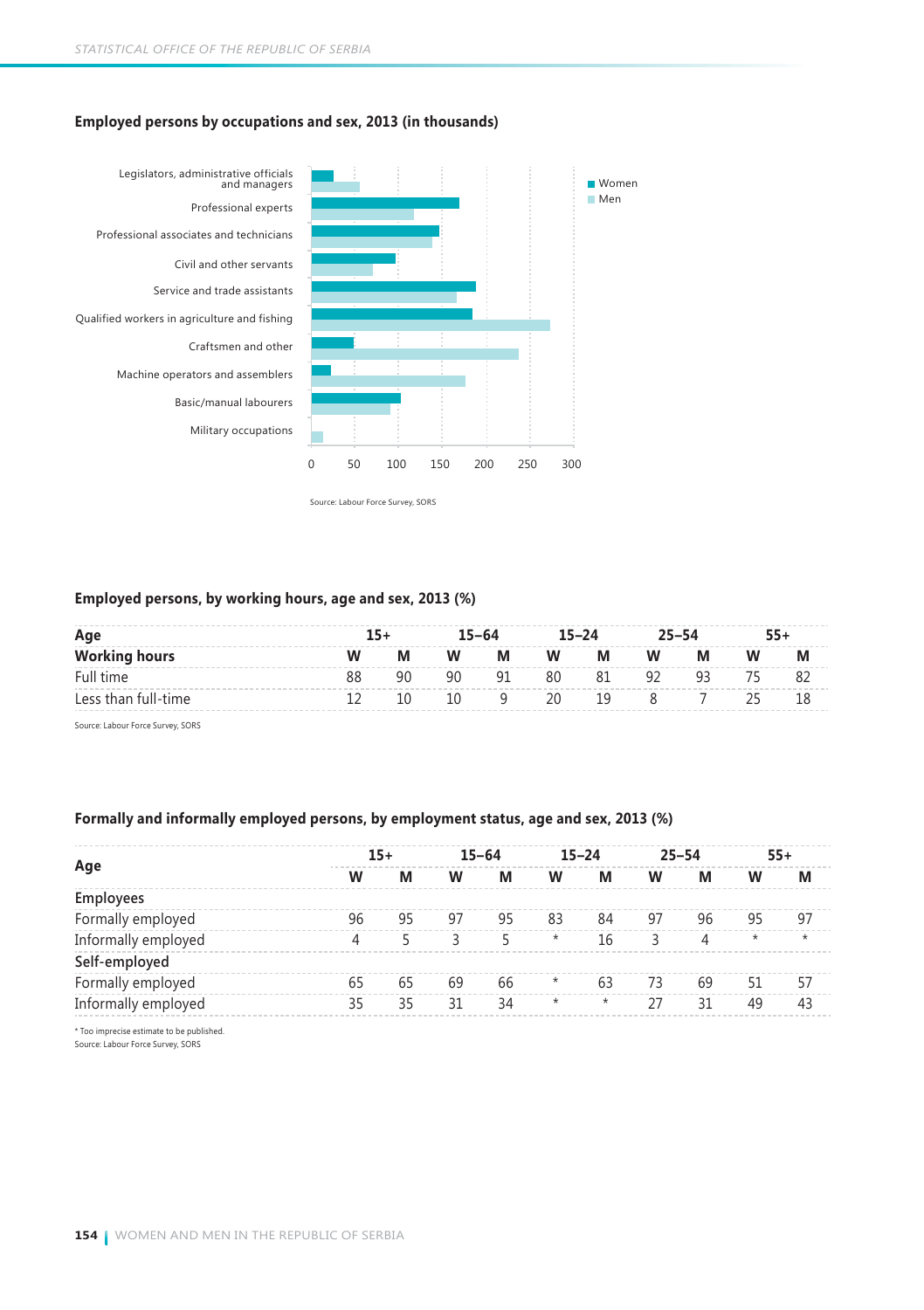

### **Employed in legal entities, by sex, 2000–2013 (in thousands)\***





Source: Republic Health Insurance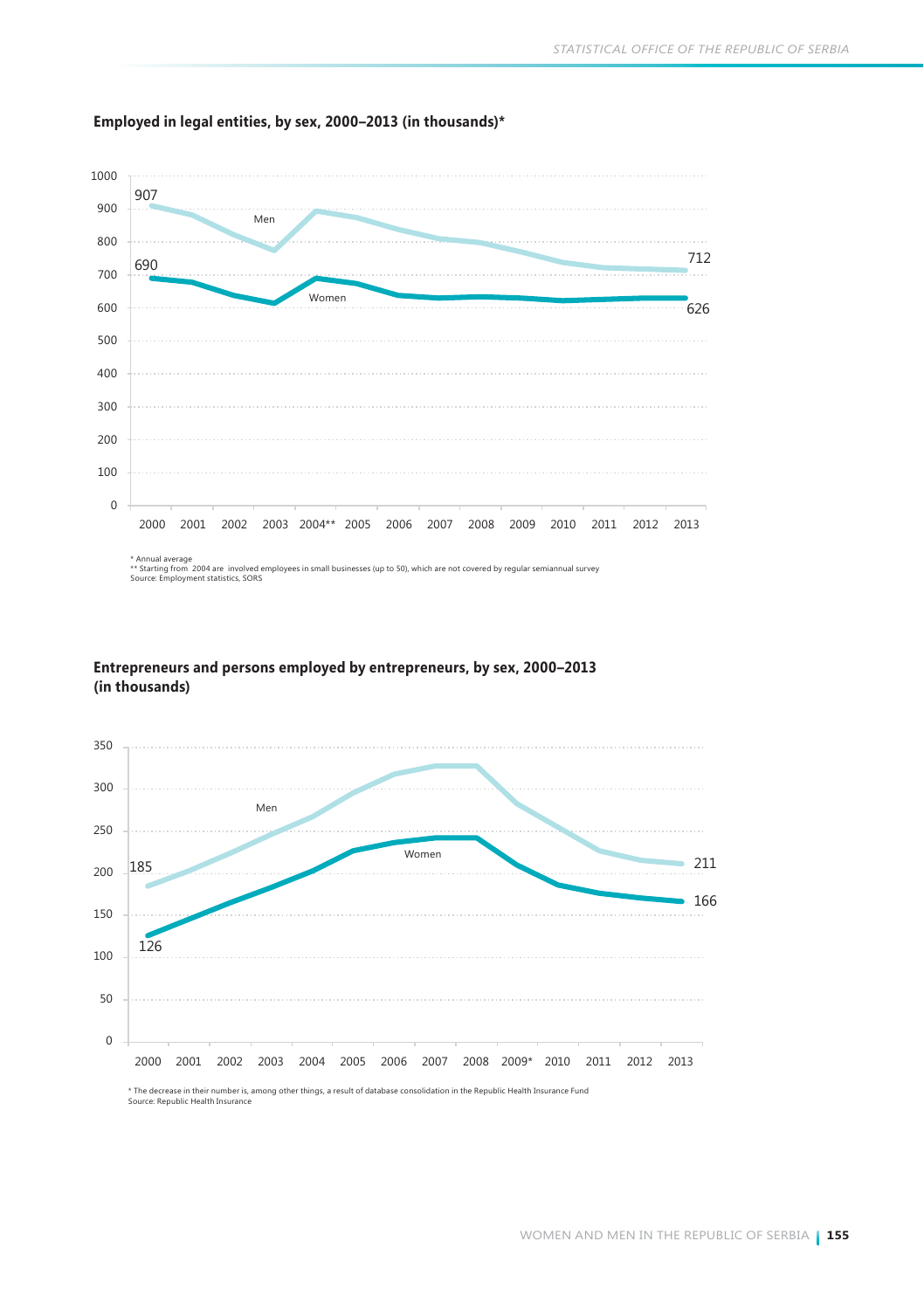

**Entrepreneurs and persons employed by entrepreneurs, by sex, 2004–2013 (in thousands)** 

**Share of informal employment in total employment by age and sex, 2013 (%)**

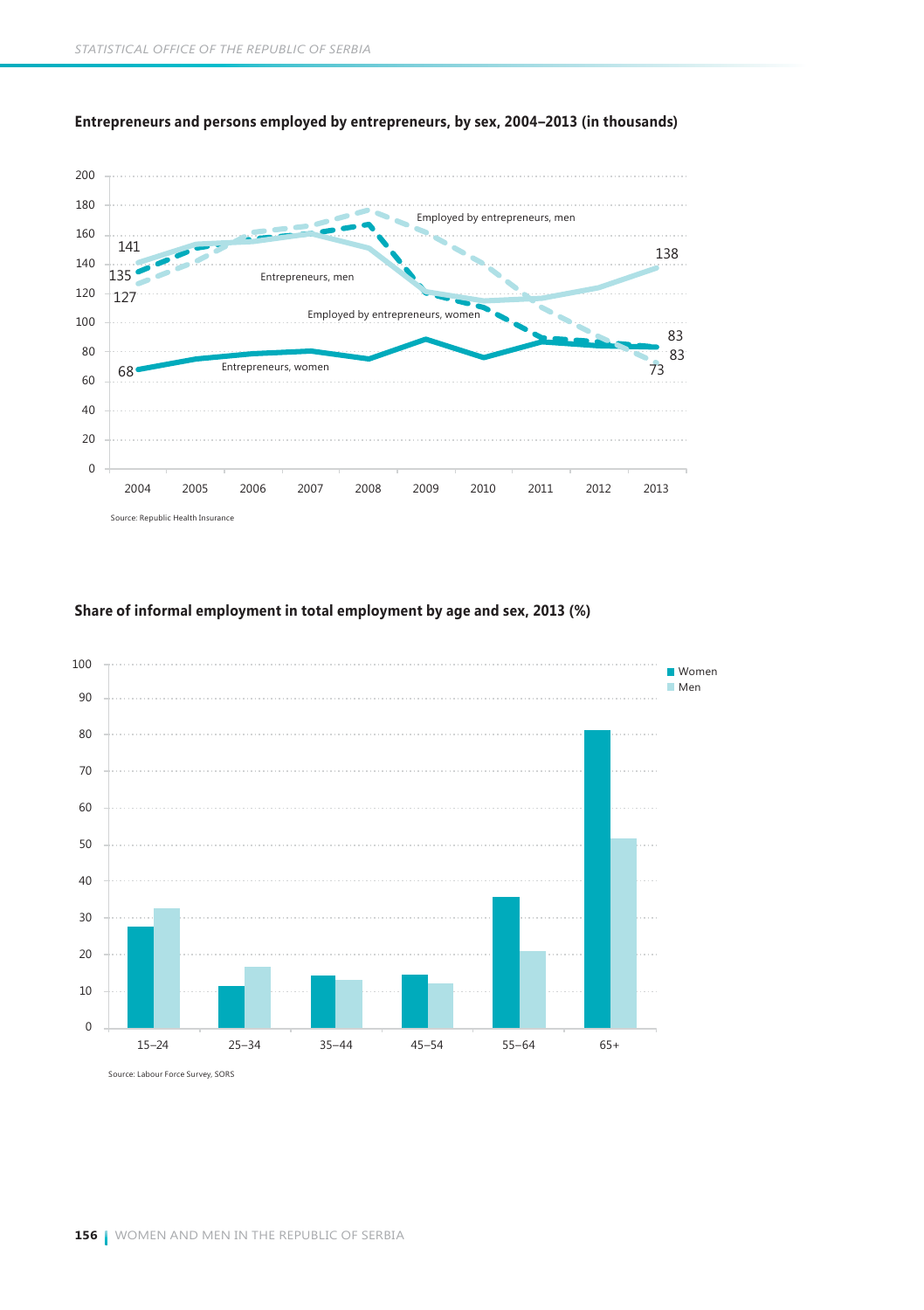### **Informal employment, by sectors and sex, 2013**

|        |               |        |     | Structure by sex |     |
|--------|---------------|--------|-----|------------------|-----|
| Number | $\frac{9}{6}$ | Number |     | Women            | Men |
| 204143 | 100           | 241453 | 100 |                  |     |
| 155354 |               | 151908 |     |                  |     |
| 888,   |               | 12238  |     |                  | 86  |
| 41901  |               | 47307  |     |                  |     |
|        |               | Women  |     | Men              |     |

Source: Labour Force Survey, SORS

### **Membres and regularly employed labour force at family holding, by sex and age, 2012 (%)**

|                                                                                | Women         |             | Men           |                | <b>Structure by sex</b> |     |
|--------------------------------------------------------------------------------|---------------|-------------|---------------|----------------|-------------------------|-----|
|                                                                                | <b>Number</b> | %           | <b>Number</b> | %              | Women                   | Men |
| Holder of a family holding                                                     | 106946        | 100         | 510419        | 100            | 17                      | 83  |
| $-25$                                                                          | 427           | $\mathbf 0$ | 3368          | 1              | 11                      | 89  |
| $25 - 34$                                                                      | 2431          | 2           | 21916         | $\overline{4}$ | 10                      | 90  |
| $35 - 44$                                                                      | 7542          | 7           | 57466         | 11             | 12                      | 88  |
| $45 - 54$                                                                      | 16134         | 15          | 107395        | 21             | 13                      | 87  |
| $55 - 64$                                                                      | 30019         | 28          | 156959        | 31             | 16                      | 84  |
| $65+$                                                                          | 50393         | 47          | 163315        | 32             | 24                      | 76  |
| Family members and relatives who<br>practiced agricultural activity at holding | 501487        | 100         | 295712        | 100            | 63                      | 37  |
|                                                                                |               |             |               |                |                         |     |
| $-25$                                                                          | 30425         | 6           | 54422         | 18             | 36                      | 64  |
| $25 - 34$                                                                      | 50180         | 10          | 63608         | 22             | 44                      | 56  |
| $35 - 44$                                                                      | 83896         | 17          | 61095         | 21             | 58                      | 42  |
| $45 - 54$                                                                      | 108580        | 22          | 50664         | 17             | 68                      | 32  |
| $55 - 64$                                                                      | 122820        | 24          | 36642         | 12             | 77                      | 23  |
| $65+$                                                                          | 105586        | 21          | 29281         | 10             | 78                      | 22  |
| Regularly employed labour                                                      | 264           | 100         | 1521          | 100            | 15                      | 85  |
| $-25$                                                                          | 16            | 6           | 133           | 9              | 11                      | 89  |
| $25 - 34$                                                                      | 37            | 14          | 320           | 21             | 10                      | 90  |
| $35 - 44$                                                                      | 70            | 27          | 340           | 22             | 17                      | 83  |
| $45 - 54$                                                                      | 72            | 27          | 407           | 27             | 15                      | 85  |
| $55 - 64$                                                                      | 53            | 20          | 248           | 16             | 18                      | 82  |
| $65+$                                                                          | 16            | 6           | 73            | 5              | 18                      | 82  |

Source: Census of Agriculture, SORS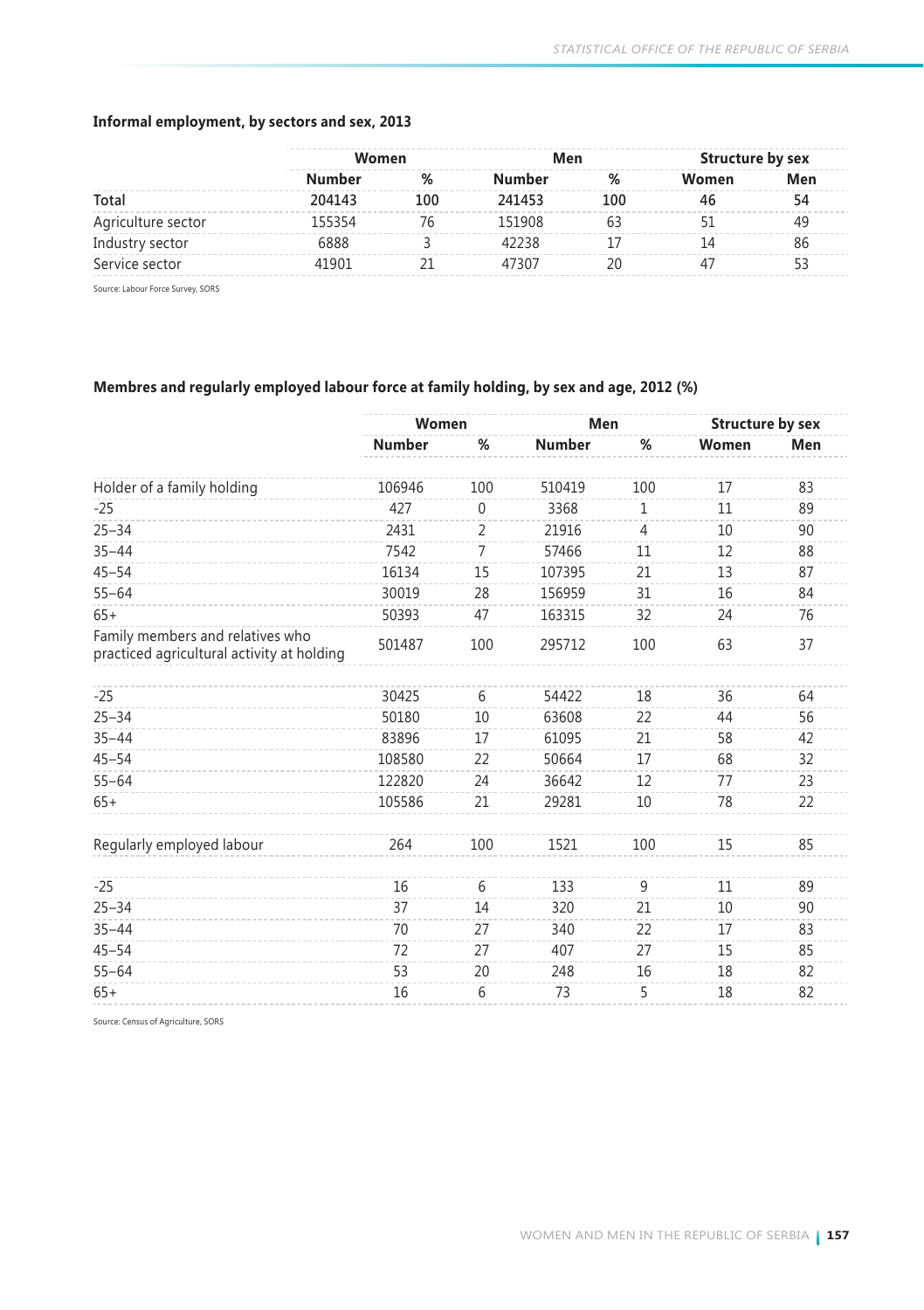

**Membres of the holding and regularly employed labour force, by sex and legal status of holding, 2012 (%)**

### **Membres of the holding and regularly employed labour force, by annual work unit (AWU) and sex, 2012 (in thousands)**



Source: Census of Agriculture, SORS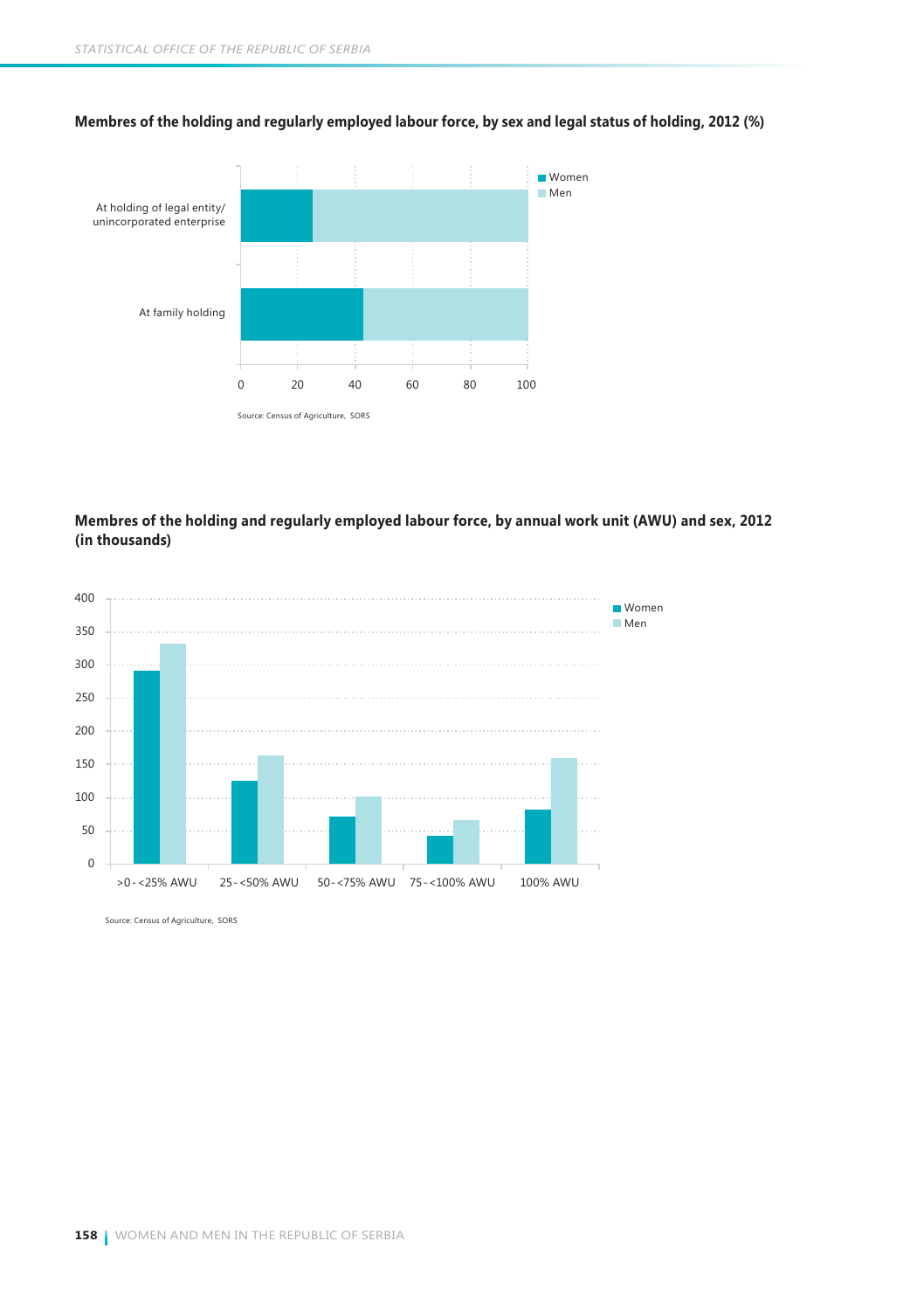**Membres and regularly employed labour force at family holding, by activities carried out at holding and sex, 2012**

|                                                                                     | Women         |     | Men           |     | <b>Structure by sex</b> |     |  |
|-------------------------------------------------------------------------------------|---------------|-----|---------------|-----|-------------------------|-----|--|
|                                                                                     | <b>Number</b> | %   | <b>Number</b> | %   | Women                   | Men |  |
| Holders of holdings                                                                 | 106946        | 100 | 510419        | 100 | 17                      | 83  |  |
| Practised agricultural activities<br>only                                           | 88271         | 83  | 351983        | 69  | 20                      | 80  |  |
| Practised other gainful activity                                                    | 18675         | 17  | 158436        | 31  | 11                      | 89  |  |
| Family members and relatives<br>who practiced agricultural<br>activities at holding | 501487        | 100 | 295712        | 100 | 63                      | 37  |  |
| Practised agricultural activities<br>only                                           | 374768        | 75  | 162711        | 55  | 70                      | 30  |  |
| Practised other gainful<br>activity                                                 | 126719        | 25  | 133001        | 45  | 49                      | 51  |  |
| Regularly employed labour                                                           | 264           | 100 | 1521          | 100 | 15                      | 85  |  |
| Practised agricultural activities<br>only                                           | 236           | 89  | 1394          | 92  | 14                      | 86  |  |
| Practised other gainful activity                                                    |               | 11  | 127           | 8   | 18                      | 82  |  |
| .                                                                                   |               |     |               |     |                         |     |  |

Source: Census of Agriculture, SORS

**At-risk-of-poverty rate, persons aged 18 and over, by the most frequent status in the labor market and by sex, 2013 (%)** 



Source: Survey on Income and Living Conditions,SORS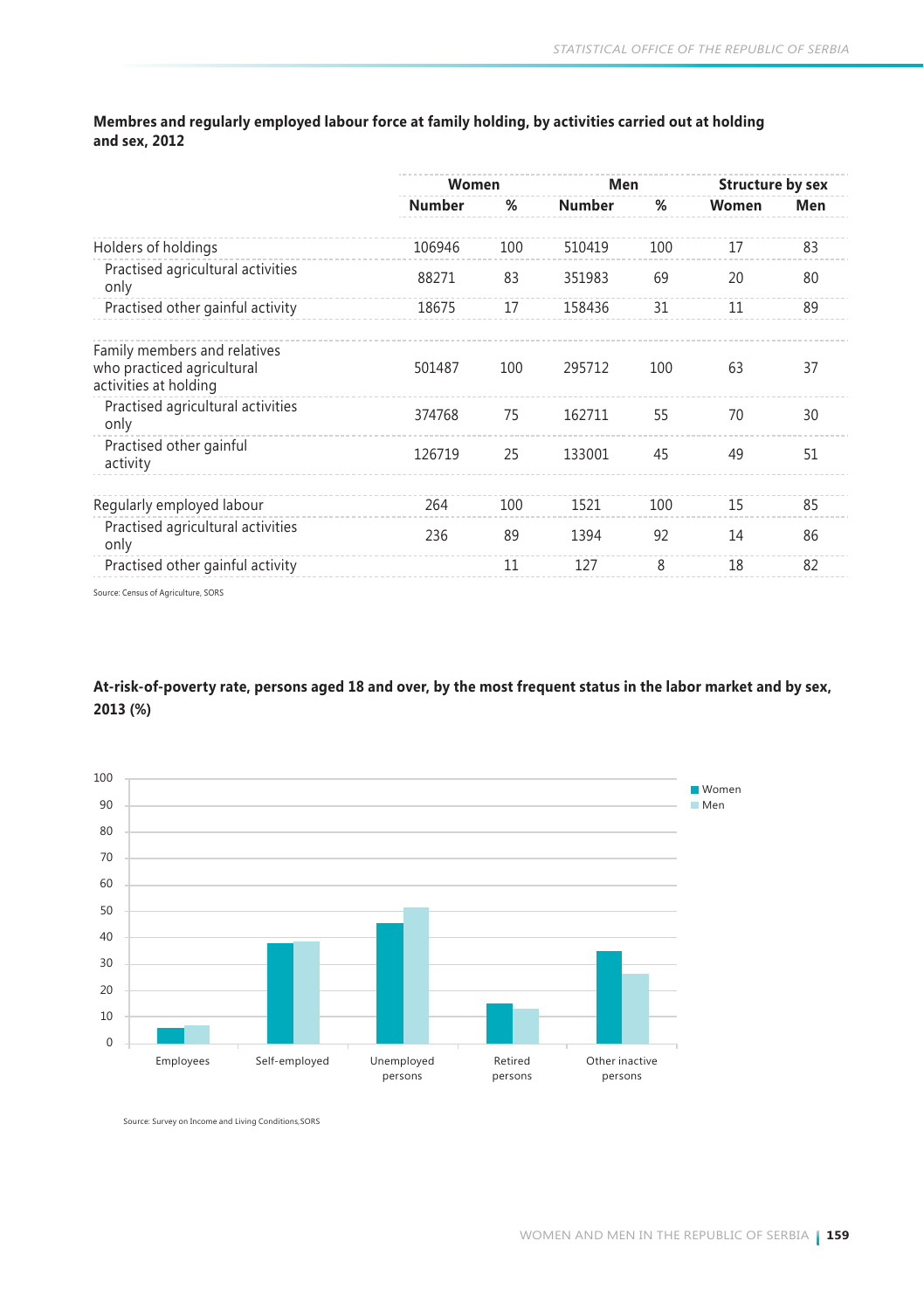

**Unemployed persons, by age and sex, 2013 (in thousands)**

Source: Labour Force Survey, SORS

#### **Rates of unemployment by age groups and sex, 2009–2013**



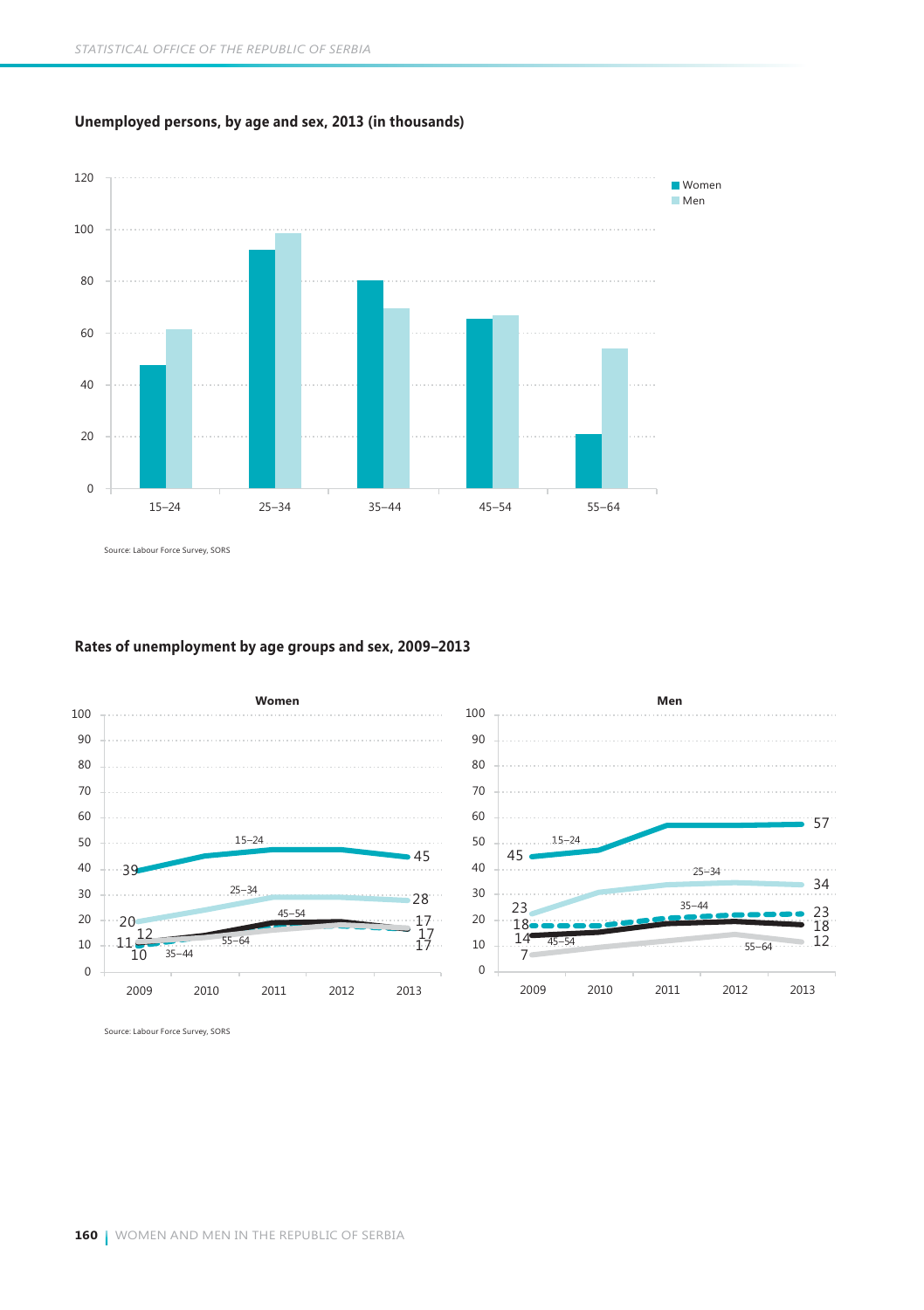### **Unemployment rates and long-term unemployment, population aged 15 and over, by age and sex, 2013**

| Age<br>$15 - 64$<br>$15 - 24$<br>$25 - 54$ | <b>Unemployment rates</b> |     | Long-term unemployment rates |     |
|--------------------------------------------|---------------------------|-----|------------------------------|-----|
|                                            | Women                     | Men | Women                        | Men |
| $15+$                                      |                           |     |                              |     |
|                                            |                           |     |                              |     |
|                                            |                           |     |                              |     |
|                                            |                           |     |                              |     |
| $55+$                                      |                           |     |                              |     |

Source: Labour Force Survey, SORS

### **Unemployed by marital status and sex, 2013**

|               |     |         |     | Structure by sex |         |
|---------------|-----|---------|-----|------------------|---------|
| <b>Number</b> | %   | Number  | %   | Women            | Men     |
| 305399        | 100 | 348309  | 100 | 47               | 53      |
| 112974        | 37  | 182449  |     | 38               | 62      |
| 160357        | 53  | 149018  | 43  |                  | 48      |
| 6025          |     | $\star$ | ÷   | $\star$          | $\star$ |
| 26043         |     | 16842   |     | 61               | 39      |
|               |     | Women   |     | Men              |         |

\* Too imprecise estimate to be published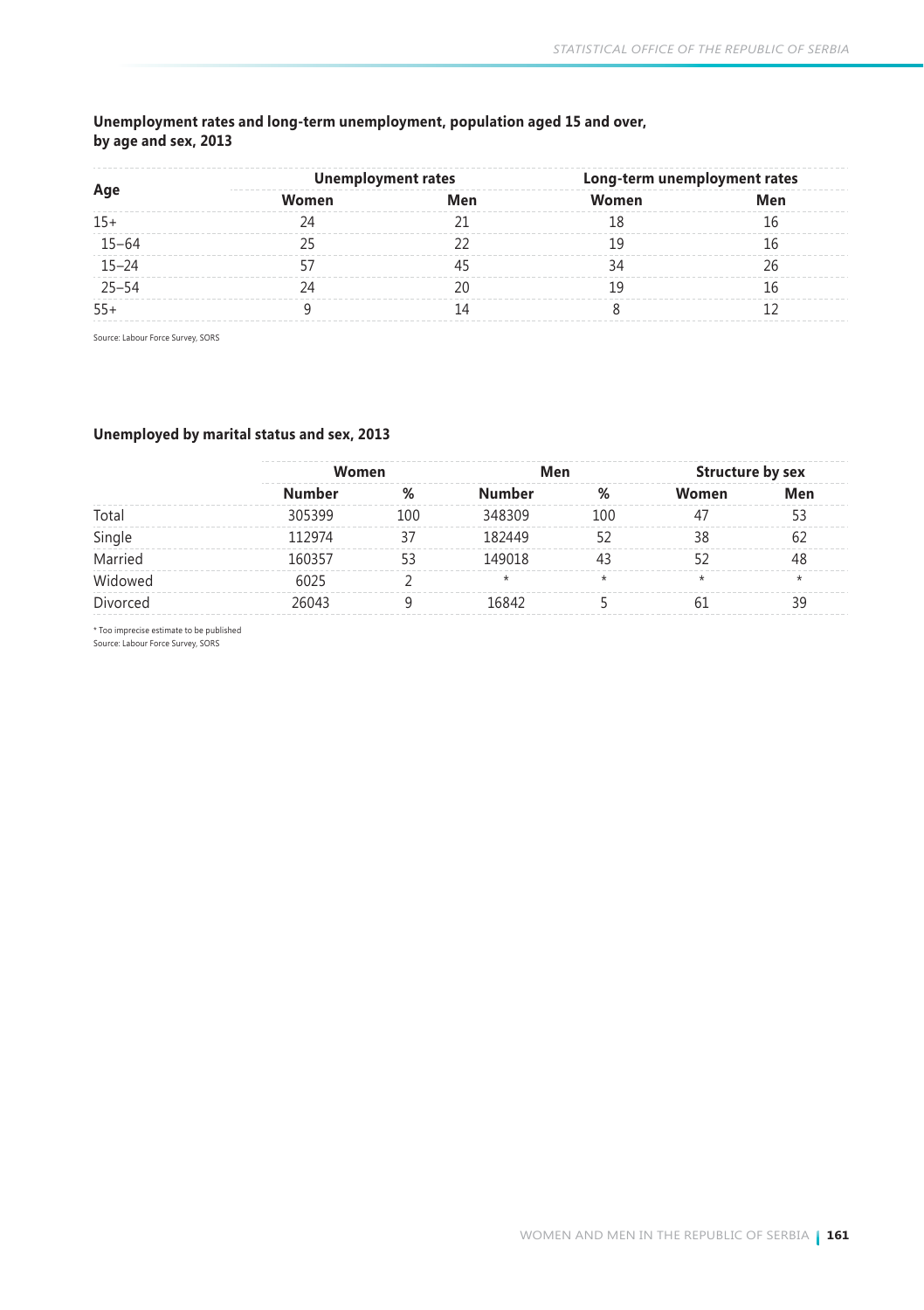



#### **Unemployed persons, beneficiaries of financial compensation, by sex, 2009–2013 (in thousands)**

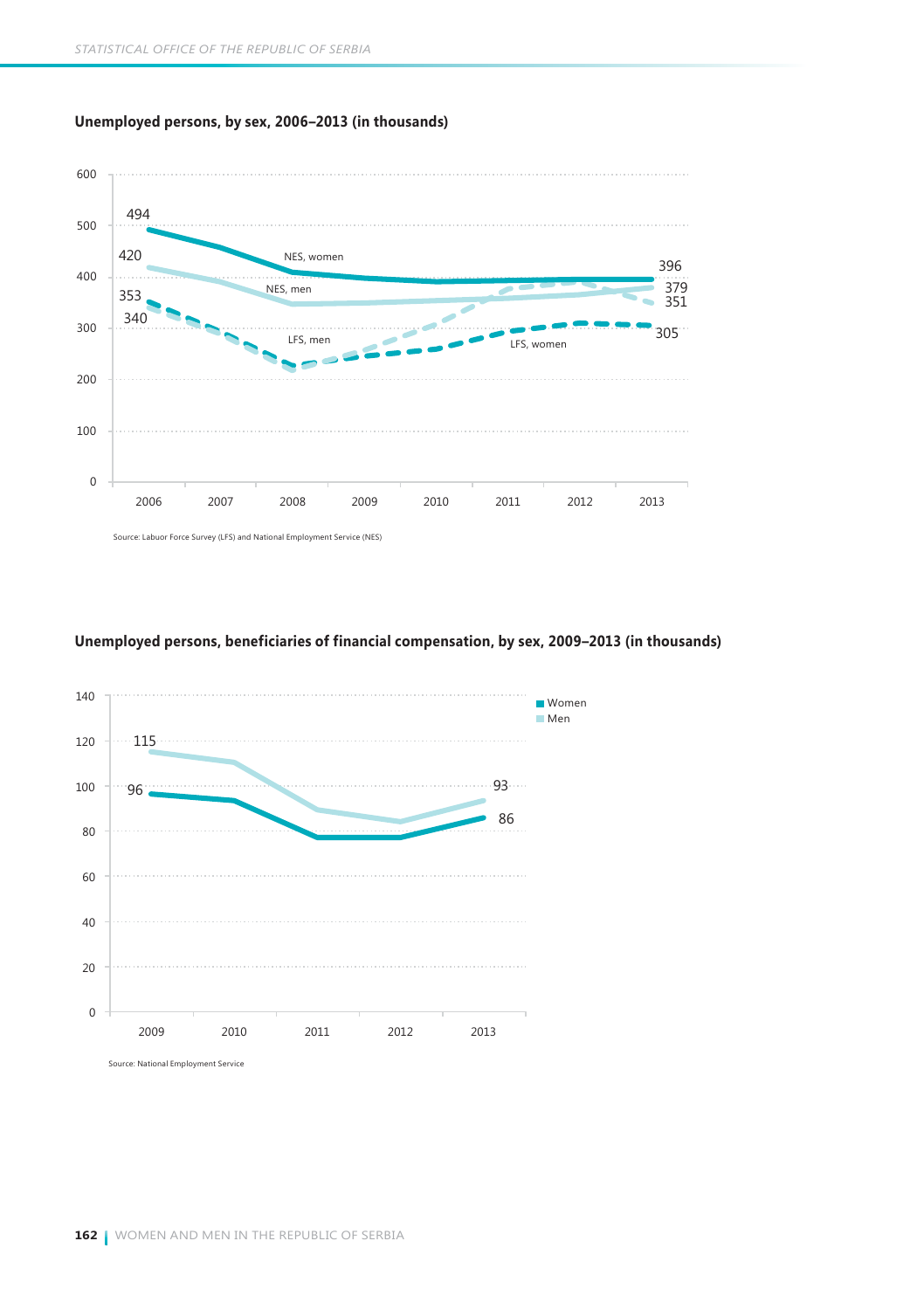#### **Inactivity rate by age and sex, 2013**

| Age       | Total | Women | Men |
|-----------|-------|-------|-----|
| $15+$     |       | 60    |     |
| $15 - 64$ |       |       |     |
| $15 - 24$ |       |       | hh  |
| $25 - 54$ |       |       |     |
| $55+$     |       |       |     |
|           |       |       |     |

Source: Labour Force Survey, SORS

#### **Inactive population by reasons why they don't want to work and sex, 2013 (in thousands and %)**

|                                                              | Women   |                | Men    |          | <b>Structure by sex</b> |     |
|--------------------------------------------------------------|---------|----------------|--------|----------|-------------------------|-----|
|                                                              | Number  | %              | Number | %        | Women                   | Men |
| Total                                                        | 1502    | 100            | 990    | 100      | 60                      | 40  |
| Expecting to resume<br>previous job (temporary<br>dismissed) | $\star$ | $\star$        | 8      |          | 33                      | 67  |
| Illness or disability                                        | 131     | 9              | 100    | 10       | 57                      | 43  |
| Care of children or adult<br>disabled persons                | 93      | 6              | 3      | $\theta$ | 97                      | 3   |
| Other personal or family<br>reasons                          | 177     | 12             | 26     | ξ        | 87                      | 13  |
| Education or training                                        | 280     | 19             | 265    | 27       | 51                      | 49  |
| Retirement                                                   | 636     | 42             | 471    | 48       | 57                      | 43  |
| Discouraged persons                                          | 99      | $\overline{7}$ | 70     | 7        | 58                      | 42  |
| Other reasons                                                | 82      | 5              | 45     | 5        | 65                      | 35  |

\* Too imprecise estimate to be published

Source: Labour Force Survey, SORS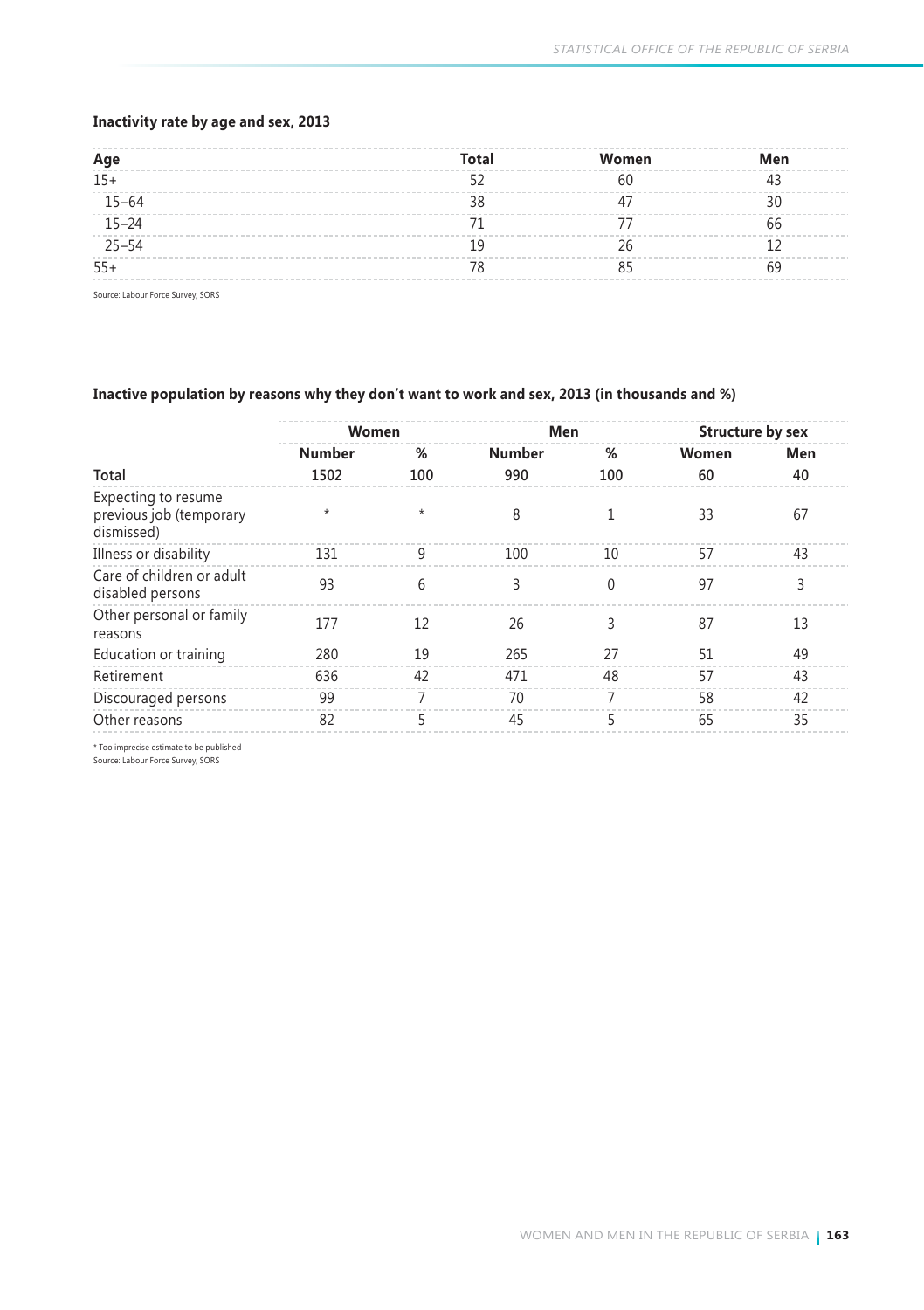# **7. Earnings and Pensions**

- According to the article 105 of the Labor Law, an **employee's earnings** include: the remuneration which includes taxes and contributions paid from the earnings by the employee for work performed and time spent at work; raised earnings; earnings compensation and other income (except: personal local public transport financial support and time spent on business trips in the country and abroad, pension indemnity, solidarity assistance, jubilee premium and compensation in case of death and compensation for damages due to occupational injury or occupational disease). SORS calculates average earnings from the total sum of monthly earnings paid out in the reporting month, divided by the number of (formal) employees according to personnel records of legal entities and entrepreneurs who submit data (employees of the Ministry of Defense and the Ministry of Interior are not included).
- **Average earnings of employees** in legal entities differ from the overall average earnings in the element that they do not include the salaries of those employed by entrepreneurs. Average salaries of formal employees can be shown by sex only for employees in legal entities, because their salaries are ascertained through statistical survey. Salaries of the employed by entrepreneurs are obtained on the basis of data from the records of the Tax Administration, which does not provide data disaggregated by sex.
- **Gender pay gap** is the difference between average gross earnings received by male employees and average gross earnings received by female employees, expressed as a percentage of average gross earnings of men. Differences in average earnings shown in this chapter are not comparable with the differences implied by the EUROSTAT definition of the (unadjusted) gender pay gap because they do not include the earnings of employees employed by entrepreneurs and are not based on hourly earnings. However, as the majority of employees in the Republic of Serbia are employed by legal entities and as part-time work is not a widespread practice, the data presented are still relevant and can serve as an indirect estimate of the gender pay gap across the economy.
- **Education (qualification) level** required to perform certain jobs and tasks is the level of education determined for a position (by a general act, or job classification act).
- ► **Pension** is a monthly cash benefit to which an individual is entitled in respect of insurance for old age, disability, death and physical impairment. There are three categories of pensions: old age, disability and family pension. Beneficiaries can claim the right to an old age pension on the basis of years worked or age, and the right to disability pension is claimed on the basis of disability. In case of the death of the holder, the right to the pension is transferred to a family member. For this kind of pension there is no data on the beneficiaries' sex.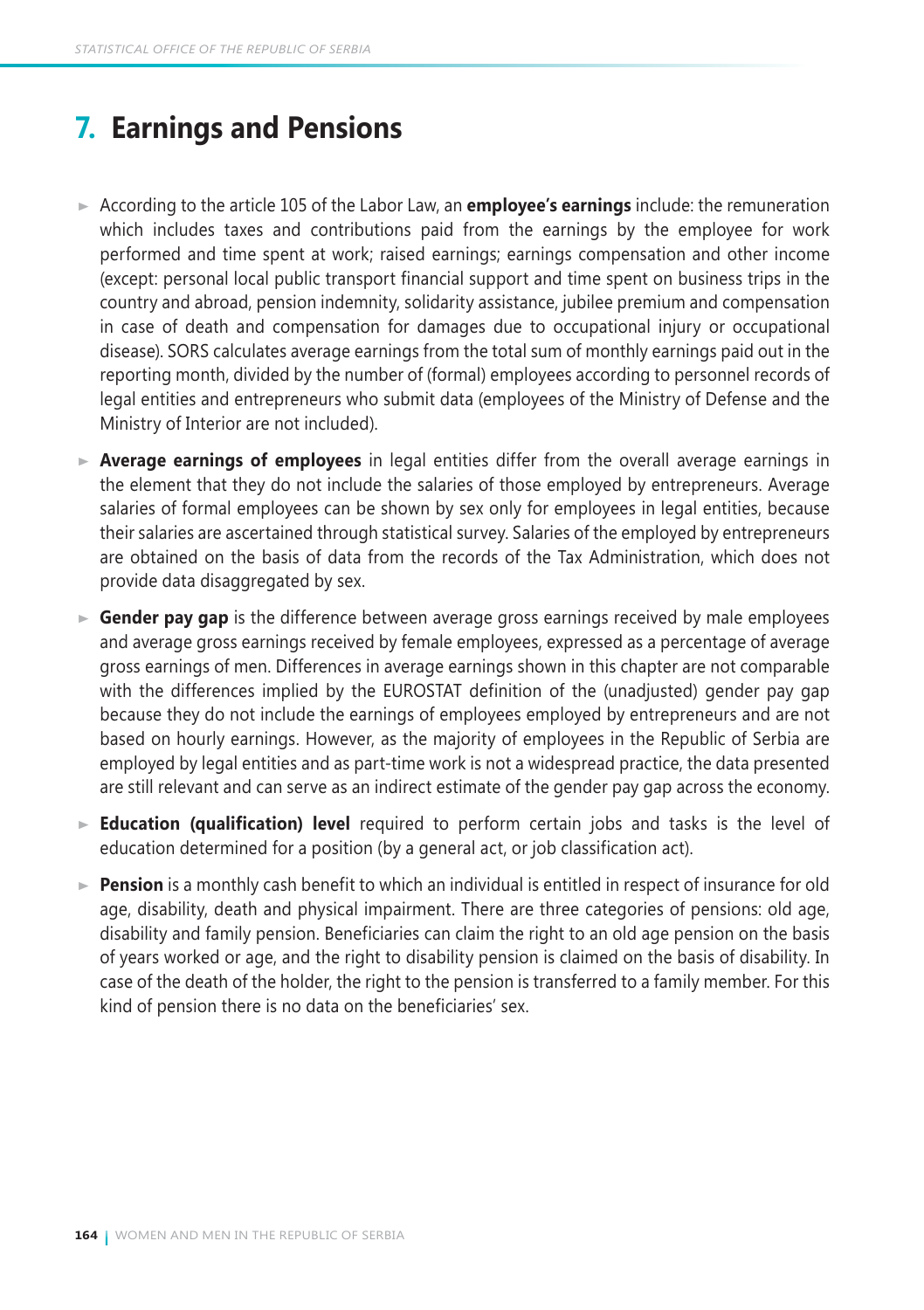## *Highlights...*

- $\blacktriangleright$  Among old-age pension beneficiaries, women account for just over a half, while men make up almost two-thirds of all disability pension beneficiaries. In both categories, women on average receive lower pensions than men: women on average have 20% lower old-age pensions, and 16% lower disability pensions than their male counterparts.
- Women who became entitled to old-age pension (were employed), on average use that right 2 years longer than men because, according to the law, they are younger when they retire.
- $\blacktriangleright$  However, the same women who became entitled to old-age pension, on average live 2 years shorter than the men in old-age pension.

WOMEN AND MEN IN THE REPUBLIC OF SERBIA **165**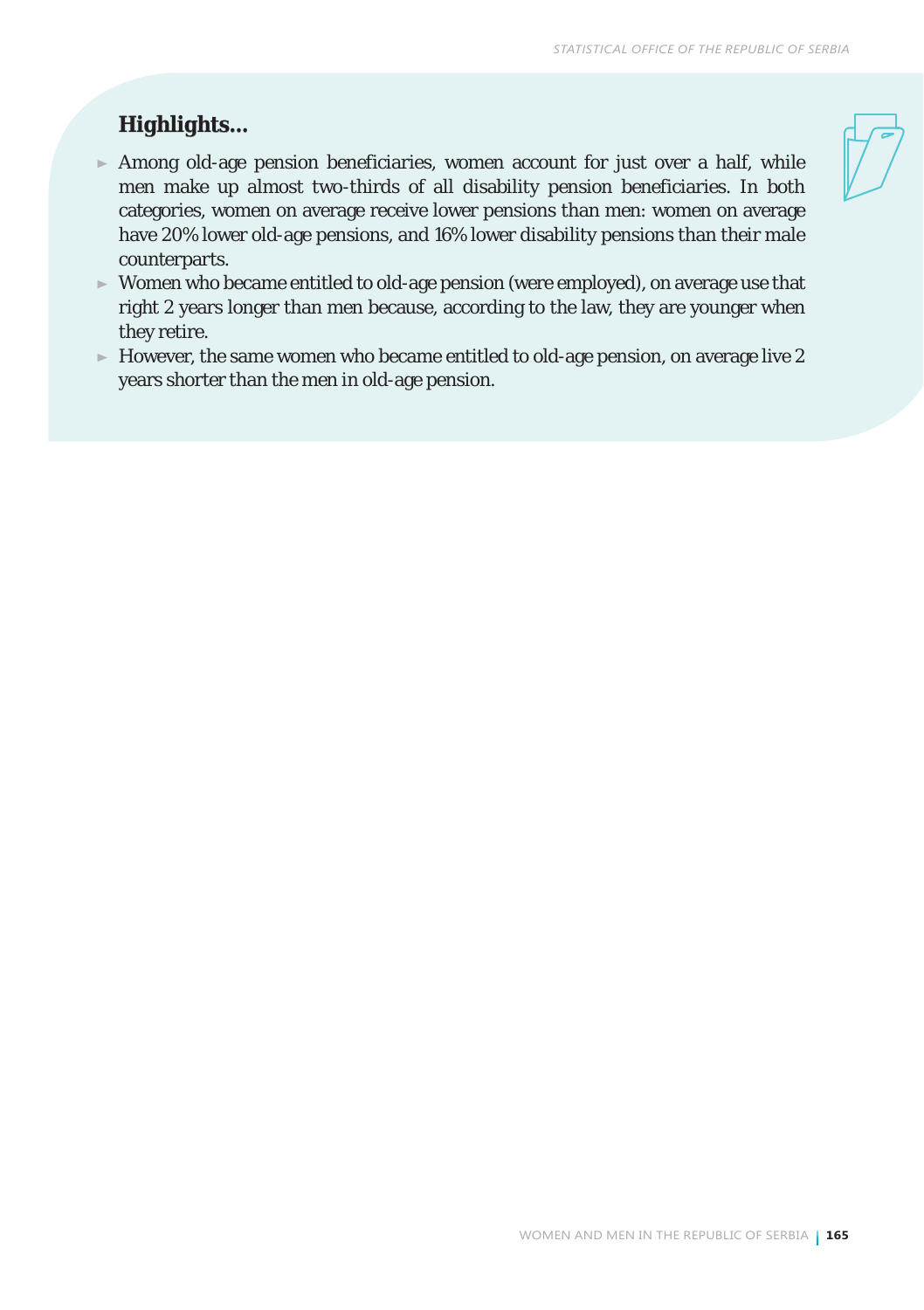

**Average earnings of employees in legal entities, by sex, 2004–2014**

Source: Earnings statistics, SORS

#### **Average earnings of employees in legal entities, by industry/activity sector and sex, March 2014**

| <b>Activity sector</b>                                                  |       | <b>Average salaries</b><br>and wages, RSD | Average in the<br>$sector = 100$ |     |
|-------------------------------------------------------------------------|-------|-------------------------------------------|----------------------------------|-----|
|                                                                         | Women | Men                                       | Women                            | Men |
| Total                                                                   | 60185 | 68026                                     | 94                               | 106 |
| Agriculture, forestry and fishing                                       | 48850 | 49930                                     | 98                               | 101 |
| Mining and quarrying                                                    | 87971 | 95571                                     | 93                               | 101 |
| Manufacturing                                                           | 46962 | 57861                                     | 87                               | 108 |
| Electricity, gas, steam and air conditioning supply                     | 90082 | 108236                                    | 86                               | 104 |
| Water supply, sewerage, waste management and remediation activities     | 54677 | 55603                                     | 99                               | 100 |
| Construction                                                            | 57368 | 50963                                     | 110                              | 98  |
| Wholesale and retail trade and repair of motor vehicles and motorcycles | 54923 | 74018                                     | 86                               | 116 |
| Transportation and storage                                              | 60115 | 61479                                     | 98                               | 101 |
| Accommodation and food service activities                               | 39282 | 46101                                     | 93                               | 109 |
| Information and communication                                           | 95671 | 104751                                    | 95                               | 104 |
| Financial and insurance activities                                      | 91144 | 120518                                    | 89                               | 118 |
| Real estate activities                                                  | 68115 | 72027                                     | 96                               | 102 |
| Professional, scientific and technical activities                       | 93852 | 97178                                     | 98                               | 102 |
| Administrative and support service activities                           | 47252 | 44530                                     | 104                              | 98  |
| Public administration and defence; compulsory social security           | 75626 | 80742                                     | 97                               | 104 |
| Education                                                               | 56550 | 65507                                     | 95                               | 110 |
| Human health and social work activities                                 | 57871 | 70823                                     | 95                               | 117 |
| Arts, entertainment and recreation                                      | 55360 | 57134                                     | 99                               | 102 |
| Other service activities                                                | 72386 | 59089                                     | 113                              | 92  |

Source: Earnings statistics, SORS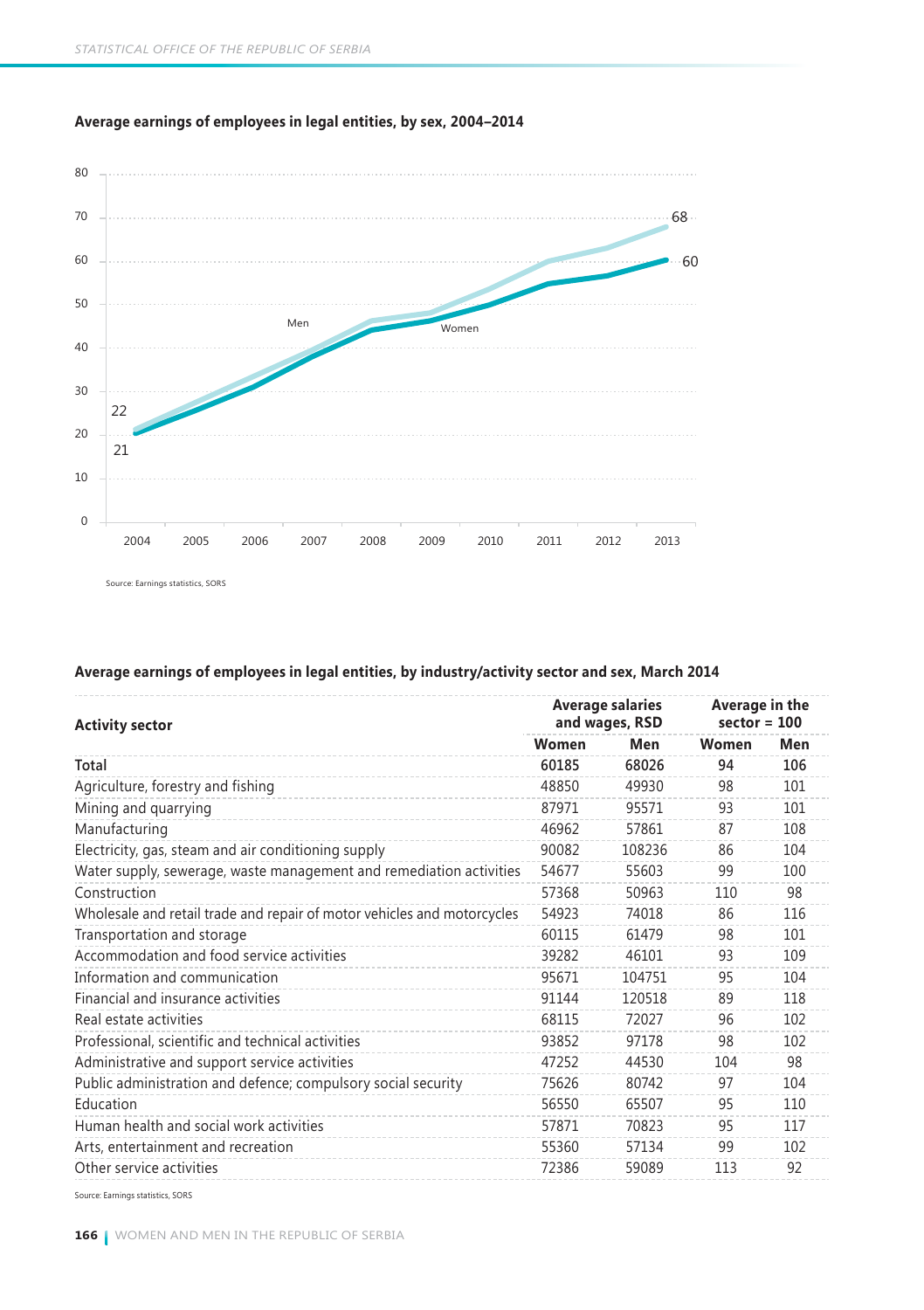#### **Number of employees in legal entities and their average earnings, by level of educational attainment and sex, March 2014\***

|                                          |        | <b>Number of employees</b> | Average salaries and wages, RSD |        |
|------------------------------------------|--------|----------------------------|---------------------------------|--------|
| Level of educational attainment          | Women  | Men                        | Women                           | Men    |
| Total*                                   | 493552 | 514504                     | 60185                           | 68026  |
| University educational attainment        | 153439 | 103479                     | 88199                           | 115040 |
| Vocational higher educational attainment | 49248  | 30430                      | 62922                           | 74283  |
| Secondary educational attainment         | 178129 | 158490                     | 51038                           | 59856  |
| Lower educational attainment             | 22049  | 26054                      | 33731                           | 43061  |
| Highly qualified                         | 5940   | 33561                      | 49439                           | 75349  |
| Qualified                                | 30171  | 102967                     | 38018                           | 50337  |
| Semi-qualified                           | 20628  | 22558                      | 33929                           | 42686  |
| Non-qualified                            | 33948  | 36965                      | 32303                           | 41978  |

\* Employees engaged in some small-size enterprises and in unincorporated enterprises (entrepreneurs) are not covered, as well as employees in the Ministry of Defense and in the Ministry of Interior Source: Earnings statistics, SORS

#### **Ratio оf the number of women to the number of men employed in legal entities and their average earnings, by educational attainment, March 2014\***



\* Data refer only to employees in legal entities<br>Source: Earnings statistics, SORS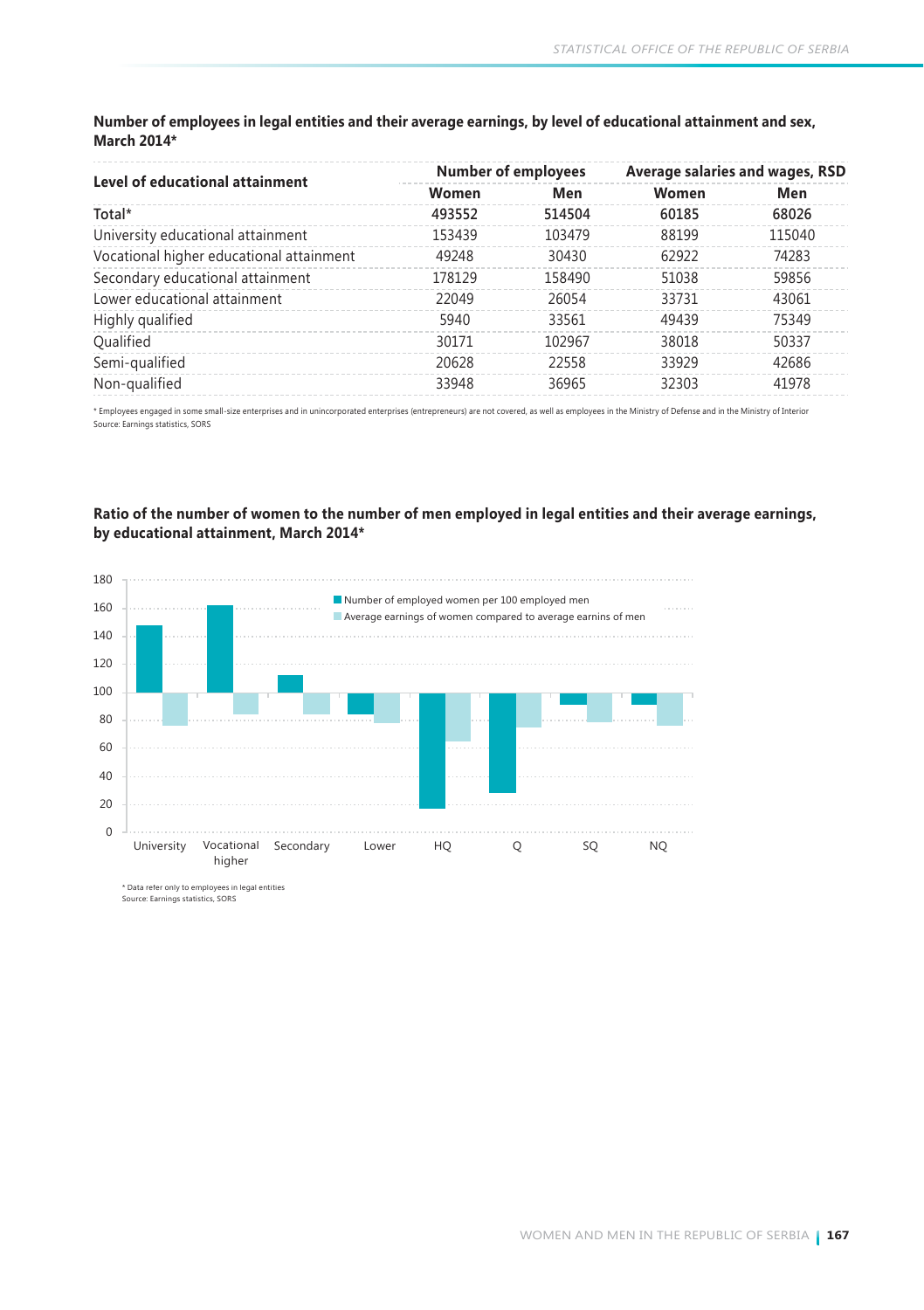

#### **Pension beneficiaries from the employed category, by type of pension and sex, 2013\* (in thousands)**

\* As of January 1º, 2008, pension insurance funds for the employed, self-employed and farmers have<br>been combined into one.<br>Source: Republic Pension and Disability Insurance Fund

#### **Pension beneficiaries by categories, pension type, average age and sex, 2013**

|                                                |                                                                            | Average age of beneficiaries |     | Average                                                              |
|------------------------------------------------|----------------------------------------------------------------------------|------------------------------|-----|----------------------------------------------------------------------|
| Pension<br>beneficiaries<br>by type of pension | <b>Number</b><br>of women<br>beneficiaries<br>per 100 men<br>beneficiaries | Women                        | Men | pension<br>for women<br>compared<br>to average<br>pension<br>for men |
| Employed                                       |                                                                            |                              |     |                                                                      |
| Old-age pensions                               | 93                                                                         | 67                           | 70  | 80                                                                   |
| Disability pensions                            | 66                                                                         | 66                           | 67  | 83                                                                   |
| Self-employed                                  |                                                                            |                              |     |                                                                      |
| Old-age pensions                               | 59                                                                         | 63                           | 70  | 88                                                                   |
| Disability pensions                            | 26                                                                         | 59                           | 64  | 93                                                                   |
| <b>Farmers</b>                                 |                                                                            |                              |     |                                                                      |
| Old-age pensions                               | 191                                                                        | 72                           | 76  | 97                                                                   |
| Disability pensions                            | 91                                                                         | 61                           | 64  | 95                                                                   |

Source: Republic Pension and Disability Insurance Fund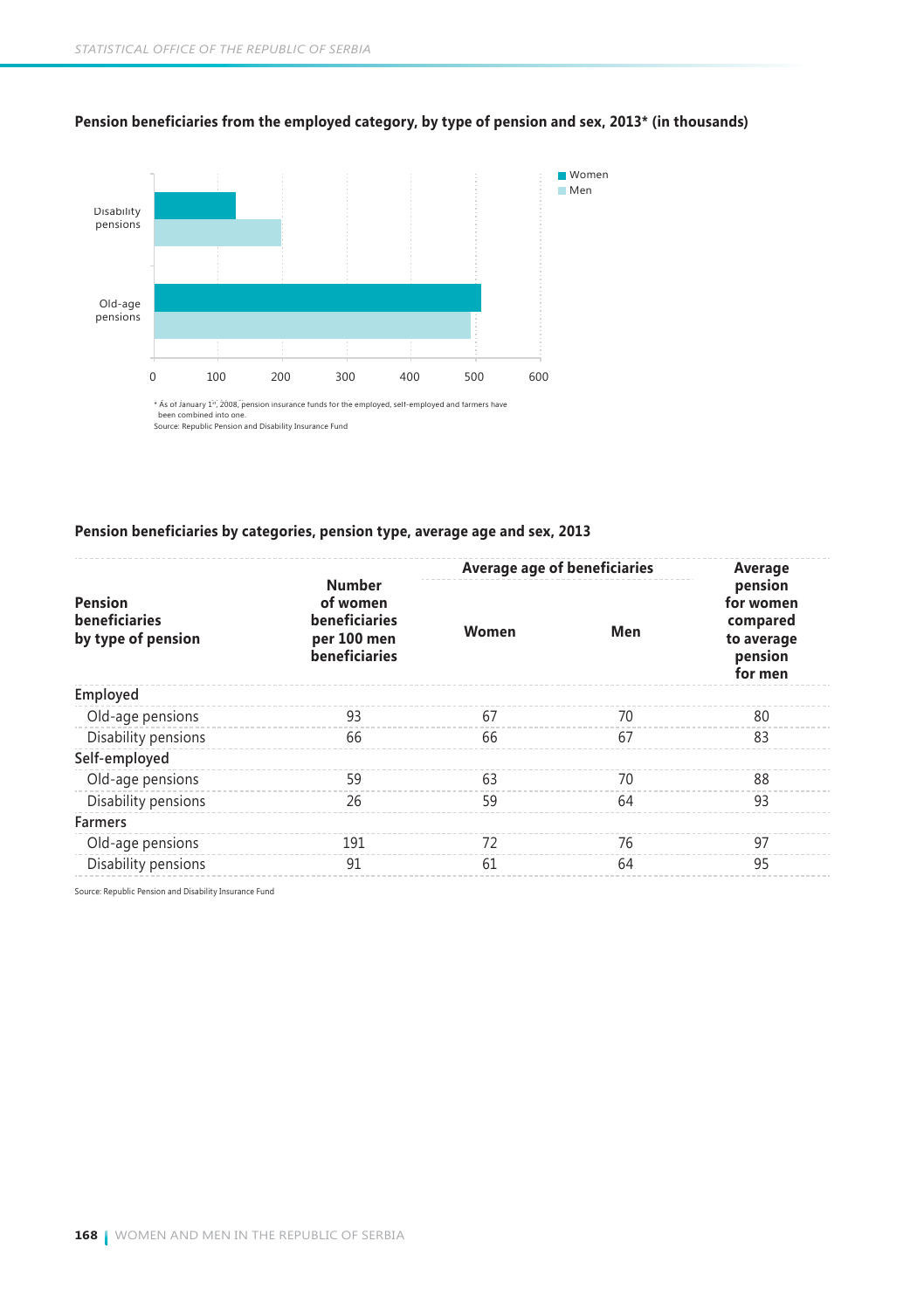

#### **Average pensions from the employed category, by type of pension and sex of the beneficiary, 2013 (in thousands RSD)**

#### **New pension beneficiaries, by sex, 2013**

|                              |       | <b>Old-age Pensions</b> |       | <b>Disability Pensions</b> |
|------------------------------|-------|-------------------------|-------|----------------------------|
| <b>Pension beneficiaries</b> | Women | Men                     | Women | Men                        |
| Employed                     |       |                         |       |                            |
| Number of new beneficiaries  | 29018 | 30446                   | 3685  | 7724                       |
| Average pension (RSD)        | 22796 | 26481                   | 18074 | 20830                      |
| Average age                  | 59    | 63                      | 52    | 56                         |
| Average years worked         | 29    | 35                      | 20    | 25                         |
| Self-employed                |       |                         |       |                            |
| Number of new beneficiaries  | 2284  | 3572                    | 268   | 910                        |
| Average pension (RSD)        | 21446 | 25093                   | 16793 | 19779                      |
| Average age                  | 59    | 63                      | 51    | 56                         |
| Average years worked         | 27    | 33                      | 18    | 22                         |
| <b>Farmers</b>               |       |                         |       |                            |
| Number of new beneficiaries  | 3929  | 2697                    | 267   | 528                        |
| Average pension (RSD)        | 11222 | 13538                   | 11449 | 12564                      |
| Average age                  | 60    | 65                      | 54    | 57                         |
| Average years worked         | 18    | 23                      | 14    | 17                         |
|                              |       |                         |       |                            |

Source: Republic Pension and Disability Insurance Fund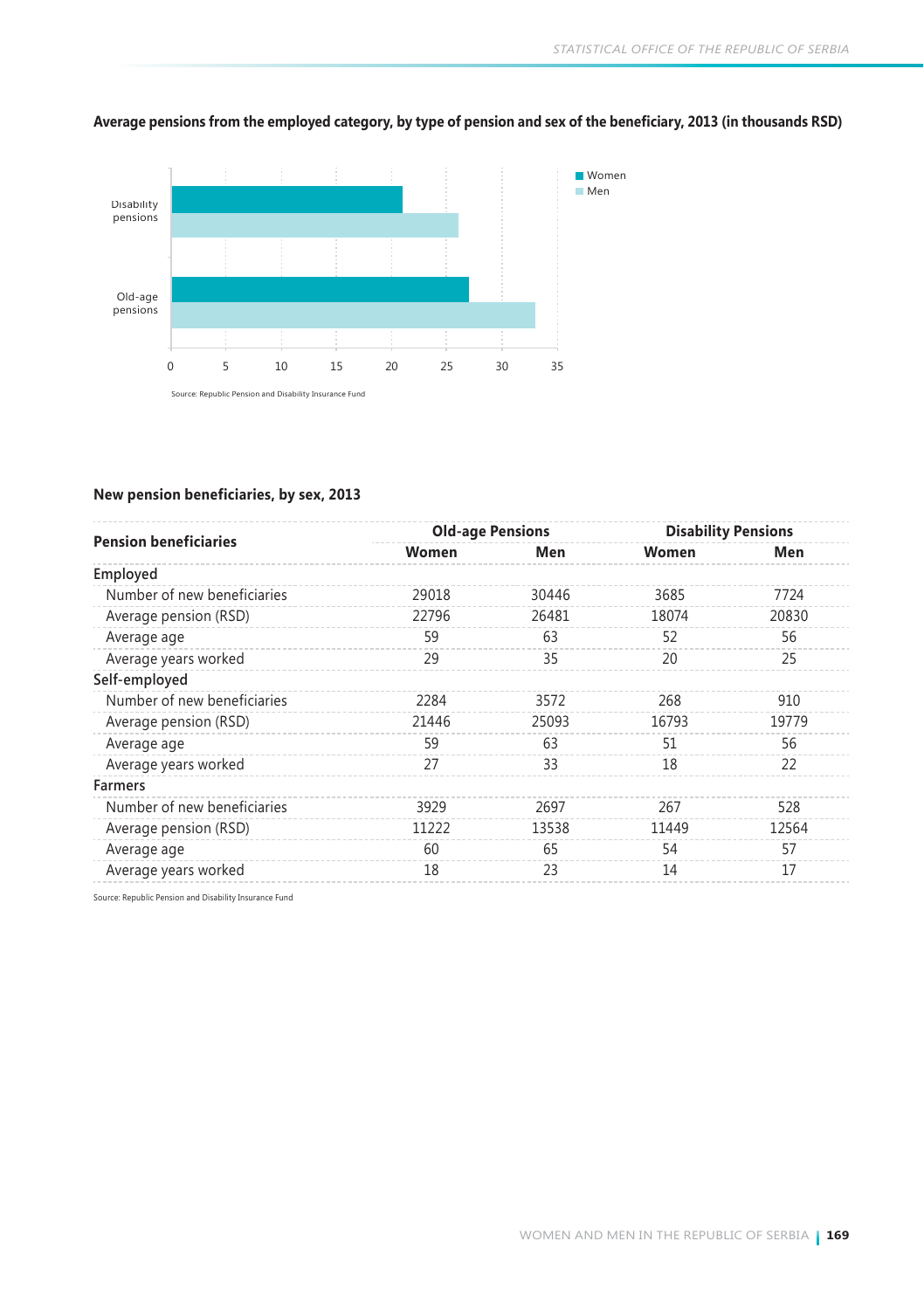|                                                               | <b>Old-age Pensions</b> |       | <b>Disability Pensions</b> |       |
|---------------------------------------------------------------|-------------------------|-------|----------------------------|-------|
| Permanently stopped right - because death                     | Women                   | Men   | Women                      | Men   |
| Employed                                                      |                         |       |                            |       |
| Number of pensions                                            | 7001                    | 18146 | 4536                       | 12235 |
| Years of life                                                 | 75                      | 77    | 72                         | 72    |
| Average number of years of claiming the right<br>to a pension | 19                      | 17    | 22                         | 18    |
| Self-employed                                                 |                         |       |                            |       |
| Number of pensions                                            | 119                     | 800   | 103                        | 795   |
| Years of life                                                 | 71                      | 75    | 61                         | 68    |
| Average number of years of claiming the right<br>to a pension | 12                      | 11    | 9                          | 11    |
| <b>Farmers</b>                                                |                         |       |                            |       |
| Number of pensions                                            | 4475                    | 4683  | 212                        | 468   |
| Years of life                                                 | 77                      | 80    | 63                         | 66    |
| Average number of years of claiming the right<br>to a pension | 17                      | 15    | 10                         | 9     |

### **Pension beneficiaries no longer claiming pension due to death, by type of pension and sex, 2013**

Source: Republic Pension and Disability Insurance Fund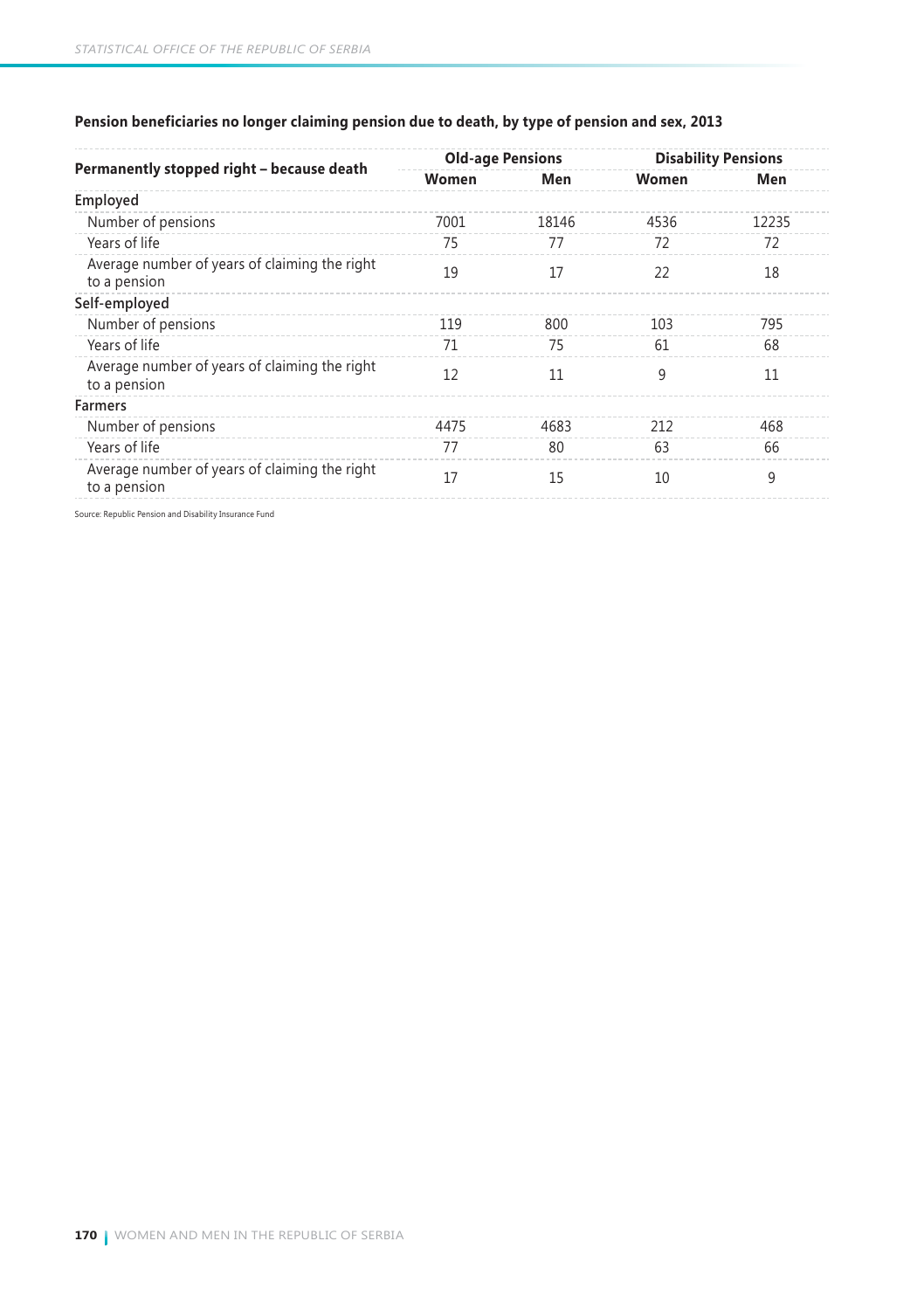## **8. Time Use**

- **Average time** is the average time spent on certain activities by all persons.
- **Activities** are activities (actions) aggregated at the highest level, performed by respondents during the day.
- **Paid work** consists of time spent on the main and second job, lunch breaks during working hours, travel to/from work and other related activities.
- **Unpaid work** consists of managing food, taking care of textiles, household upkeep and management, gardening and pet care, construction and repairs, shopping and services, child care, other household and family care activities and travel related to household and family care activities.
- **Total work** represents the sum of time spent in paid and unpaid work.
- **Free activities** refer to the time spent with family and friends, spent on entertainment, culture and sports, watching TV shows, reading books or newspapers, resting, working or playing on the computer, and similar activities, and travel related to these activities.
- **Personal care** refers to the time spent on sleeping, eating, washing, bathing, dressing and other personal care activities.

### *Highlights...*

- On weekdays, on the total work women spend more than seven hours, and men spend less than seven hours. The ratio of paid and unpaid work is in favour of women and unpaid work. On weekend days, women. During weekends, on average women spend more time on unpaid work than men in the total work.
- The more educated women are, the more time they spend on paid work, but this rule applies to men when it comes to leisure time. As far as unpaid work is concerned, regardless of the level of education, women spend more than four hours, but women with higher education spend less than other women on unpaid work. Women with secondary education spend most of their time on paid work.
- As for leisure activities, on average men spend six and a half hours per day, and women less than five and a half hours, and they spend a half of their total free time watching TV.
- $\triangleright$  On average, both men and women spend one hour in travel, with one difference  $$ women spend less than a half of that time in public transport, while men spend that time driving the car.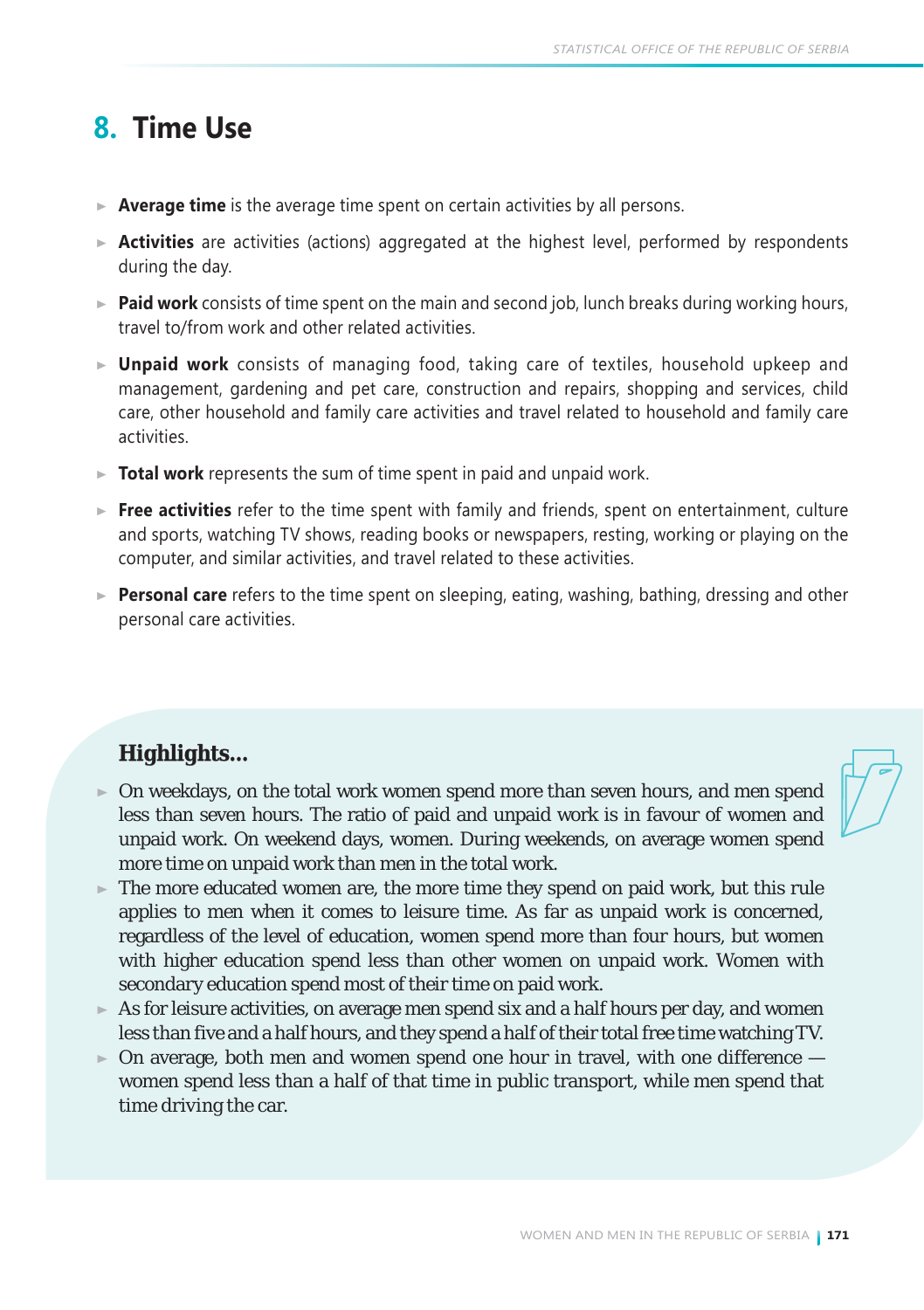

#### **Average time spend in activities, weekdays and weekend days, population 15 years and over, by sex, 2010/2011 (hours)**

#### **Average time spend in activities, weekdays and weekend days, population 15 years and over, by highest completed level of education and sex, 2010/2011 (hours)**



Source: Time Use Survey, SORS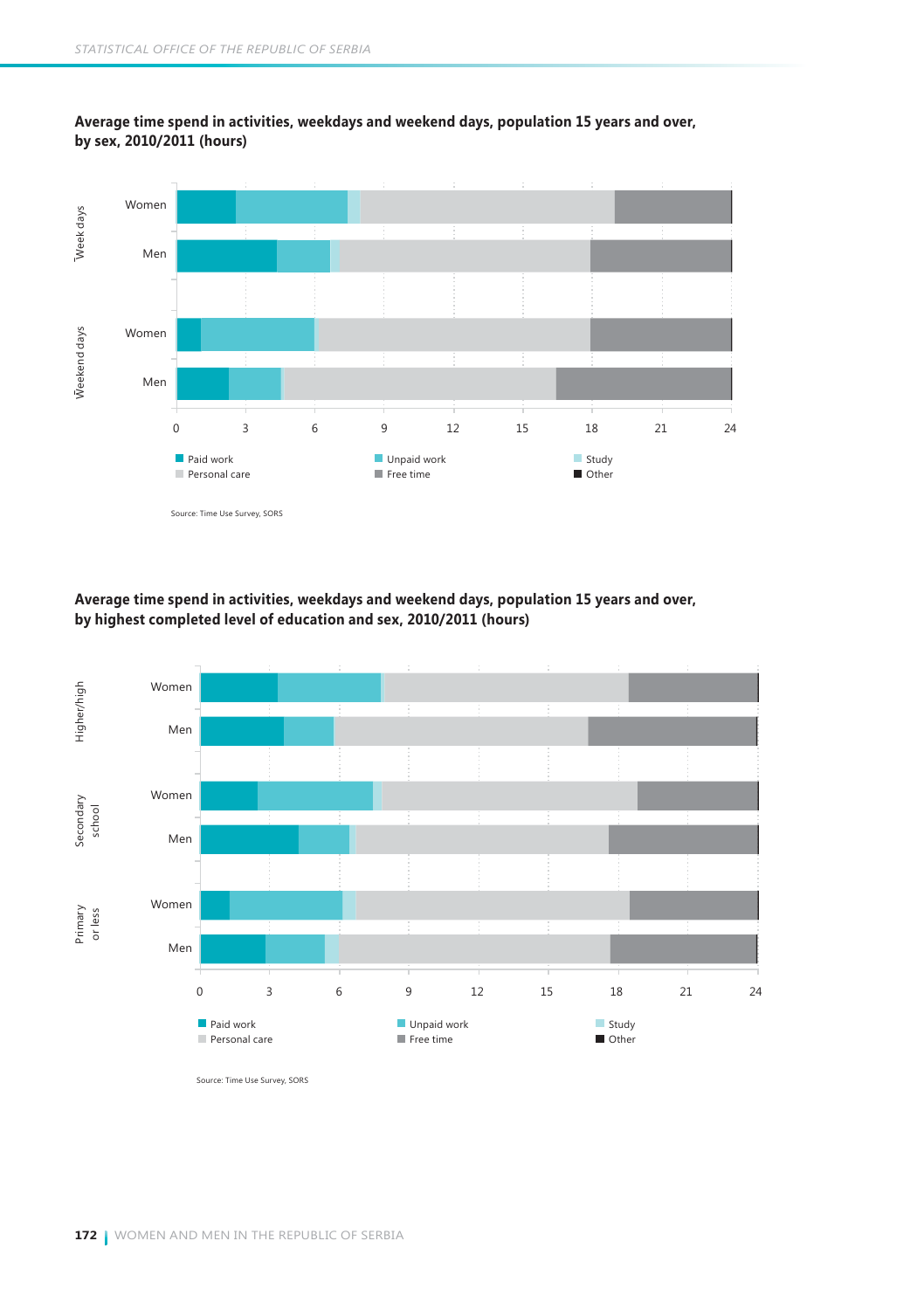



#### **Average time spend in total and unpaid work, weekdays, population aged 30–64,by sex, 2010/2011 (%)**



Source: Time Use Survey, SORS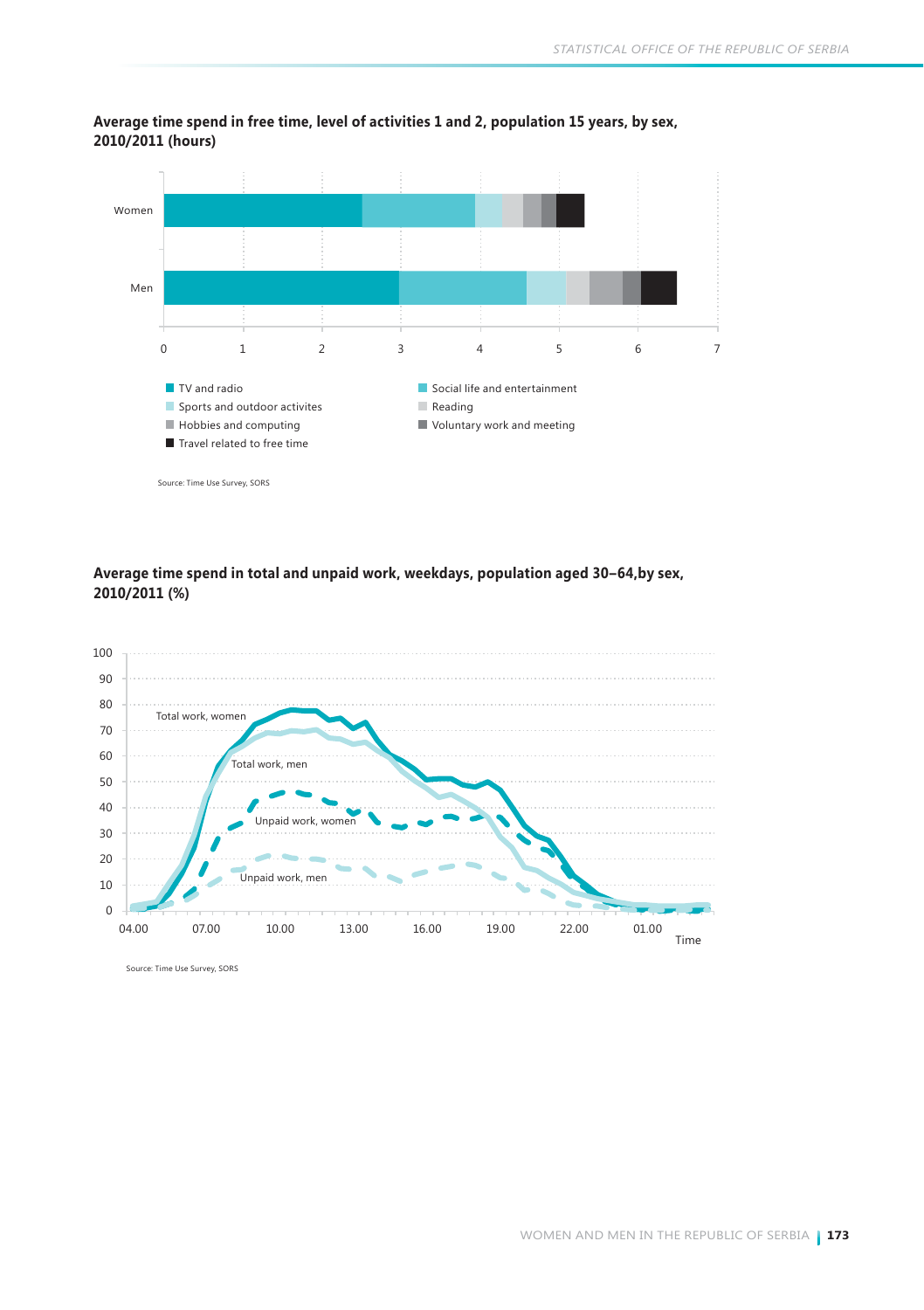#### **Average time spend in travel to and from work, population aged 30–64, by mode of transport and sex, 2010/2011 (minutes)**



Source: Time Use Survey, SORS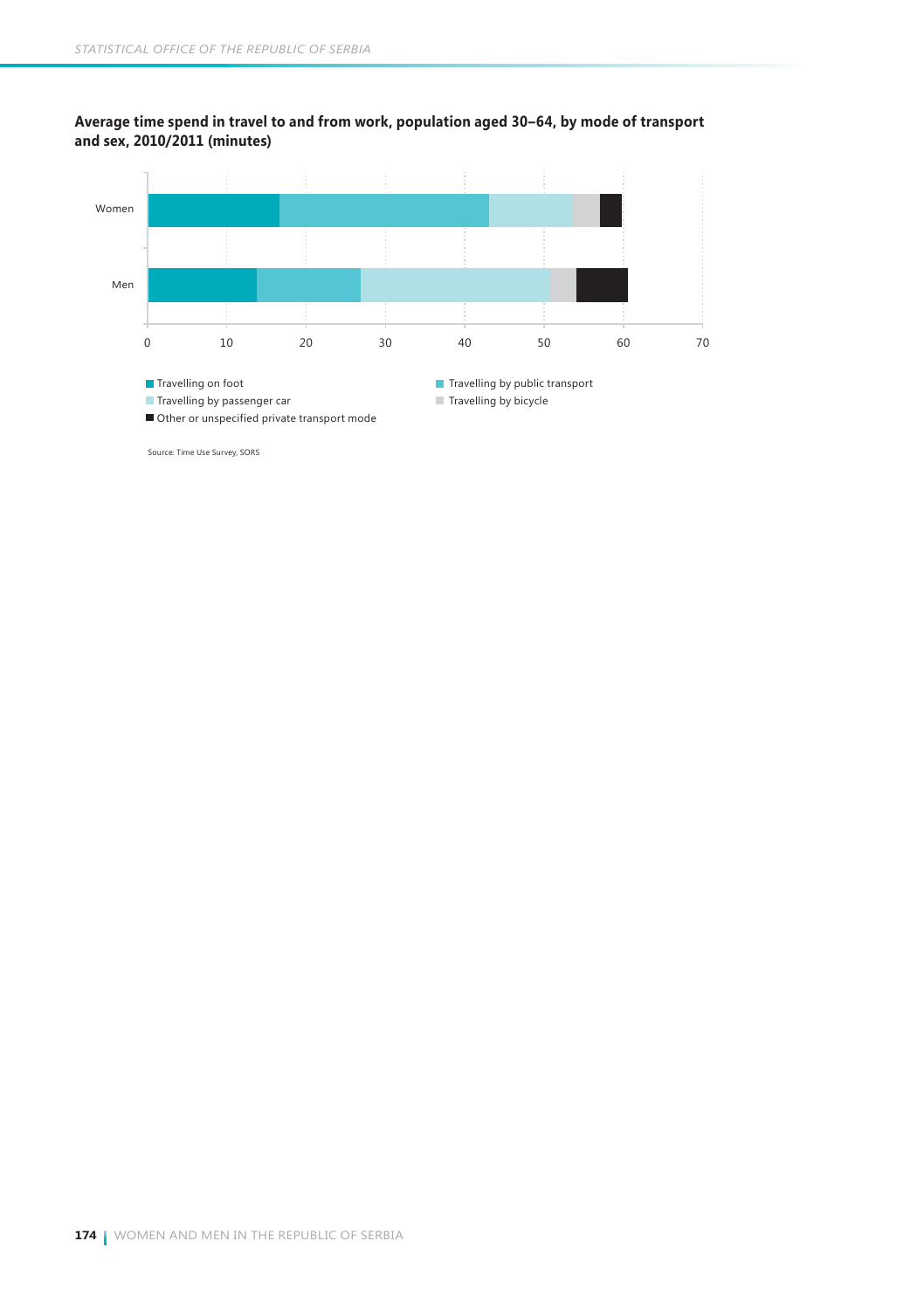# **9. Decision-Making**

- **Data on the members of the National Assembly**, members of the Government and state secretaries refer to the period after the elections in March 2014.
- **Data on the councilors in the municipal and city assemblies** and municipal presidents/ mayors relate to the situation after the 2012 elections.
- **A manager of a holding** is the person who makes daily decisions and organises agricultural production on the holding. This person can be a production manager or, when there are several managers for various production lines, the person in charge of organising the entire agricultural production on the holding. Each holding can have only one manager.

## *Highlights...*

- $\triangleright$  Only 5% of municipal presidents/mayors are women, and 29% of the councilors in the municipal and city assemblies are women.
- $\blacktriangleright$  Women seldom have a position of a trustee or manager of holdings: 15.9% are women and 84.1% are men.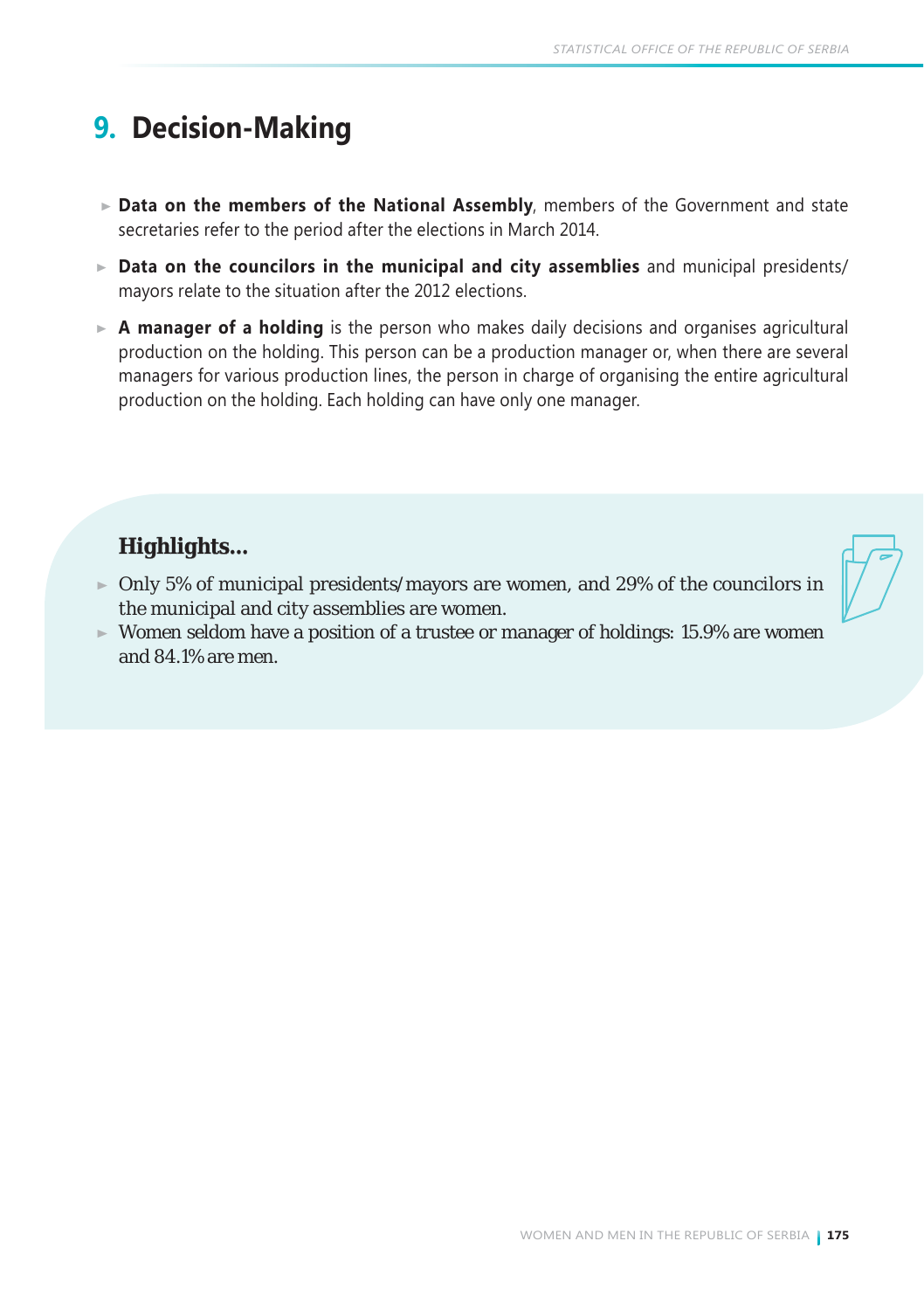#### **Decision-making by level and sex, 2014 (%)**



#### **Public prosecutors and Public prosecutors Deputies, by sex, 2014\***

|                                      |       | <b>Number</b> |          | <b>Structure by sex</b> |
|--------------------------------------|-------|---------------|----------|-------------------------|
|                                      | Women | Men           | Women    | Men                     |
| Public prosecutors                   |       |               |          |                         |
| Total                                | 10    | 28            | 26       | 74                      |
| Republic Public Prosecutor's Office  | 1     | $\theta$      | 100      | $\Omega$                |
| Appellate public prosecution offices | 1     | 3             | 25       | 75                      |
| Higher public prosecution offices    | 3     | 16            | 16       | 84                      |
| Basic public prosecution offices     | 5     | 7             | 42       | 58                      |
| Organized Crime Prosecution Office   | 0     | 1             | $\Omega$ | 100                     |
| War Crimes Prosecution Office        | 0     | 1             | $\Omega$ | 100                     |
| <b>Public prosecutors Deputie</b>    |       |               |          |                         |
| Total                                | 375   | 313           | 55       | 45                      |
| Republic Public Prosecutor's Office  | 6     | 5             | 55       | 45                      |
| Appellate public prosecution offices | 29    | 31            | 48       | 52                      |
| Higher public prosecution offices    | 87    | 88            | 50       | 50                      |
| Basic public prosecution offices     | 250   | 175           | 59       | 41                      |
| Organized Crime Prosecution Office   | 3     | 8             | 27       | 73                      |
| War Crimes Prosecution Office        | 0     | 6             | 0        | 100                     |

Source: Public Prosecutors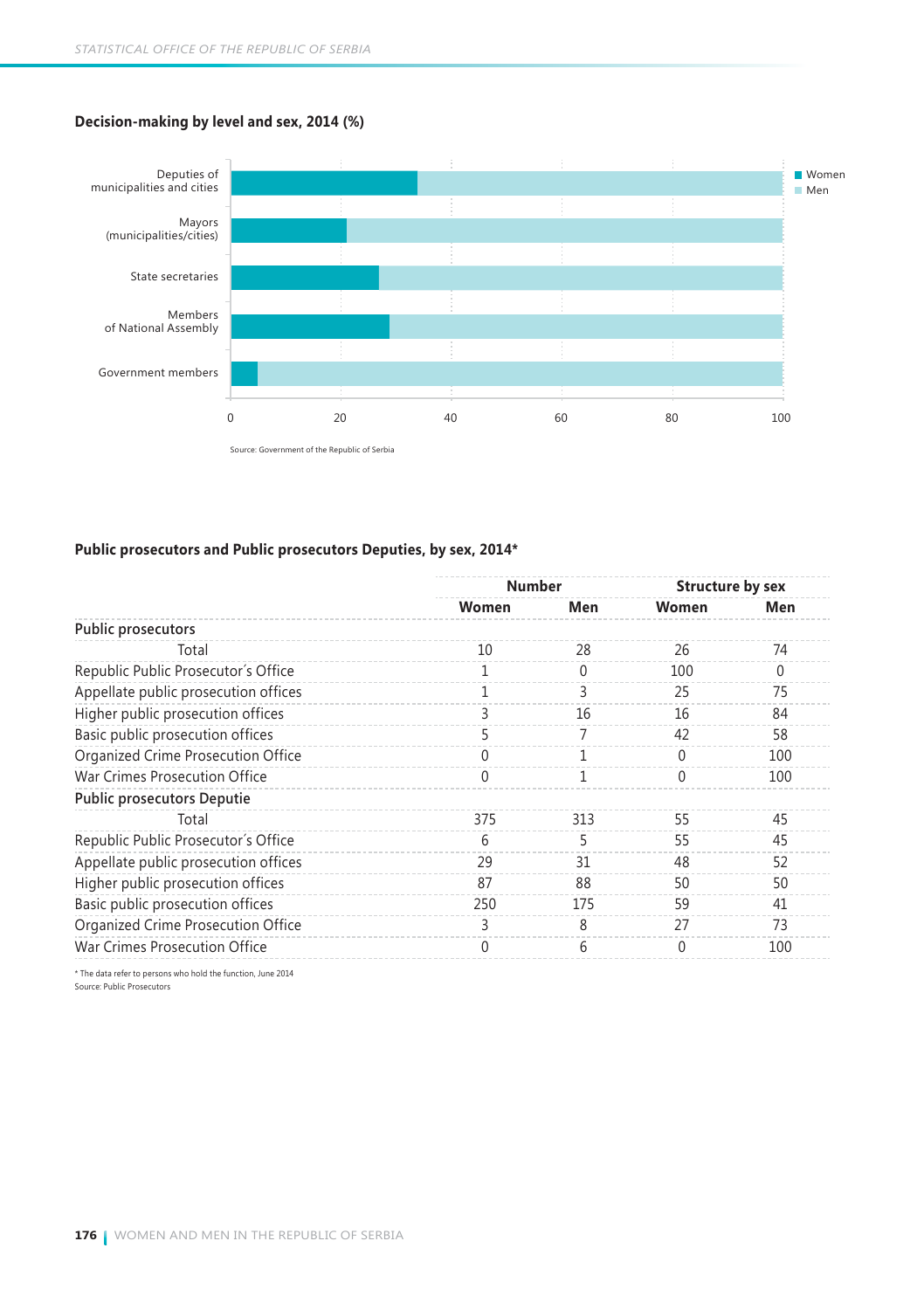#### **Judges, by sex, 2014\***

|                                 | <b>Number</b> |     | <b>Structure by sex</b> |     |
|---------------------------------|---------------|-----|-------------------------|-----|
|                                 | Women         | Men | Women                   | Men |
| <b>The Constitutional Court</b> | 5             | 10  | 33                      | 67  |
| Courts of general jurisdiction  |               |     |                         |     |
| Total                           | 1415          | 653 | 68                      | 32  |
| Supreme Court Cassation         | 23            | 12  | 66                      | 34  |
| <b>Appelate Courts</b>          | 165           | 69  | 71                      | 29  |
| <b>High Courts</b>              | 218           | 147 | 60                      | 40  |
| <b>Basic Courts</b>             | 1009          | 425 | 70                      | 30  |
| Courts of special jurisdiction  |               |     |                         |     |
| Total                           | 600           | 201 | 75                      | 25  |
| <b>Administrative Court</b>     | 27            | 9   | 71                      | 29  |
| Commercial Appelate Court       | 22            | 7   | 76                      | 24  |
| <b>Commercial Court</b>         | 115           | 45  | 72                      | 28  |
| Misdemeanor Appellate Court     | 48            | 10  | 83                      | 17  |
| Misdemeanor Court               | 388           | 130 | 75                      | 25  |

\* The data refer to June 2014 Source: Ministry of Justice

#### **Employees in the security sector, by sex, 2010 and 2013 (%)**

|                                                                      | 2010  |     | 2013  |     |
|----------------------------------------------------------------------|-------|-----|-------|-----|
|                                                                      | Women | Men | Women | Men |
| Total                                                                | 27    | 73  | 34    | 66  |
| Leadership/Command duties                                            | 14    | 86  | 21    | 79  |
| Ministry of Defence and Serbian Armed Forces                         |       |     |       |     |
| All                                                                  | 19    | 81  | 19    | 81  |
| Leadership/Command duties                                            |       | 90  | 18    | 82  |
| Ministry of Interior                                                 |       |     |       |     |
| All                                                                  | 21    | 79  | 34    | 66  |
| Leadership/Command duties                                            |       | 89  | 10    | 90  |
| <b>Customs Administration</b>                                        |       |     |       |     |
| All                                                                  | 42    | 58  | 42    | 58  |
| Leadership/Command duties                                            |       | 67  | 34    | 66  |
| <b>Administration for the Execution</b><br>of Penitentiary Sanctions |       |     |       |     |
| All                                                                  | 24    | 76  | 43    | 57  |
| Leadership/Command duties                                            |       | 93  | 29    | 71  |
| <b>Security Information Agency</b>                                   |       |     |       |     |
| All                                                                  | 31    | 69  | 30    | 70  |
| Leadership/Command duties                                            |       | 89  | 12    | 88  |

Source: Ministry of Defence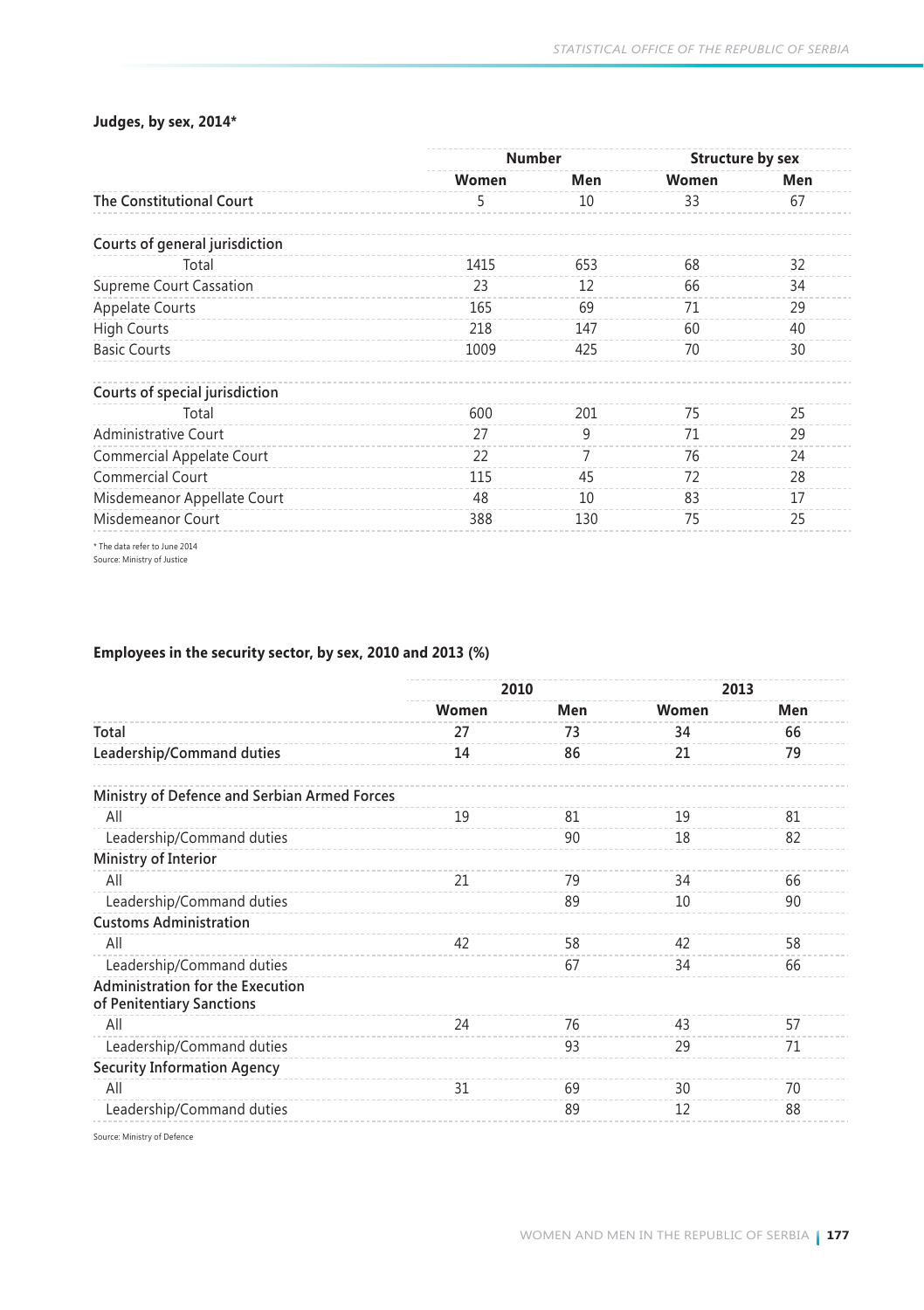

#### **Managers at holdings, by age and sex, 2012 (in thousands)**

#### **Employees in SORS by titles and sex, 2014 (%)**



#### **Employees in SORS by educational attainment and sex, 2014**